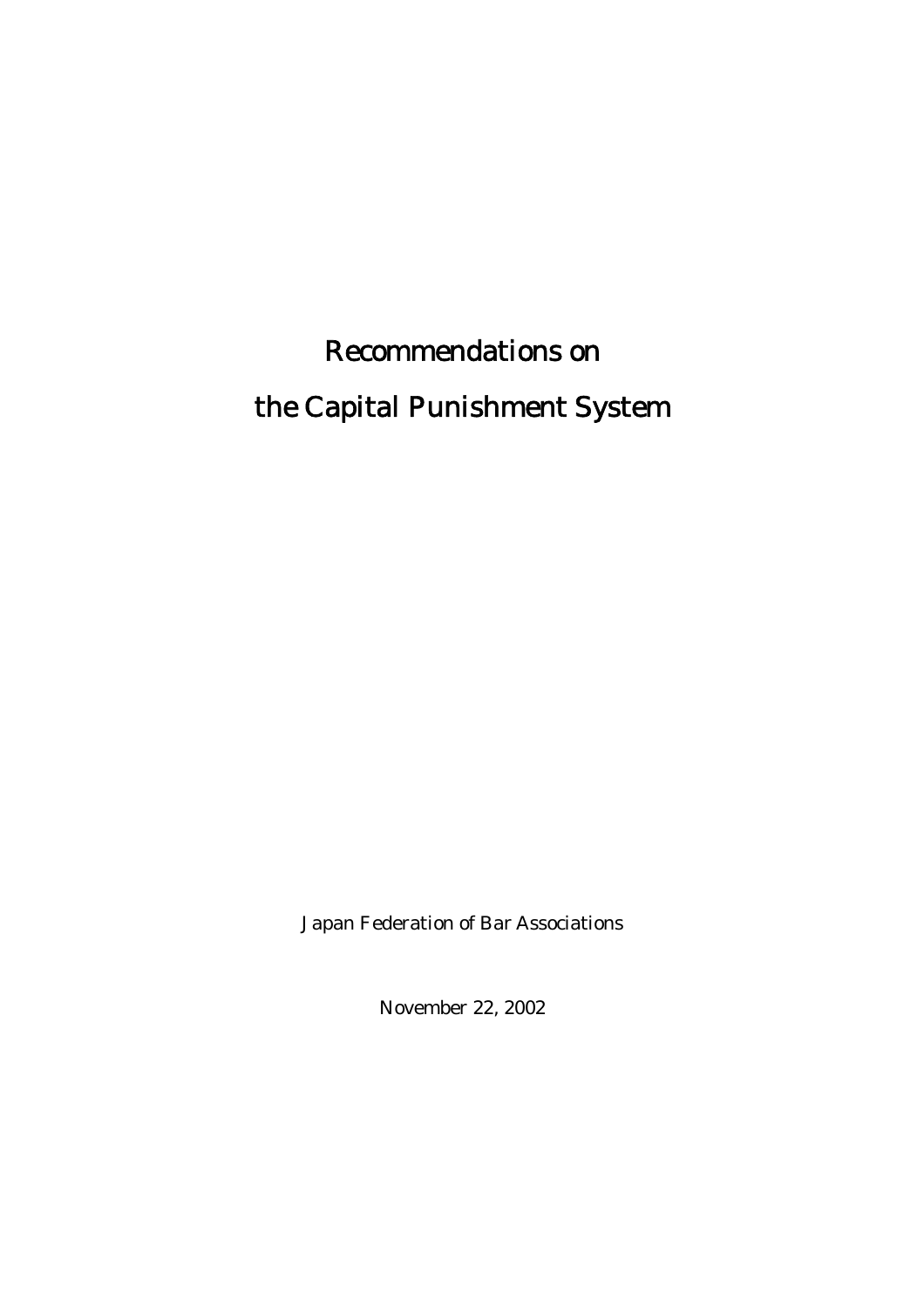# **Recommendations on the Capital Punishment System**

Japan Federation of Bar Associations November 22, 2002

# **Contents**

| I. | Trends of the International Community and Responses of the Japanese                  |
|----|--------------------------------------------------------------------------------------|
|    |                                                                                      |
|    | II. Domestic Situations and Efforts of JFBA concerning the Capital                   |
|    |                                                                                      |
|    |                                                                                      |
|    |                                                                                      |
|    | 2. Institutional and Operational Problems concerning Capital Punishment in           |
|    |                                                                                      |
|    | 3. Problems concerning Information Disclosure of the Capital Punishment System 24    |
|    | IV. Task for JFBA Regarding the Issue of the Capital Punishment System  28           |
|    | 1. Efforts to Improve the Criminal Justice System concerning Capital Punishment · 28 |
|    | 2. Activation of Discussion on Whether to Preserve or Abolish Capital                |
|    |                                                                                      |
|    |                                                                                      |
|    | 4. Recommendations on a Maximum Penalty in Place of Capital Punishment  30           |
|    | 5. Efforts to Support, Recover and Establish the Rights of Crime Victims  31         |
|    |                                                                                      |
|    |                                                                                      |
|    |                                                                                      |
|    |                                                                                      |
|    |                                                                                      |
|    |                                                                                      |
|    |                                                                                      |
|    |                                                                                      |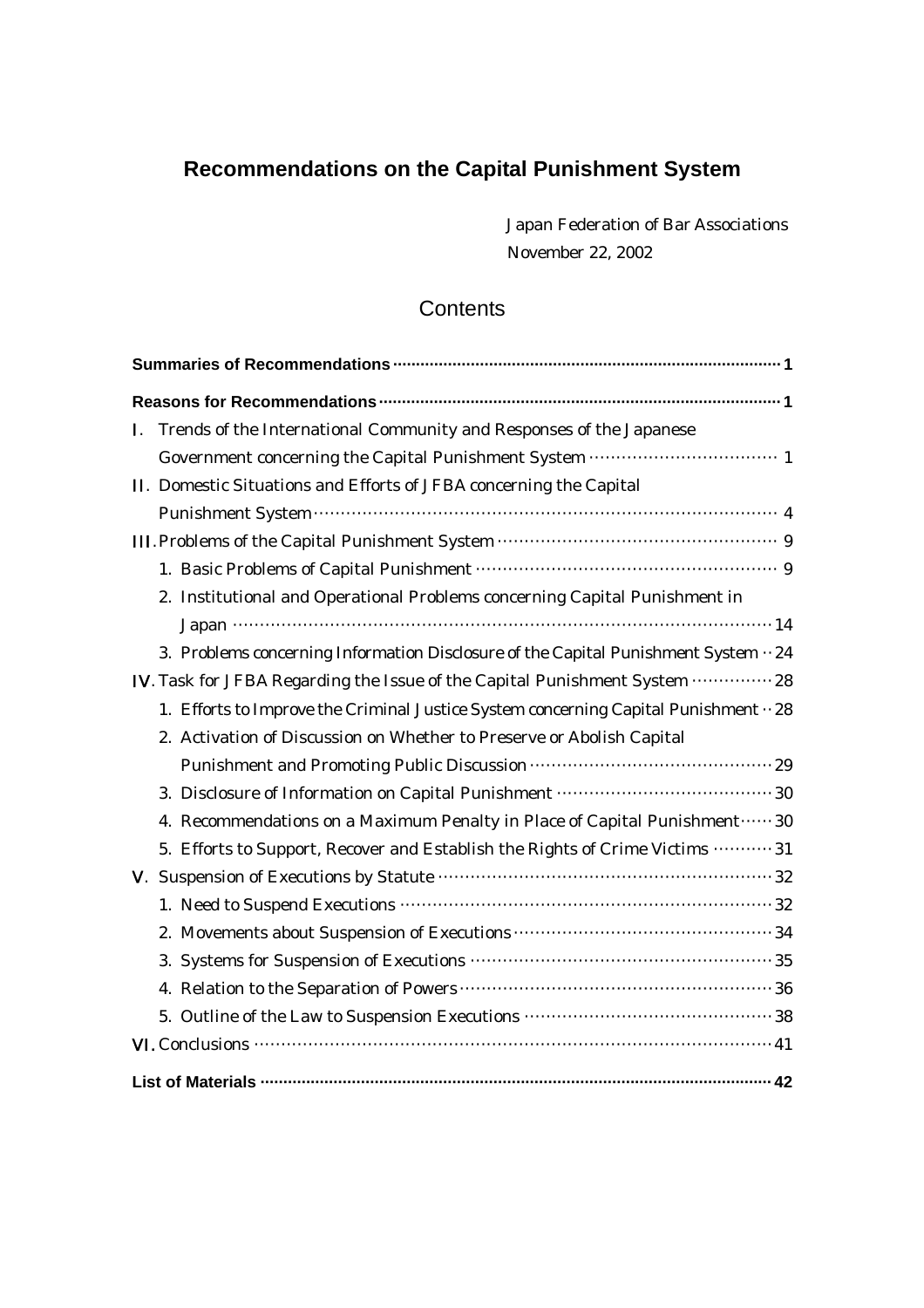## Summaries of Recommendations

- 1. Japan Federation of Bar Associations advocates that a statute should be enacted, in force for a limited period of time, providing that execution of death sentences shall be stayed for such period of time, so that the issue of weather to retain or abolish the capital punishment might be discussed thoroughly and extensively by the people and necessary improvement or reforms might be made on it
- 2. JFBA should pursue the following efforts concerning the capital punishment system
	- (1) Improve the criminal justice system regarding capital punishment;
	- (2) Promote discussions on the issue of whether to retain or abolish capital punishment among JFBA and start national discussions;
	- (3) Realize disclosure of information on capital punishment;
	- (4) Recommend a maximum penalty in place of capital punishment; and
	- (5) Support crime victims and their families, recover damages, and establish their rights and otherwise.

## Reasons for Recommendations

# **I. Trends of the International Community and Responses of the Japanese Government concerning the Capital Punishment System**

1. The International Covenant on Civil and Political Rights (ICCPR), stating in Article 6.6, "Nothing in this article shall be invoked to delay or to prevent the abolition of capital punishment by any State Party to the present Covenant," has confirmed the orientation toward abolition of capital punishment. In 1989, the adoption by the U.N. General Assembly of the Second Optional Protocol to the International Covenant on Civil and Political Rights (to be referred to as "the Second Optional Protocol" hereafter), which took effect in 1991, declared the abolition of capital punishment. Japan, along with the United States and China, objected to the convention and has not ratified it to  $date^{(1)}$ .

In the third review of the report of the Japanese government on November 4, 1993, the United Nations Human Rights recommended the government to take steps toward abolishing capital punishment and reform the conditions for detention of those facing death penalty, which violates ICCPR. However, since then, no improvements were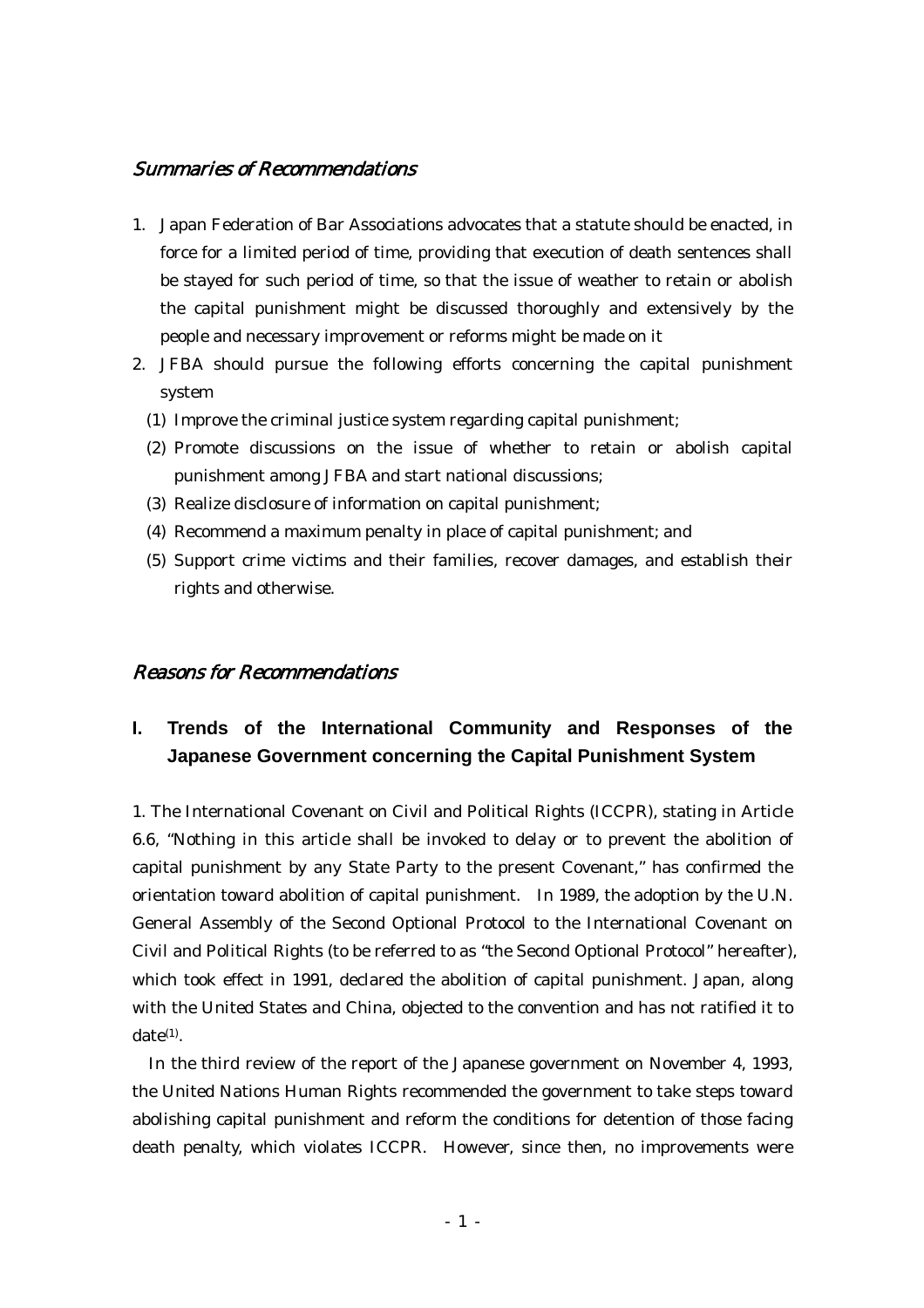made in Japan in response to this advice. On November 6, 1998, the Committee again advised the Japanese government to abolish capital punishment and reform the treatment of those facing death penalty.

In addition, U.N. Human Rights Commission has been adopting resolutions on the abolition of capital punishment every year from 1997 through 2002. These resolutions demand retentionist countries to temporarily suspend executions with the prospect of complete abolition of capital punishment, as well as limit the application of capital punishment and ensure the rights of those facing capital punishment.

2. Prior to the United Nations, in Europe, Protocol No. 6 to the European Convention on Human Rights, which provides the abolition of capital punishment in the peacetime, was put into effect by the Council of Europe in 1985, and Protocol No.13 provides the abolition of capital punishment in any time, including wartime, was adopted in February 2002<sup>(2)</sup>. Today capital punishment is, in effect, not applied in forty-four member countries of the Council of Europe<sup>(3)</sup>.

Among them, Russia adopted a moratorium on executions in 1996 and signed the Protocol No.6 in 1997. Turkey, having adopted a moratorium since 1984, passed a bill containing the abolition of capital punishment in August 2002.

Japan is an observer country of the Council of Europe along with the United States, Canada, Mexico and Vatican. Among them, only Japan and the United States retain capital punishment. On June 25, 2001, the Parliamentary Assembly of the Council of Europe (PACE) requested the United States and Japan to temporarily suspend executions as soon as possible and to take steps necessary to abolish capital punishment. PACE also decided that if there is no apparent progress by January 1, 2003, it would object to the U.S. and Japan maintaining observer qualification. However, on December 27, 2001, and September 18, 2002, the Japanese government executed two convicts each, on death row.

In May 2002, in order to secure the effectiveness of the above resolution, members from the Committee on Legal and Human Rights Affairs of PACE visited Japan to co-host a seminar titled "Justice and Human Rights Seminar--Justice and Human Rights in Observer Countries of the Council of Europe: the Abolition of Capital Punishment" with the Diet Members League for the Abolition of the Death Penalty. Mayumi Moriyama, the Minister of Justice, present at the seminar, indicated her stance to retain capital punishment, saying that "the abolition of capital punishment should basically be left to each country's own decision and is not appropriate in light of our public opinion and criminal situations."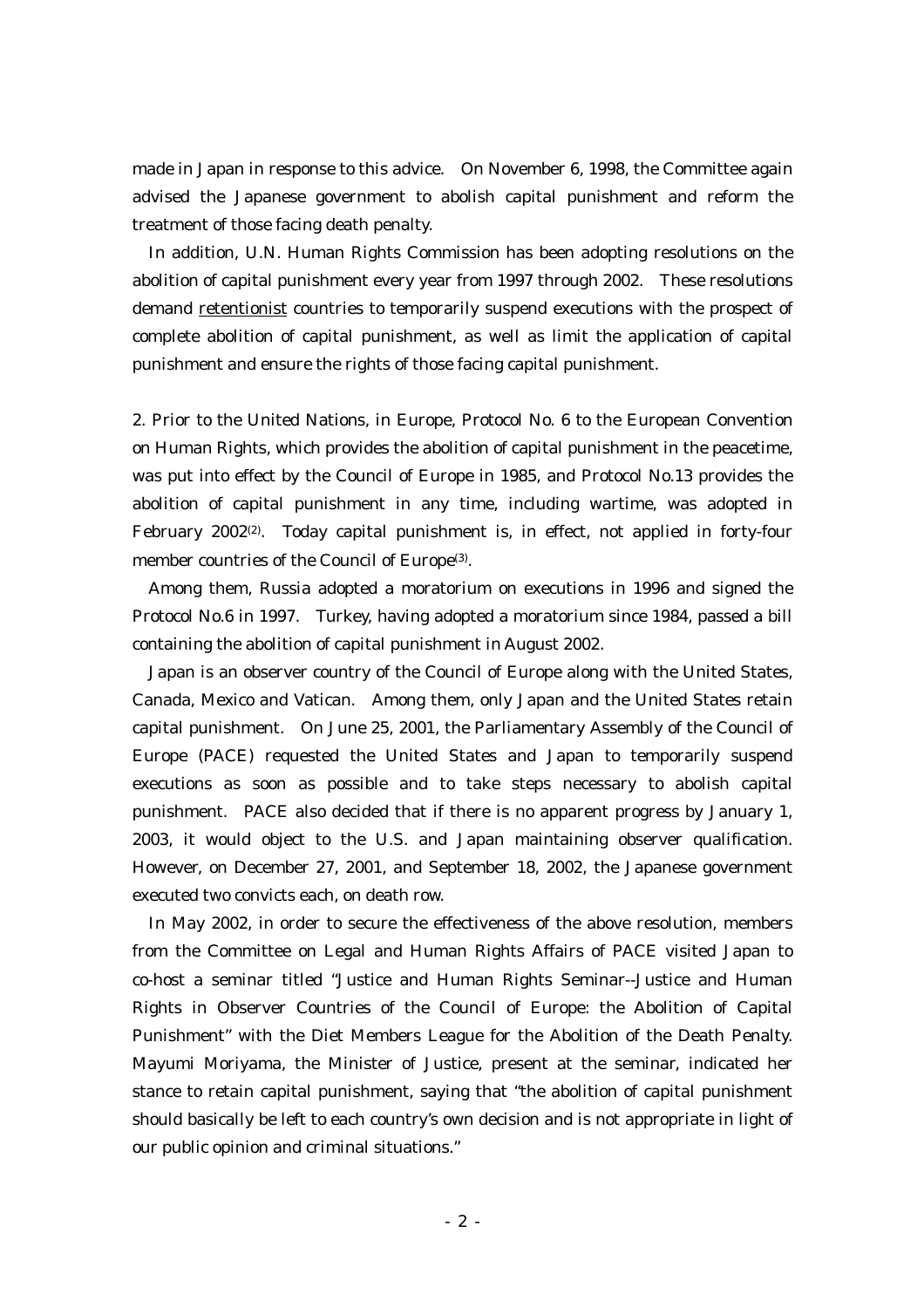On June 13, 2002, based on the result of the seminar, European Parliament adopted a resolution on the abolition of capital punishment in Japan, South Korea and Taiwan, which required immediate abolition of capital punishment or the suspension of executions. Also, European Parliament had already adopted a "Resolution on the Capital Punishment System and the Realization of the Suspension of Executions Worldwide" in June 1998.

3. In the United States, although twelve out of fifty states have abolished capital punishment<sup>(4)</sup>, the federal government and thirty-eight states still retain it. However, recently there have been active discussions on the issue of whether to retain or abolish capital punishment in the country. In 2001, a bill to suspend executions was introduced in Congress (in both the Senate and the House) and has been under review<sup>(5)</sup>. In Illinois, a retentionist state, a moratorium on executions has been applied since January 2000, and Maryland also adopted a moratorium in May 2002. In addition, Kentucky, New Jersey, Oklahoma and Pennsylvania each have a moratorium bill on the table $(6)$ .

4. In Asia, South Korea has not carried out execution since Kim Dae Jung took the presidency in 1998. In October 2001, a bill for the abolition of capital punishment was submitted to the Diet with the support of the majority of lawmakers and is currently under discussion. Taiwan has also shown its intention to abolish capital punishment with the minister of justice announcing a plan to abolish it by 2004.

5. Thus, it is prevalent in the international community such as the United Nations and Europe to abolish capital punishment or adopt the suspension of executions if immediate abolition cannot be achieved. This trend has extended to the neighbor countries of Japan.

Notes:

- (1) The Second Optional Protocol was passed by the U.N. General Assembly by a vote of fifty-nine for, twenty-six against, and forty-eight abstentions on December 15, 1989. Japan opposed to it, stating, "The abolition of capital punishment should be carefully discussed by each country in consideration of its national sentiment and criminal situations."
- (2) The Committee of Ministers of the Council of Europe adopted Protocol No.13 on February 21, 2002, and countries started to sign it on May 3. As of August 20, thirty-eight out of forty-four countries have signed and three have ratified it. It will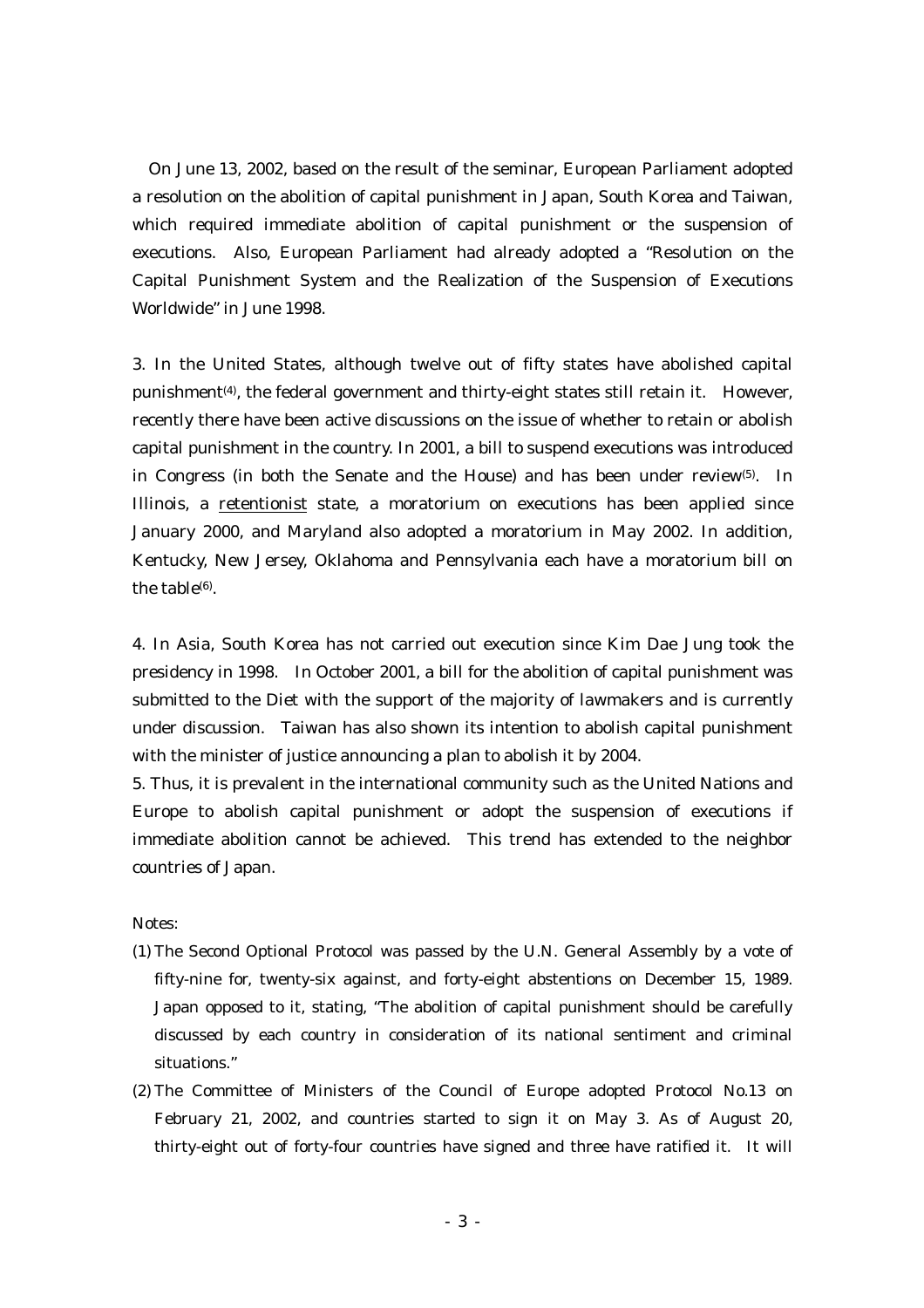come into effect upon ratification by ten countries.

- (3) In the Russian Federation, Chechnya and the separatist area of Georgia retain capital punishment.
- (4) States that have abolished capital punishment are: Alaska, Hawaii, Iowa, Massachusetts, Maine, Michigan, Minnesota, North Dakota, Rhode Island, Vermont, Wisconsin, and West Virginia.
- (5) National Death Penalty Moratorium Act of 2001. The official title: A bill to place a moratorium on executions by the Federal Government and urge the States to do the same, while a National Commission on the Death Penalty reviews the fairness of the imposition of the death penalty.
- (6) ACLU Death Penalty Campaign---In the States, Death Penalty Information Center---Changes in the Death Penalty Laws Around the U.S.

# **II. Domestic Situations and Efforts of JFBA concerning the Capital Punishment System**

1. In Japan, from 1983 through 1989, a decision of acquittal was given in retrial procedure for four convicts who had been sentenced to death and detained in death row. (7) This proved that the conventional argument that there are no false charges in capital punishment cases as wrong. Amid such circumstances the Japanese government virtually suspended executions for three years and four months after an execution in November 1989 (as mentioned before, the Second Optional Protocol was adopted by the U.N. this year). However, Masaharu Gotoda, then Minister of Justice, unlocked this suspension of executions on March 26, 1993, by restarting executions of three of those sentenced to death. Since then, execution has been carried out more than once almost every year and a total of forty-one prisoners have been executed. Among them are those who may have been mentally disabled at the time of execution, those for whom habeas corpus was claimed and pending and those whose retrial case was in the process of being appealed by defense counsel.

Also, the Diet Members League for the Abolition of the Death Penalty, established by the cross-party Diet members in April 1994, prepared a bill for the suspension of executions in 1995, and is now considering to have a bill for the abolition of capital punishment and a bill for life imprisonment initiated by the Diet members. (120 members as of July 2002; Chairman, Shizuka Kamei)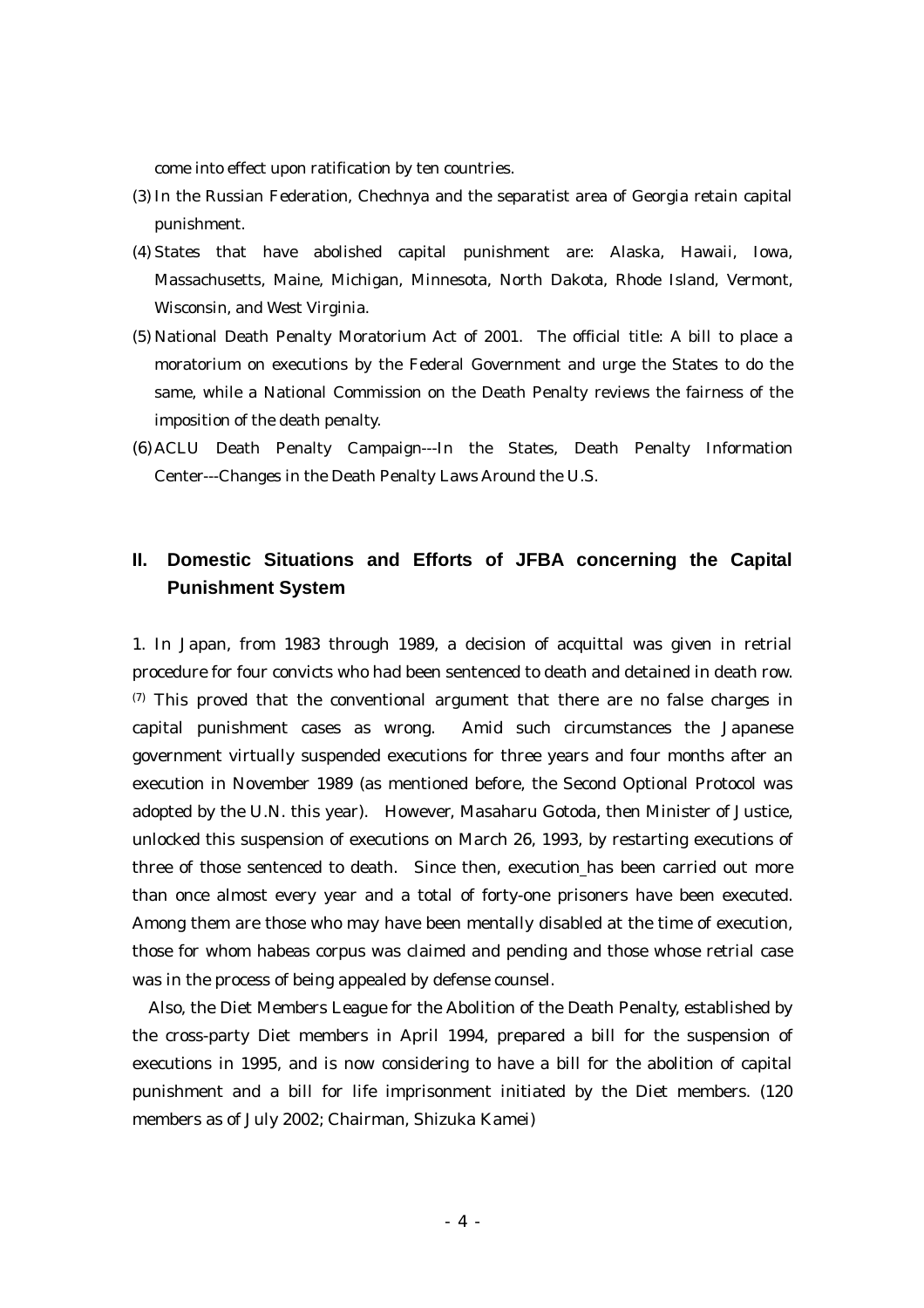2. While making efforts to support the winning of acquittal from the miscarriages above, JFBA and local bar associations have been studying the capital punishment system itself from the viewpoint of bar associations' missions such as the protection of fundamental human rights and the improvement of the legal system. Summary of the researches are as follows:

- 1 In 1991, JFBA formed the capital punishment system study sub-committee within the Human Rights Protection Committee and the sub-committee has started research;
- 2 Since the restart of executions in 1993, the chairmen of JFBA have repeated the following comment almost every time execution is carried out: "Executions should be suspended, since national discussion on the issue of whether to retain or abolish capital punishment should be developed. Besides, the rights of those facing capital punishment are not sufficiently guaranteed, which may violate ICCPR and the U.N. resolutions."
- 3 At a symposium of a regular convention of the Kanto Federation of Bar Associations and in a declaration of the convention in 1995, problems of capital punishment which both of Retentionists and Abolitionists could recognize in common were pointed out and a resolution came to be adopted, stating that discussion shall be promoted, information be disclosed on capital punishment and execution of death sentences be stayed;
- 4 A request, which was addressed to the Prime Minister and the Justice Minister based on the resolution of JFBA Board of 1997, demanded that considering that the present conditions of death row prisoners violates ICCPR and the U.N. resolutions, how the rights of those facing capital punishment are secured, executions should be suspended until these illegal conditions are resolved;
- 5 In a lecture and a symposium at "Capital Punishment West and East: the Present and Future of the Capital Punishment System in Japan and the United States" hosted by the capital punishment system study sub-committee of JFBA's Human Rights Protection Committee in 1998, JFBA addressed and called on the public for further discussions on the capital punishment from the viewpoint of the above JFBA request;
- $\circled{b}$  In "JFBA's alternative report to respond to the 4<sup>th</sup> Periodic report by Japanese government under Article 40 Paragraph 1(b) of ICCPR (1998), JFBA clarified its stance, stating "executions of death sentences should immediately be suspended and the Japanese government should promptly start to consider ratifying the Second Optional Protocol, in light of the "inhumanity of execution procedures"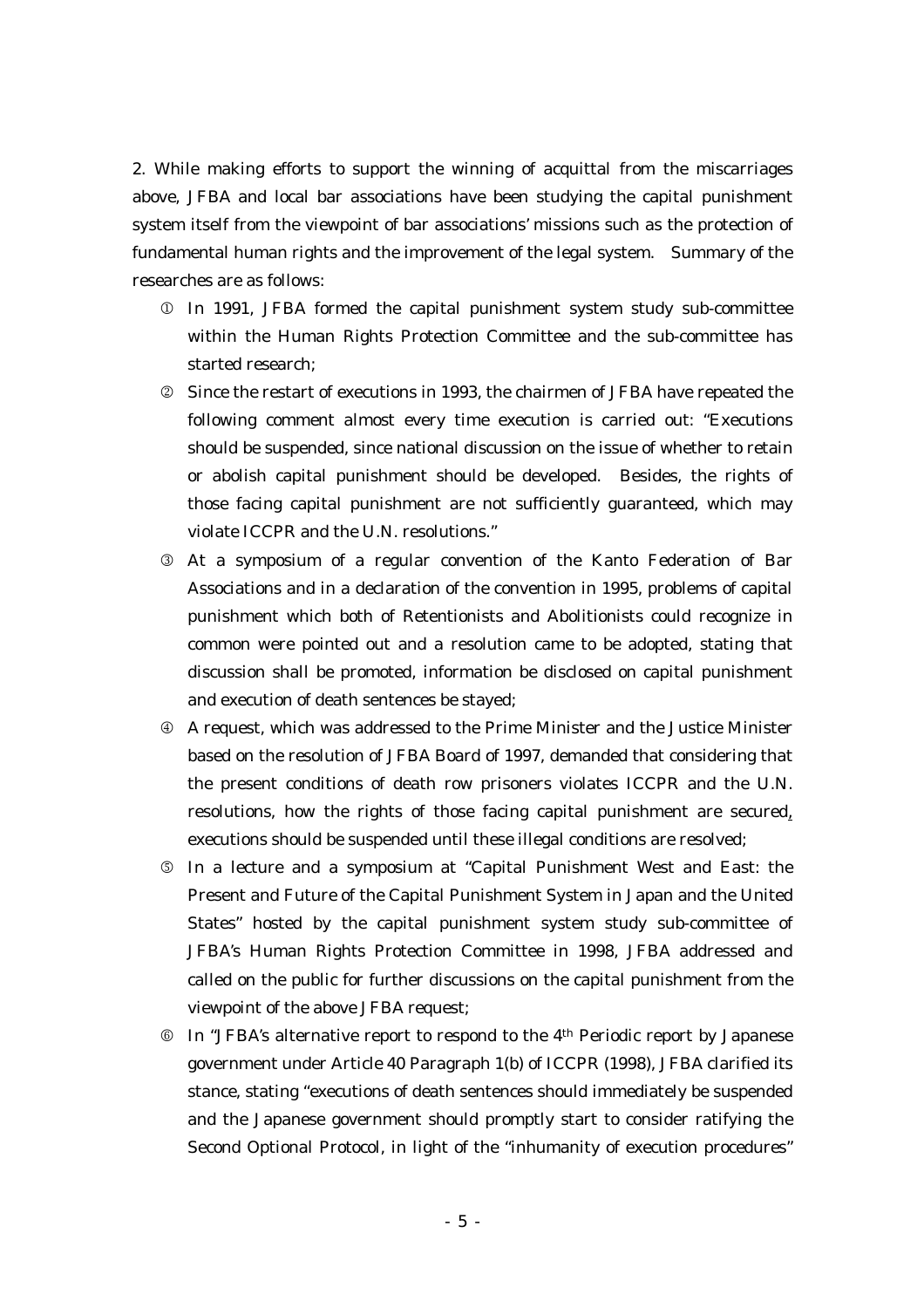and "lack of due process of law in capital cases." The federation submitted the report to the U.N. Human Rights Committee.

Besides these activities, JFBA formed "the liaison council on the capital punishment problems" to set to consideration on whether to retain or abolish capital punishment in 1993. The council submitted a report dated March 3, 1994 $(8)$  that was taken over by "the liaison council for measures on the capital punishment problems" formed on August 9, 1994, for the purpose of preparing the recommendations of JFBA. Since then, the council continued to search for appropriate recommendations in consideration of the movements of related committees within JFBA and bar associations while discussing whether or not to abolish capital punishment and whether and how to reform the existing laws. (9) The Council prepared "the interim report" dated August 21, 1995, that presents the bar associations' issues to consider on the capital punishment system and requests discussion of conditions of both abolishing and retaining the system.(10) In addition, while collecting opinions and summing them up, referring to each bar association's discussions and report, in accordance with the above-mentioned "Interim Report," for preparation of recommendations representing JFBA, the council compiled "the draft proposal for recommendations on the capital punishment system" and submitted it to the chairman on March 18, 1996 to activate and complete discussion. But the draft proposal did not gain approval of related committees of JFBA as a whole and was virtually not made public to general members since it only presented the policy of abolition of capital punishment and, its possible alternatives to the death penalty, e.g. life imprisonment without parole and life imprisonment with parole which is prohibited until 20 years have been served. $(11)(12)$ 

Later in February 1999 the structure of the council was renewed and discussions have been repeated on the basis of comments from related committees to newly plan recommendations on the capital punishment system, which led to this recommendation.

3. In relation to the issue of capital punishment, there have been differing points of view. Especially on the issue of whether to retain or abolish capital punishment, opinions have been divided just into an argument of the retentionists and that of the abolitionists, conflicting with each other, for a long time.

As is generally known, a lot of polls and surveys show there is a divergence in opinions among retentionists and abolitionists and there still exist strong proponents of retention of the capital punishment system. Reasons for retention include $(13)$ :

"Since there are cases of heinous crimes for which there is no choice other than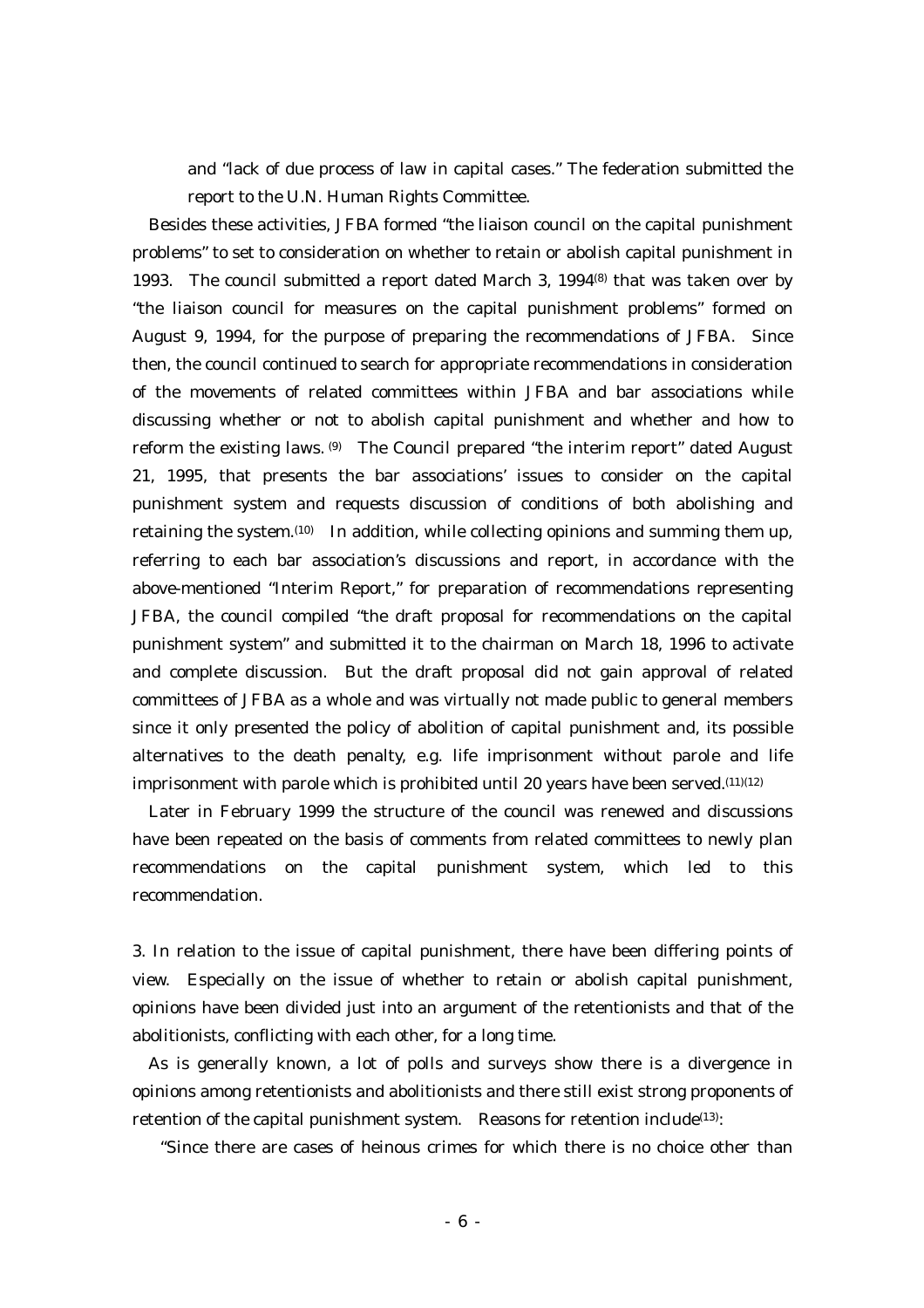capital punishment, penalty cannot be complete unless criminals are executed;" "Immediate abolition of capital punishment is premature in light of national sentiment, according to results of polls;" and

"It is only natural that public sentiment should be the basis of the punishment system and it is not permissible to ignore this."

Also, the recent increase in heinous crimes tends to raise support for the capital punishment system.

Globally, on the other hand, the Second Optional Protocol has come into effect and there are currently more abolitionist countries than retentionist countries still retaining it. To respond to this trend, steps toward the abolition of capital punishment and accession to the convention are required of Japan.

At the same time, the capital punishment system is a matter linked with views of society, life and value and principle. That may be one of the reasons why forming a consensus among associations within JFBA has been difficult.

However, as long as capital punishment is one of the punishment systems and a matter always linked with human rights, it is obligatory as well as possible for bar associations, which are responsible for the protection of fundamental human rights and the improvement of the legal system, to make recommendations on the way the capital punishment system should be.

The point of the recommendations is: that the capital punishment system in Japan needs immediate and overall review since it contains serious problems from the viewpoints of international human rights standards, fundamental human rights, prevention of mistaken rulings, humanity and due process; that public discussion on the issue of whether to retain or abolish the capital punishment system should be developed and that executions should be suspended by legislation for a limited period of time for overall review of the capital punishment system, including its abolition, since it is a killing, irremediable and irretrievable once executed.

These recommendations on the capital punishment system attempt to clarify tasks that JFBA should currently launch in consideration of basic viewpoints and efforts of JFBA and bar associations. The whole JFBA should tackle these tasks from both the perspective of the retentionist and the abolitionist.

Notes:

- (7) Menda case in 1983, Saitagawa case in 1984, Matsuyama case in 1984, and Shimada case in 1989.
- (8) The summaries of the report were as follows: 1. Research into measures necessary for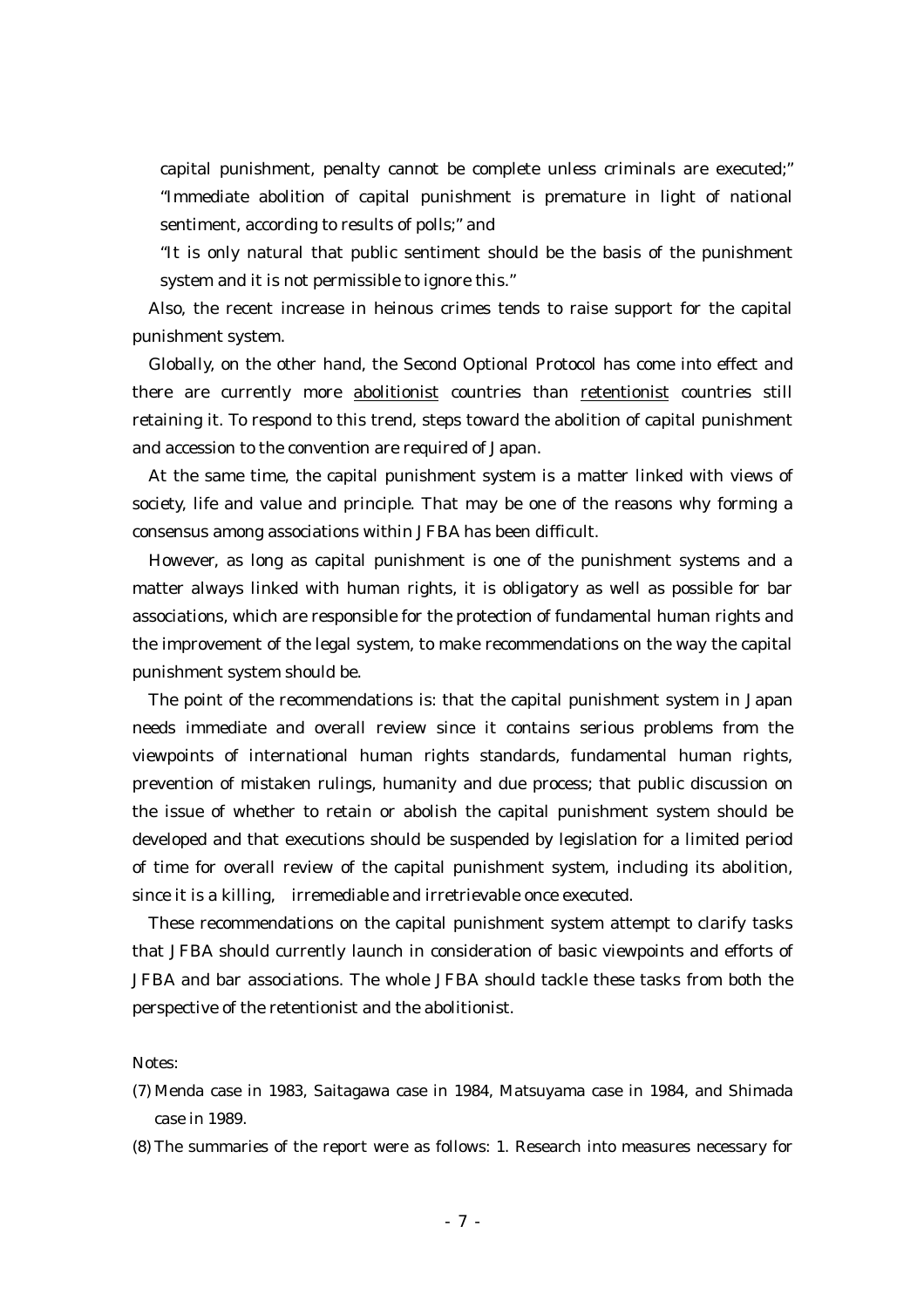the abolishment of capital punishment, including a maximum punishment in place of capital punishment, the system of parole, and the system of compensation for the bereaved families; 2. Investigate the process of abolition of capital punishment and the actual conditions of maximum punishment operations by compiling international regulations on the capital punishment system; 3. Research into the abolition or suspension of capital punishment on a trial basis and the postponement of death sentences or executions; 4. Consider the improvement of the defense of capital cases, the system of death sentences and the treatment of those facing death penalty; 5. Conduct standardized surveys among bar associations; 6. Promptly compile recommendations on the capital punishment system and necessary steps.

(9) Meanwhile, many surveys were actively conducted about the capital punishment system in bar associations. The summary of the result is shown in a table of the "Proposal Outline." According to these surveys, votes for abolition or conditional abolition were more than those for retention or conditional retention in ten associations, and less in four associations.

The Kanto Federation of Bar Associations held a symposium "Think about Capital Punishment" in September 1995 and in a regular general meeting adopted a declaration that the government and the Diet should be willing to provide the public with information on capital punishment and promptly review the future of the capital punishment system while executions should be suspended during that period.

- (10) "Liberty and Justice," November 1995 issue
- (11) "The Proposal Outline" received comments from committees that:
	- Agree to the proposal;
	- Revise the present proposal that only considers the conditions in the case of abolition into a new one that might also take into consideration the improvement in case of retention, including reduction of crimes to which capital punishment may be applied and review of existing laws to strengthen the right to defend;
	- Exclude from the proposal life imprisonment without possibility of parole because it is cruel.
- (12) In March 1998, the liaison council for measures on the capital punishment problems again submitted a "Proposal outline (revised)" arguing that it is impermissible for JFBA to postpone a conclusion on the issue of capital punishment in light of the fact that capital punishment had been carried out every year for years and the international trend of requesting efforts to abolish capital punishment.
- (13) According to the survey report of the Tokyo Bar Association published in June 1994, of 1,264 answers collected, 19.8% favored conditional retention of capital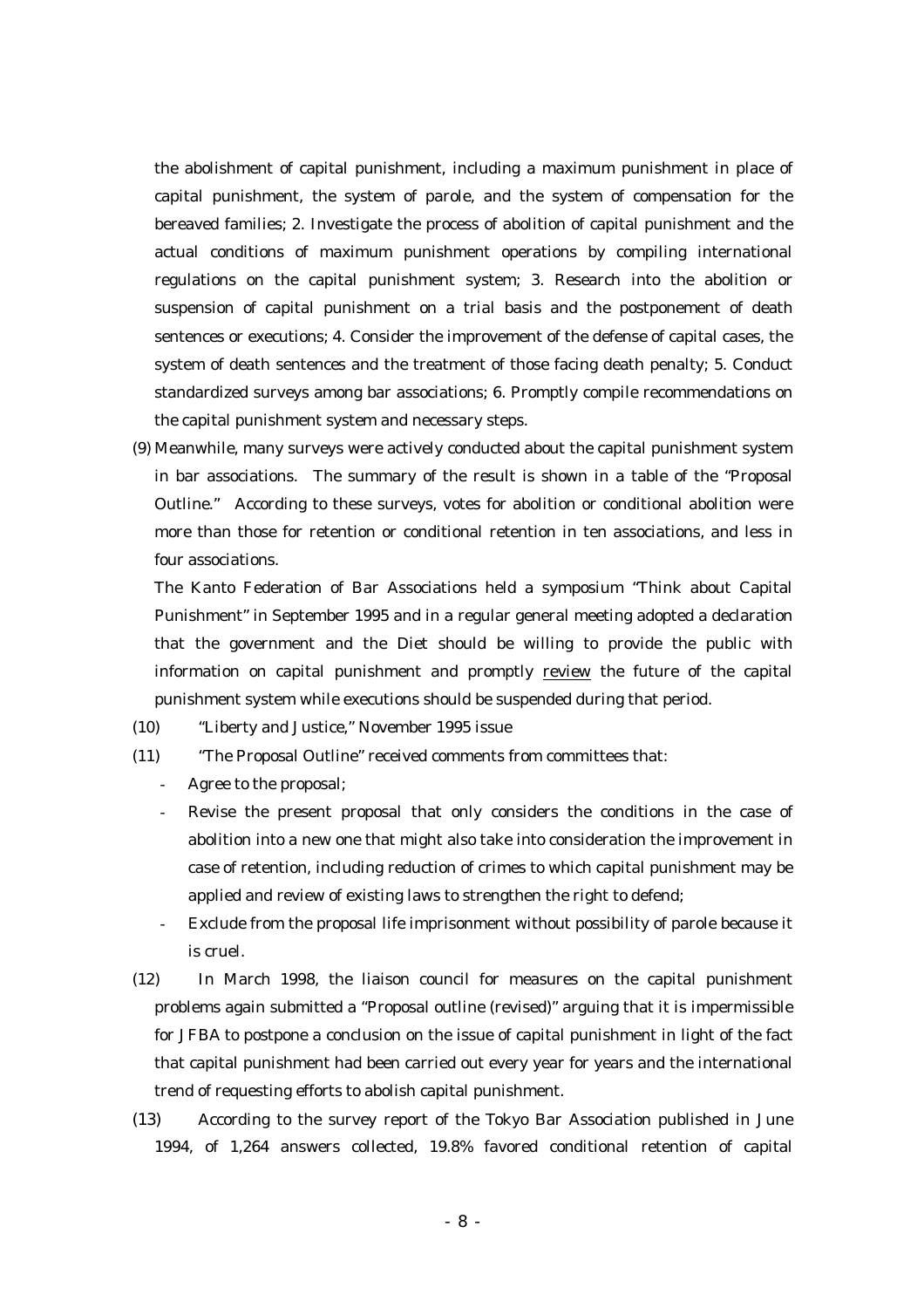punishment and 12.5% supported unconditional retention. Meanwhile, 18.4% favored abolition and 42.7% supported conditional abolition. The number of those who supported conditional and unconditional abolition was greater than that of those who favored conditional and unconditional retention.

## **III. Problems of the Capital Punishment System**

#### 1. Basic Problems of Capital Punishment

Considering the studies, recommendations and declarations on capital punishment that JFBA has accumulated, the basic problems of capital punishment that are basically agreed among local bar associations are as follows:

These can be pointed out as objective problems from the viewpoint of both abolitionists and retentionists. (14)

#### (1) International trends and capital punishment

The first problem of the capital punishment system is that the abolition of capital punishment is an international trend and that its retention in Japan is divergent from this trend.

The number of abolitionist countries has recently increased to exceed that of retentionist countries. Japan is one of the few industrialized countries which has not yet abolished the death penalty: with the exception of the USA, all other members of the "Group of Seven" largest industrialized nations have abolished the death penalty. The U.N. General Assembly adopted the Second Optional Protocol to the International Covenant on Civil and Political Rights (ICCPR), aiming at the abolition of the death penalty in 1989, it took effect in July 1991. In 1993 and 1998, the United Nations Human Rights Committee recommended the Japanese government to improve its capital punishment system, including taking "steps toward the abolition of capital punishment." In June 2001, the Council of Europe passed a resolution urging the United States and Japan to temporarily suspend executions and immediately take steps towards abolition of the capital punishment system.

Since there is no doubt that international trends are moving towards the abolition of capital punishment, its continued retention in Japan is contrary to this trend.(15)

#### (2) Miscarriages of justice and capital punishment

It is impossible to recover lives taken away by executions resulting from a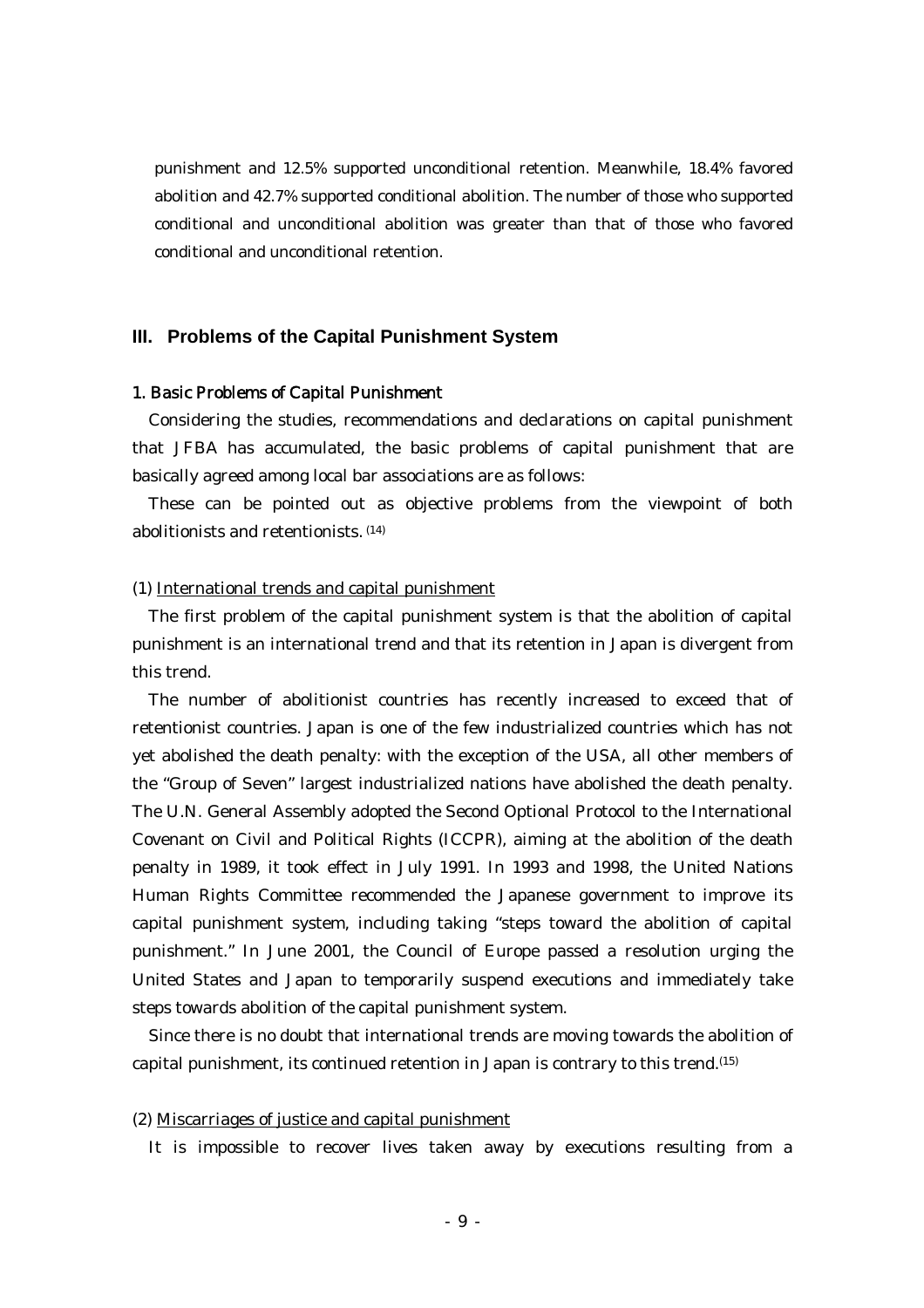miscarriage of justice. Rulings on four capital punishment cases, which had become final under the new Constitution and the existing Code of Criminal Procedure, which came into force after World War , were overturned to "not guilty" after retrials. This proves that miscarriages of justice may inevitably exist even in final rulings of capital punishment cases. From the nature of things, it is difficult for the judicial system to remove the possibility of miscarriage of justice. In Japan, miscarriages of justice are further likely to take place because of compulsory investigation with the use of arrest on separate charges and substitute prisons (daiyo kangoku), forced confessions, judicial findings of facts with an emphasis on confessions, insufficient rights to defense legal representatives of suspects and defendants, and the difficulty to correct miscarriage of justice by means of retrials.

Miscarriage of justice may take place not only in the fact-finding process but also in the sentencing. There is an absolute gap between capital punishment and life imprisonment. The possibility of mistakes in sentencing is undeniable, and it is also undeniable that selection between capital punishment or life imprisonment could depend on subjective views of judges, including their views of the world. (16)

## (3) Capital Punishment and Its Deterrent Effects on Crime

Although retentionists argue that capital punishment is meaningful as a criminal policy due to its threatening power and deterrent effects on crime, there has been no scientific evidence for this argument. Various empirical studies have been carried out on this issue of capital punishment; most results show negative conclusions regarding the deterrent effects, while very few prove positive. In countries that have abolished capital punishment, such as the United Kingdom and France, there has been no confirmation that the number of heinous crimes has increased since abolition of capital punishment. Deterrent effects on crimes to which capital punishment can be applied arise from pursuing the causes of crime, preparing and implementing effective measures to prevent crime, and ensuring the arrest, prosecution and punishment of criminals.

## (4) Cruelty of capital punishment

Although the Supreme Court rulings say that capital punishment is not cruel, its cruelty nonetheless is undeniable.

Capital punishment definitely and inevitably takes away human life and dignity. No matter how it may be carried out, capital punishment itself can be said to be cruel. Many death-row inmates are mentally disturbed in fear of execution. In their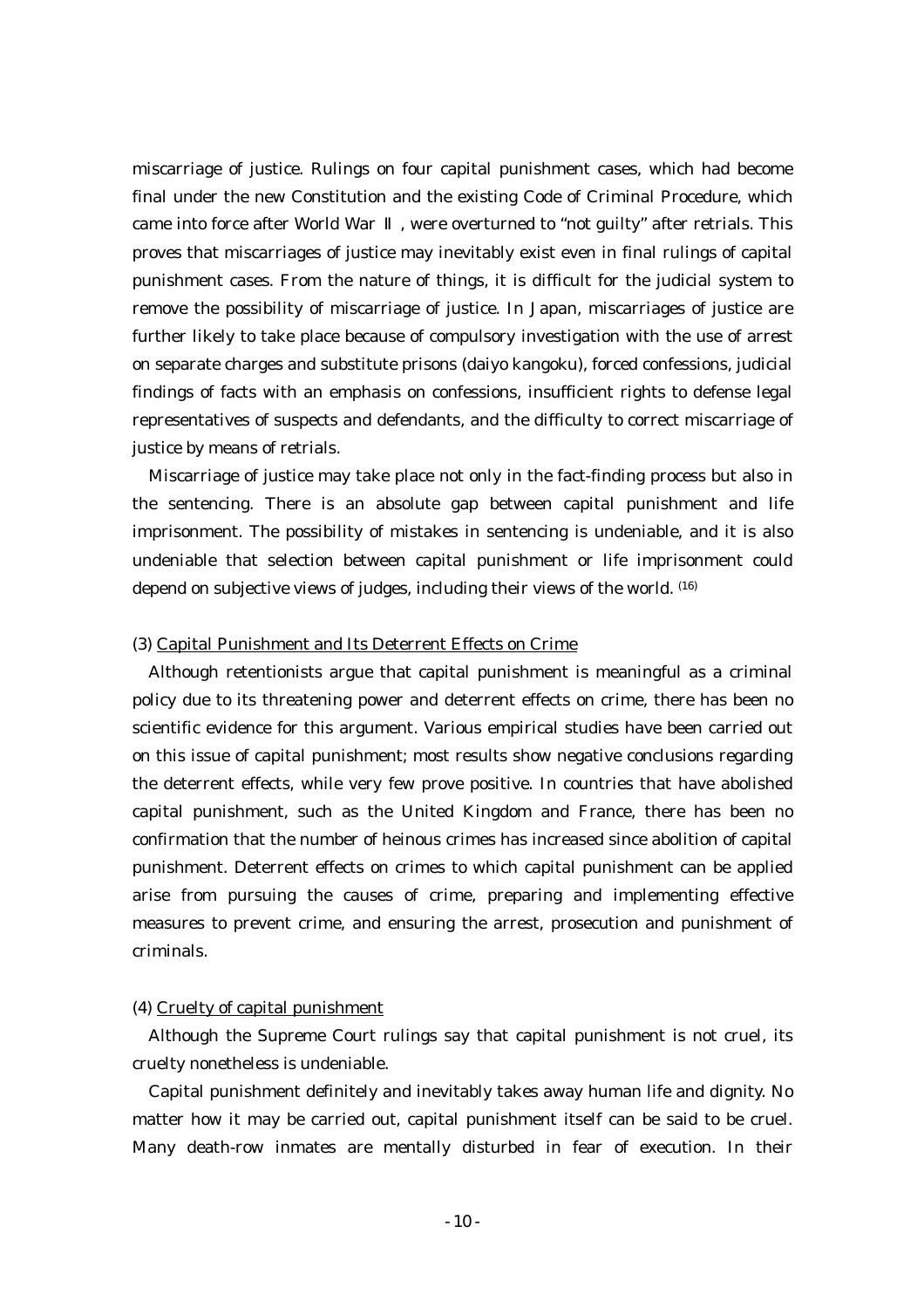treatment, the authorities emphasize "the mental stability of the prisoners," however the human dignity of prisoners is largely ignored. They are forced to just wait for their executions, for which they are told just before the capital punishment is carried out, isolated from society by strict limitations placed on contact with the outside world. Executions also have a significant effect on the human body: some executions by hanging, which is practiced in Japan, show great damage to the human body. It can hardly be said that current means of execution by hanging has been verified not to correspond the definition of "cruel punishment", which is prohibited by the Constitution. The fact that observers of executions are seriously shocked such that they become neurotic in some cases, and never want to observe again, shows the cruelty of capital punishment.

## (5) Crime victims and capital punishment

The bereaved of victims who were killed in crimes are especially in deep sorrow and tend to be occupied with strong retributive feelings. In addition to direct damages by the crime itself, insensitive intrusion by media-persons, people involved in the judicial procedure and by some members of the public may hurt them. Furthermore, it is possible that given the lack of victim support net, a sense of isolation made worse by the government and society ignoring them, the bereaved are further damaged, turning their feelings into yet more hatred.

From the viewpoint of retributive feelings and wishes to impose the ultimate penalty on criminals held by the bereaved of victims, especially those killed, it is not easy to discuss and review the capital punishment system. However, this important viewpoint should not be disregarded.

Such damages cannot, however, be resolved even if criminals are executed. It's also important to note that offenders of crimes to which capital punishment can be applied are not always sentenced to death. Merely retaining capital punishment does not solve the problems of the victims. Efforts to prevent recurrences by studying the causes and background of crimes and preventive measures as well as supporting victims by giving economic assistance, mental care and appropriate involvement in criminal justice procedures will possibly mitigate the sufferings of the bereaved and open a way to ease their feelings, including retributive and revengeful feelings.

#### (6) Capital punishment and public opinion

According to various polls, it is reported that the proponents of the retention of capital punishment account for a fair proportion of the population. In the latest poll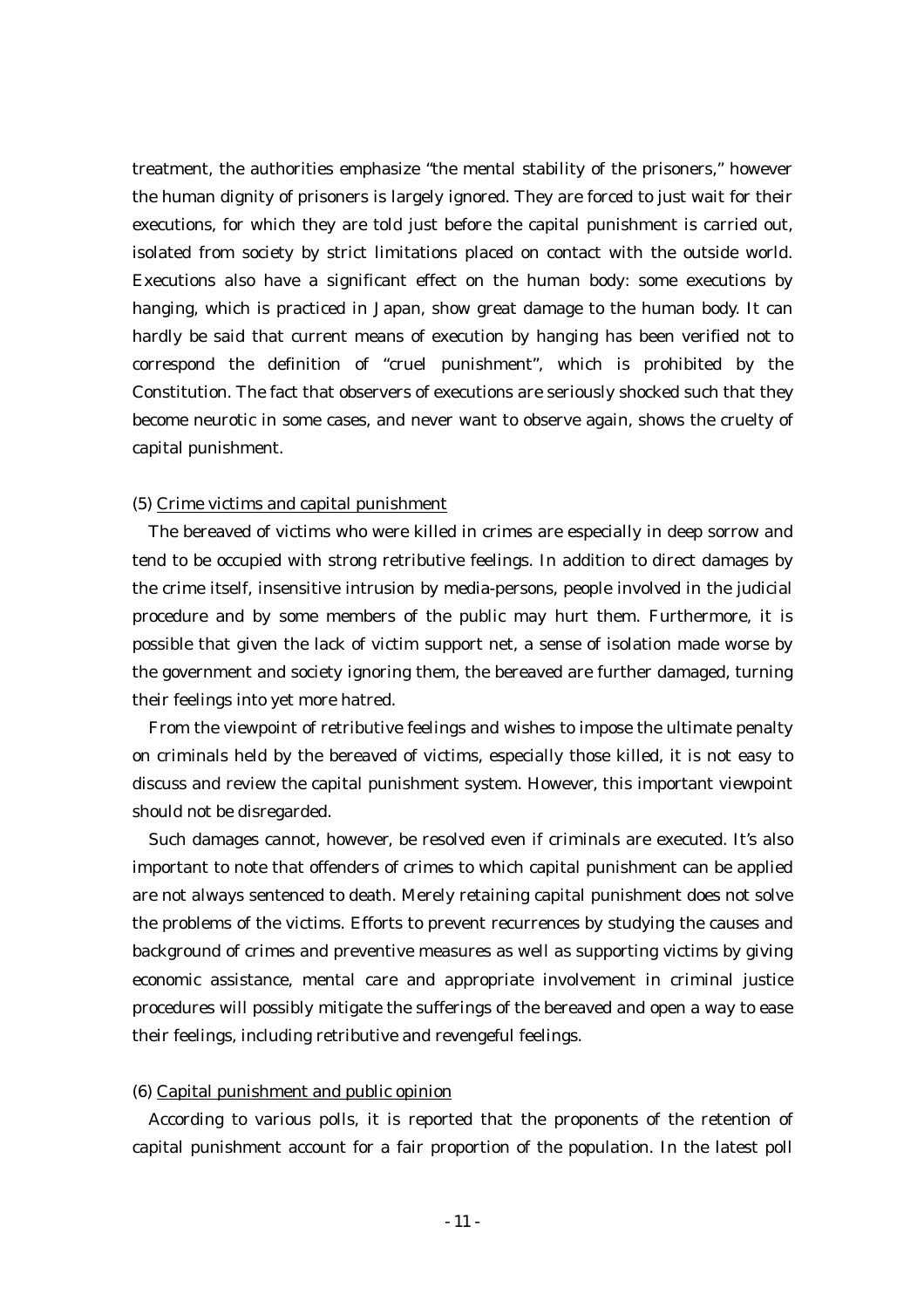released by the Prime Minister's Office on November 27, 1999, retentionists account for 79.3% of the population while abolitionists 8.8%. However, there is some criticism of the poll conducted by the government on the ground that sufficient information was not provided and those who support abolition under certain conditions are orientated to support the retentionist side. There are only three multiple-choice answers, with no mention of alternative punishment or the possibility of miscarriage of justice: "Capital punishment should be abolished in any case" (8.8%), "Capital punishment is unavoidable in some cases" (79.3%), and "Do not know/Cannot generalize" (11.9%). Of those who answered "Capital punishment is unavoidable in some cases," 56.5% answered "Capital punishment should not be abolished even in the future", and 37.8% answered "Capital punishment could be abolished in the future if conditions change." The result of this poll incorporates conditional or potential abolitionists into the retentionists. Abolitionists, including those who affirmed conditional abolition, not necessarily remain in the minority. Therefore, one cannot conclude that the majority of the public are retentionists. If the possibility of introducing alternative punishment or the issue of miscarriages of justice were included in the questions, it is thought that the results would change.17)

National sentiments supporting the retention of capital punishment cannot be ignored. However, past polls did not give respondents enough information beforehand and there is a tendency to incorporate various opinions toward capital punishment, including support for future abolition, into support for retention. In the meantime, there has been a diversification of opinions on capital punishment. Information on the application of capital punishment is not sufficiently available. The issue of capital punishment should be discussed on the condition that the government proactively provides the public with sufficient information.

Additionally, some commentators state that the issue of capital punishment is that of human rights and should not be decided by public opinion.

## (7) Capital punishment and its alternatives

Many of the abolitionist countries adopt life imprisonment that does not permit a release on parole for at least 15 to 30 years as a substitute for capital punishment. There are countries that had adopted life imprisonment without parole, but many of them later shifted to systems that permit parole after a certain period.18)

In Japan, there is a wide gap between capital punishment and life imprisonment with parole, which can be permitted after ten years. The issue of the capital punishment system should be discussed, taking into consideration its alternative such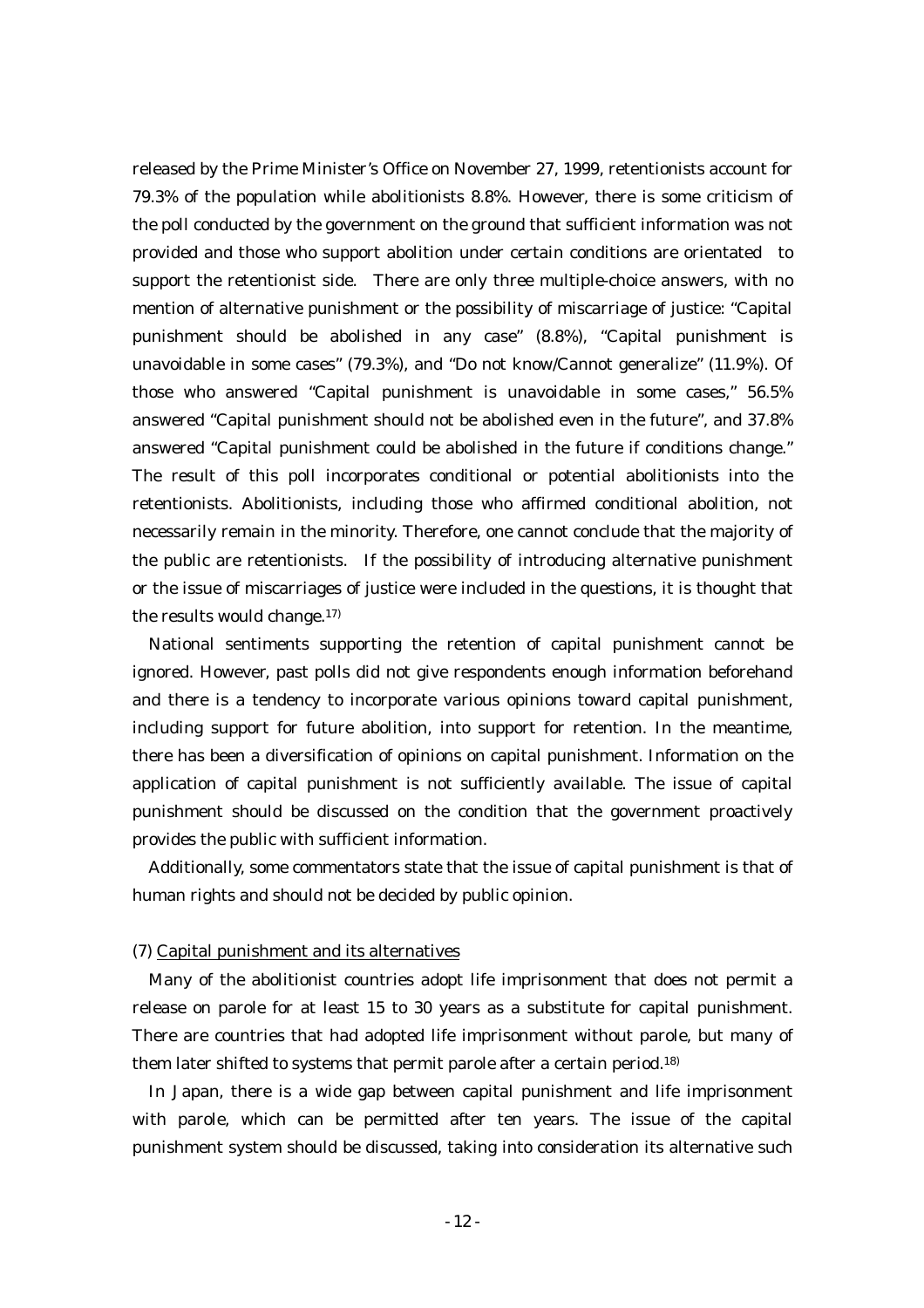as life imprisonment without parole and life imprisonment with parole that can be permitted only after a certain period of time. (19)

As an alternative to capital punishment, some argue that life imprisonment without parole or imprisonment with parole that can be permitted after about 20 years should be newly adopted.

 Thus far, we have pointed out the objective factual problems of the capital punishment system. But it can hardly be said that they have been sufficiently discussed inside JFBA or at the public level, including the Diet.

### Notes:

(14) As mentioned above, the Kanto Federation of Bar Associations held the symposium "Think about Capital Punishment" in September 1995 and issued a report. The system of capital punishment was reviewed as a fact, not in a manner of debate between retentionists and abolitionists, but in a manner of searching for factual common ground of retentionists and abolitionists. A declaration concerning capital punishment was adopted. Basic problems of capital punishment pointed out in this paper are almost all based on the declaration and the report of the symposium. Refer to Issue 11, Volume 46, of "Liberty and Justice" for the declaration and "Think about Capital Punishment" by Kanto Federation of Bar Associations for the report.

(15) Amnesty International reports the number of retentionist countries or areas as 84, surpassed by the 111 abolitionist countries or areas as of January 1, 2002.

(16) "The Assessment of the Sentencing in Capital Punishment Cases," Issue 10, Volume 42, "Liberty and Justice." P. 404 of "Think about Capital Punishment."

(17) The surveys on the capital punishment system conducted in 14 local bar associations from 1993 through 1996 indicated that the number of votes for abolition and conditional abolition surpassed that for retention and conditional retention in 10 associations and the opposite was true in four associations.

(18) "Study Reports on Abolitionist Countries (Europe)," the Subcommittee on the study of the capital punishment system of JFBA's Human Rights Protection Committee. Life imprisonment means imposing the penalty until prisoners are dead. It does not mean that only the penalty without parole is called life imprisonment.

(19) A survey of retentionist States in the United States shows that the number of those who support capital punishment reduces by half if life imprisonment without parole or life imprisonment without parole with the addition of monetary compensation for families of victims is adopted in place of capital punishment ("Life Imprisonment in Place of Capital Punishment: Current Situations in the United States," Kikuta, Koichi September 2000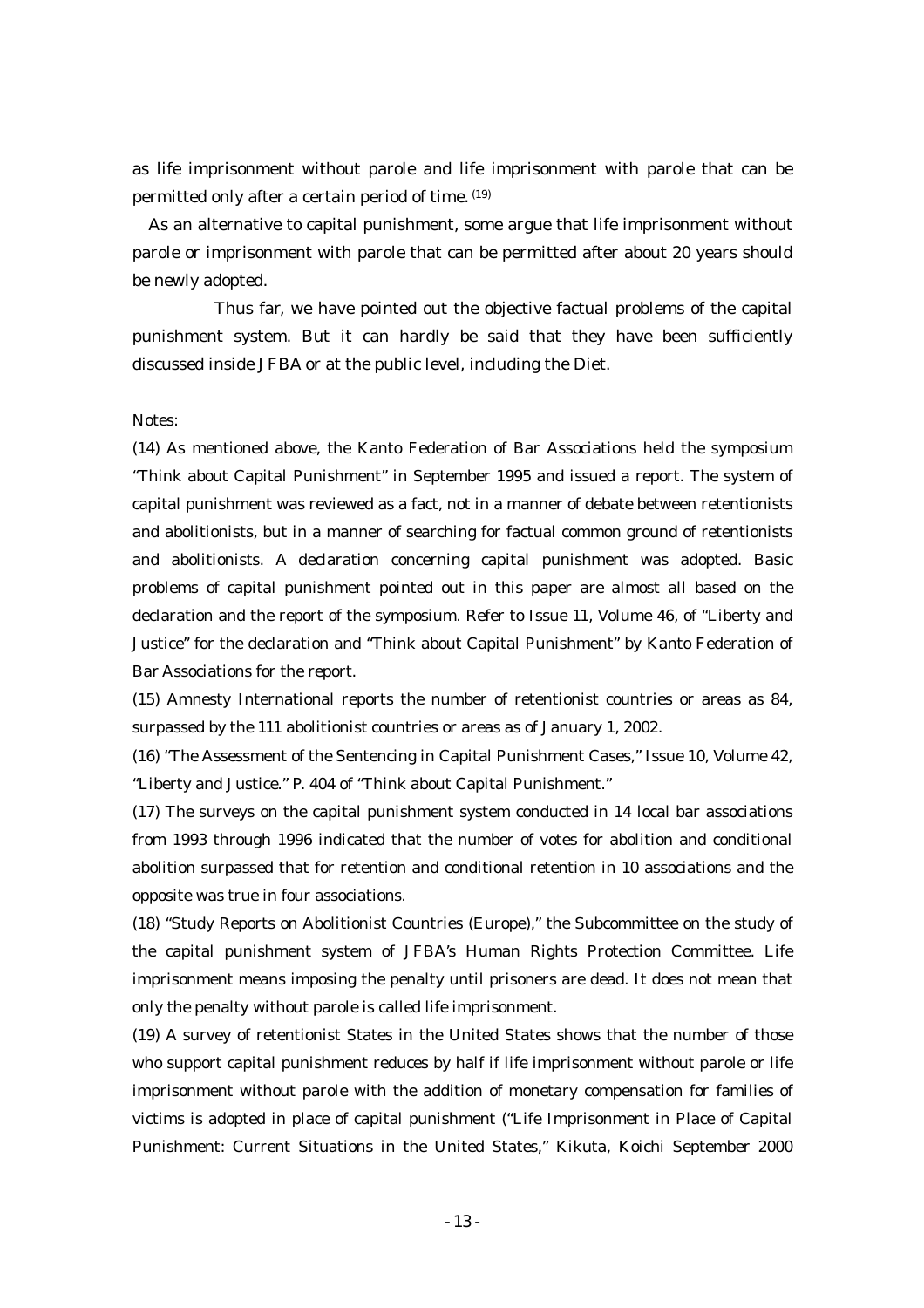issue of "Horitsu Jiho").

## 2. Institutional and Operational Problems Concerning Capital Punishment in Japan

In addition to basic problems of the capital punishment system itself as mentioned above, institutional and operational problems can also be pointed out; such as an insufficient guarantee of the rights of those facing capital punishment (including suspects and defendants of crimes to which capital punishment can be applied, and convicted death-row prisoners), the lack of a system to prevent miscarriages of justice, and the inhumanity of executions and treatment of those on death row.

These problems violate the following international standards of human rights:

- 1 International Covenant on Civil and Political Rights (Adopted at the 21st session of the U.N. General Assembly in 1966. Ratified by Japan in June 1979. Hereinafter referred to as "ICCPR ");
- 2 Resolution on the Safeguards Guaranteeing Protection of Those Facing the Death Penalty (Passed at the U.N. Economic and Social Council on May 25, 1984. Hereinafter referred to as "Council Resolution.");
- 3 Resolution on the Implementation of the Safeguards Guaranteeing Protection of Those Facing the Death Penalty (Passed at the 44th session of the U.N. General Assembly in 1989. Hereinafter referred to as "General Assembly Resolution.");
- 4 Convention against Torture and Other Cruel, Inhuman or Degrading Treatment or Punishment (Ratified on July 29, 1999. Hereinafter referred to as "Convention against Torture.").

## (1) Guarantee of rights for those facing capital punishment

#### A. Guarantee of rights to defense and counsel

Article 14.3 of ICCPR states that everyone shall be entitled:

- (b) To have adequate time and facilities for the preparation of his defense and to communicate with counsel of his own choosing;
- (d) To be tried in his presence, and to defend himself in person or through legal assistance of his own choosing; to be informed, if he does not have legal assistance, of this right; and to have legal assistance assigned to him, in any case where the interests of justice so require, and without payment by him in any such case if he does not have sufficient means to pay for it.

The Council Resolution refers to the need to give "all possible safeguards to ensure a fair trial, at least equal to those contained in article 14 of ICCPR, including the right of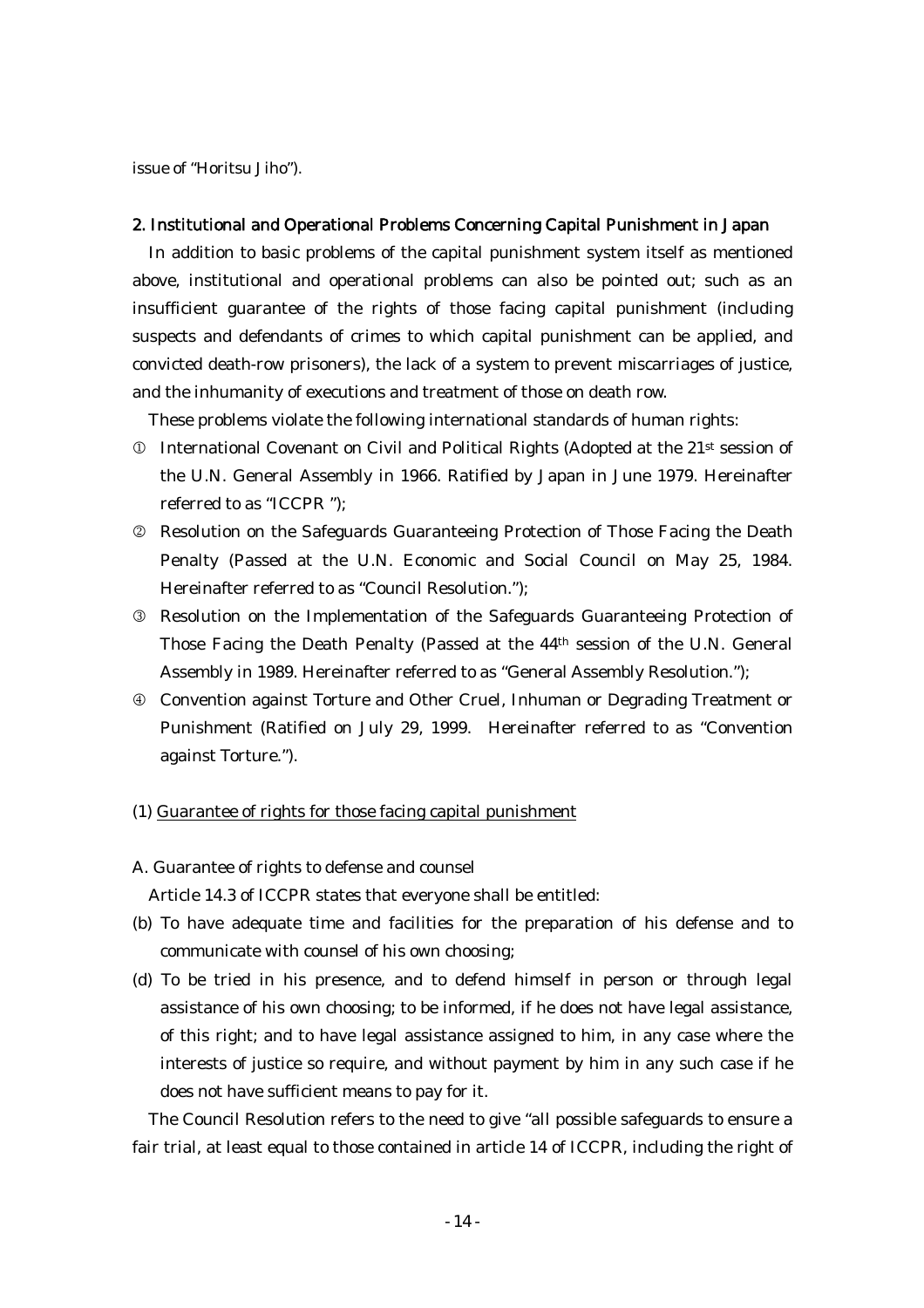anyone suspected of or charged with a crime for which capital punishment may be imposed to adequate legal assistance at all stages of the proceedings." (Annex 5)

The General Assembly Resolution requires member states to afford "special protection to persons facing charges for which the death penalty is stipulated, by allowing time and facilities for the preparation of their defense, including the adequate assistance of counsel at every stage of the proceedings, above and beyond the protection afforded in non-capital cases." ("General Assembly Resolution" 1(a))

However, in Japan:

### a. At the stage of investigation

To those who cannot obtain counsel for reasons of poverty, legal assistance is not actually available, since Article 36 of the Code of Criminal Procedure does not permit assigning state-appointed defense counsel to those other than defendants. Even in cases where private counsel is obtained, free and sufficient contact with counsel is not guaranteed in reality, pursuant to Article 39.3 of the Code of Criminal Procedure, which allows the designation by investigative authorities of the date, place, and time of a defense counsel's interview with a suspect, and substitute prison system.

As a result: "Almost half of the death-row inmates were never interviewed by counsel at the stage of investigation before prosecution. Even in case of those who had interviews by counsels, about half of them did so three times or less. The time allocated for interviews is less than 10 to 15 minutes, while its relation to frequency of interviews is unknown. Two thirds of them make denials of the accusations totally or partially. However, they are not highly conscious of the right to counsel most death row-inmates are not and half of them do not think they can employ lawyers, due to reasons including financial difficulties. In fact, many cannot receive legal assistance because they hesitate to exercise their rights in light of their having committed to a serious crime or the investigative authorities lack understanding of suspects' rights. Accordingly, those who think that different rulings would have been given if they had received sufficient legal advice and assistance account for nearly 80%."(20)

#### b. At the stage of trial

Just after indictment or appeal and before a new court-appointed attorney is assigned by appellate court after the district courts' ruling, there is a period of time without counsel. As a result in some cases defendants withdraw their appeals before court-appointed counsels are assigned and the death sentences become final.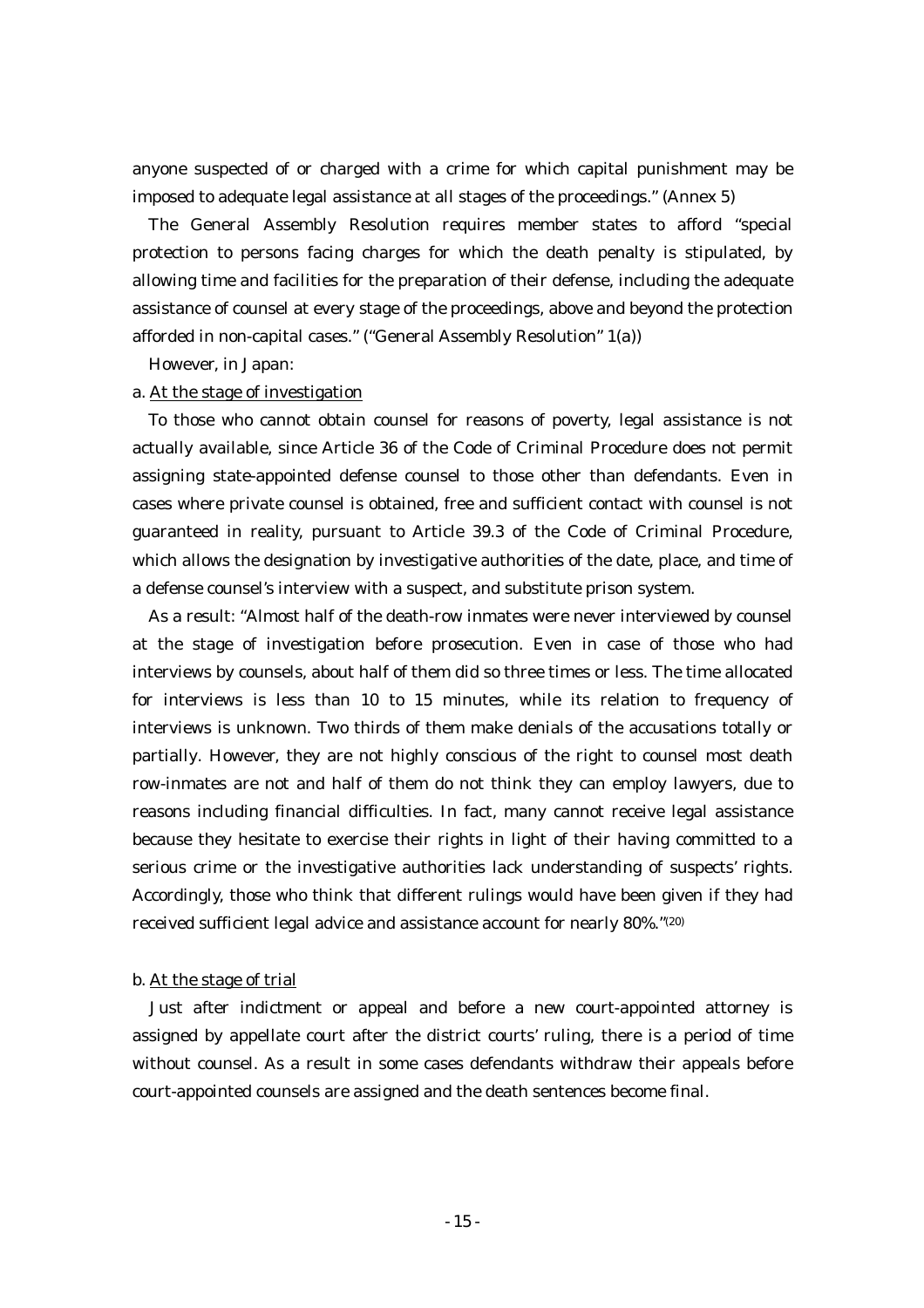#### c. After the conviction

Article 30.1 of the Code of Criminal Procedure, only providing for the right to counsel of suspects and defendants, does not permit the right after the conviction. That means convicted prisoners are not guaranteed opportunities to have legal assistance. The Prison Law also does not provide for a system relating to the appointment of counsel.

Also in case of requests for retrials, opportunities to have legal assistance are not guaranteed. Since Article 36 of the Code of Criminal Procedure does not permit state-appointed counsel for those other than defendants, it is extremely difficult for those without financial means to have legal assistance in retrials.

In addition, Article 39 guarantees the right to confidential communications with counsel only for suspects and defendants, meaning the right to confidential communication of those on death row with their counsel is not guaranteed. In reality, they are deprived of opportunities for access to counsel in relation to requests for retrials, as their contacts with the outside world, both meetings and correspondence, are extremely limited. Confidential communications with counsel necessary to prepare for requests are not guaranteed.

## d. At the stage of executions

Article 476 of the Code of Criminal Procedure provides that capital punishment shall be carried out within five days after the order of execution, and an opportunity for defense against the order of execution is not guaranteed. Furthermore, due to lack of a system of prior announcement of the execution date, prisoners do not know when they will be executed until they are taken up to the place of execution on that very day. They are absolutely deprived of the opportunity to prepare a defense against an execution order.

The above mentioned incomplete condition of rights to defense and counsel violates Articles 14.3 (b) and (d) of ICCPR, the Council Resolution and the General Assembly Resolution.

#### B. Mandatory appeal, pardon system and retrials

Article 6.4 of ICCPR says, "Anyone sentenced to death shall have the right to seek pardon or commutation of the sentence. Amnesty, pardon or commutation of the sentence of death may be granted in all cases."

The Council Resolution states:

"Anyone sentenced to death shall have the right to appeal to a court of higher jurisdiction, and steps should be taken to ensure that such appeals shall become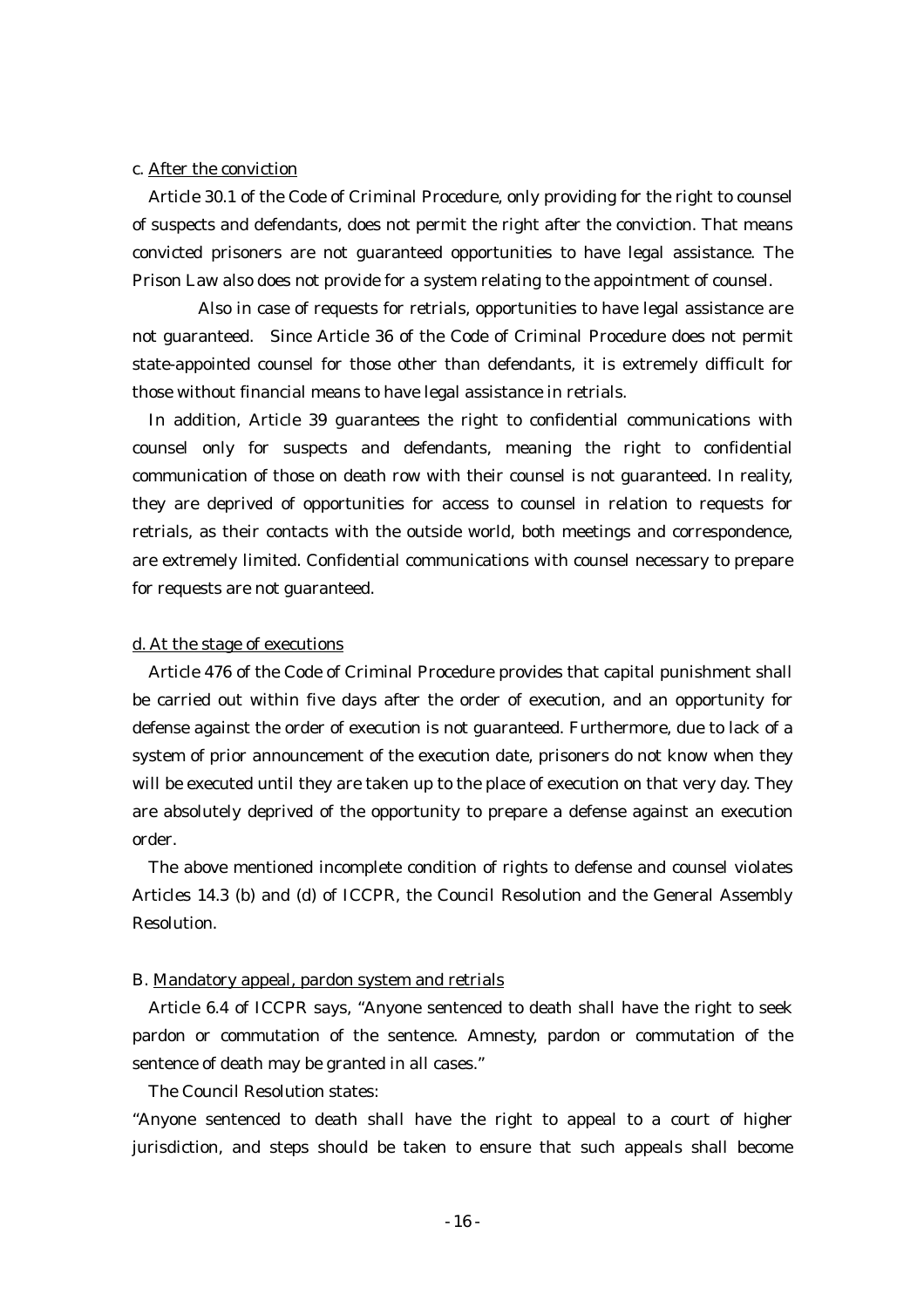#### mandatory," (Annex 6)

Concerning pardon or commutation; "Anyone sentenced to death shall have the right to seek pardon, or commutation of sentence; pardon or commutation of sentence may be granted in all cases of capital punishment," (Annex 7) and "Capital punishment shall not be carried out pending any appeal or other recourse procedure or other proceeding relating to pardon or commutation of the sentence." (Annex 8)

The General Assembly Resolution requires member states "to provide for mandatory appeals or review with provisions for clemency or pardon in all cases of capital offence."  $(1(b))$ 

However, in Japan:

### a. Concerning appeals;

The Council Resolution demands mandatory appeals for capital cases (Annex 6) and the General Assembly Resolution requests states to provide for mandatory appeals (Resolution 1(b)). It can be understood that both resolutions demand a system of mandatory appeal that makes appeals effective regardless of defendants' thoughts. The purpose of these resolutions is to avoid conviction of death sentences and executions based on only the first trial, since capital cases should be examined with great caution to absolutely avoid miscarriages of justice in such cases.

In Japan, however, as Articles 372 and 405 of the Code of Criminal Procedure provide appeals and final appeals as optional, a mandatory appeal system that regards death sentences as causes of appeals or final appeals is not authorized. In addition, causes of appeals and final appeals are also limited.

The appeal system in Japan does not meet the requirements of the Resolutions. Meanwhile, most of the retentionist states in the United Sates, (also a retentionist country), adopt an automatic appeal system.

#### b. Pardon system

The Amnesty Law only permits the application for amnesty or pardon and does not consider the application as a cause of the suspension of execution. Therefore, the system allows execution even with amnesty or pardon pending. Pardon for capital punishment is extremely rare: the last pardon by a Cabinet order was granted in April 1952 and the last pardon to an *individual* prisoner was granted in June 1975 (only three death-row prisoners were granted individual pardon after the World War II). Cabinet order standard also totally excludes the capital cases from the objects of pardon.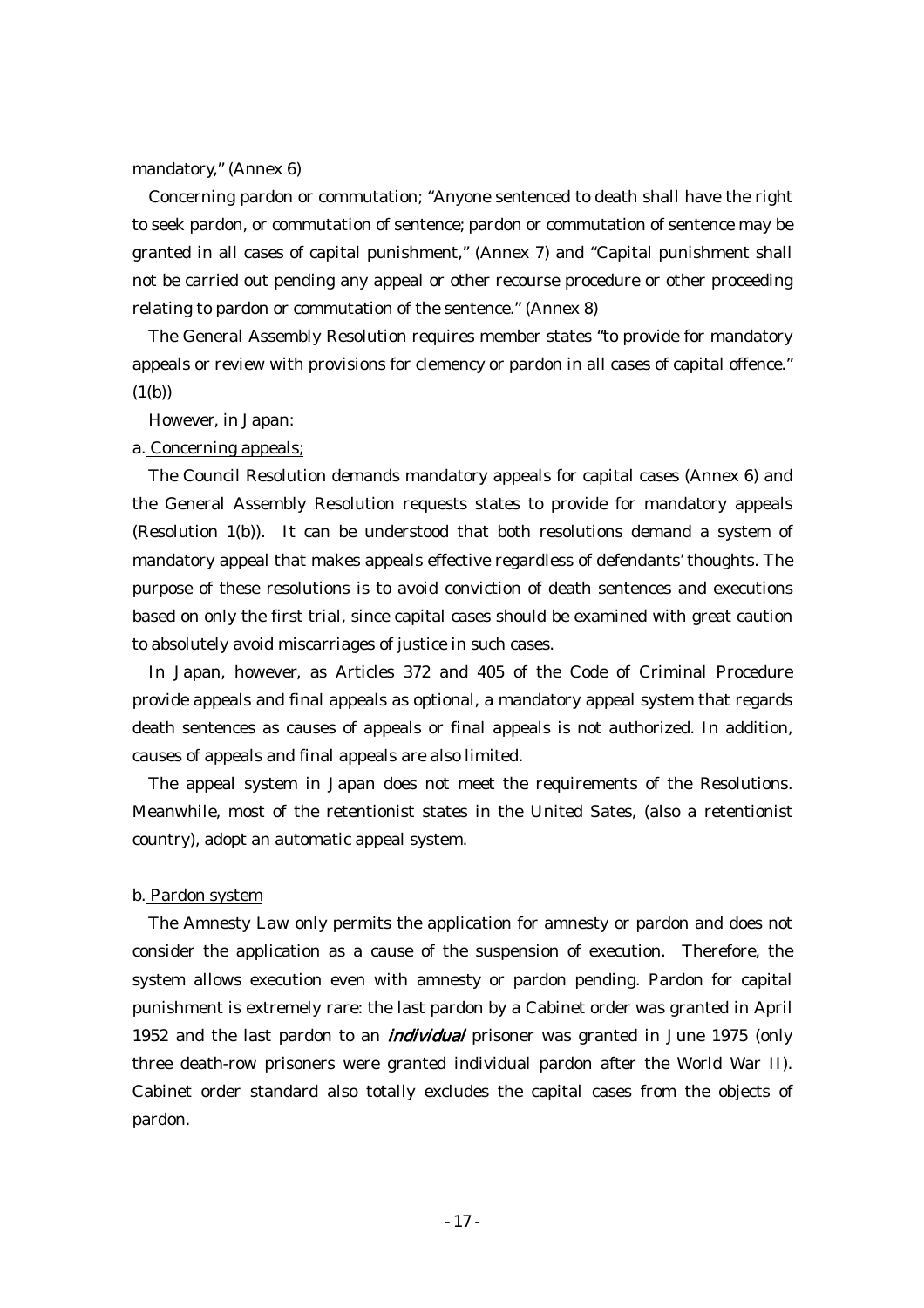#### c. Retrials

Article 435 of the Code of Criminal Procedure and other regulations significantly place limitations on petitions for retrials. Procedures for the petition are clearly insufficient in terms of speed and remedy for the innocent, with many faults and defects pointed out. The court-appointed counsel system for the petition for retrials does not exist and it can hardly be stated that rights to defense are substantially guaranteed as mentioned above. Prosecutors can suspend the execution when a petition for retrial is filed (Article 442 of the Code of Criminal Procedure), and the petition is not regarded as a necessary cause of suspension of an execution. The request for retrial and the application for pardon are not given the effect of suspension in Japan, though the Council Resolution demands that capital punishment should not be carried out prior to a decision about procedures for retrials, pardon or commutation.

The lack of a mandatory appeal system and incompleteness of the pardon and retrials systems, as mentioned above, violate Article 6.4 of ICCPR, the Council Resolution and the General Assembly Resolution.

#### C. The limitation on executions of juveniles, the aged and the mentally disabled

Article 6.5 of ICCPR provides, "capital punishment shall not be imposed for crimes committed by those under age of 18 and shall not be carried out on pregnant women."

The Council Resolution provides, "those under the age of 18 at the time of the commission of the crime shall not be sentenced to death, nor shall the death sentence be carried out on pregnant women, on new mothers, or on those who have become mentally ill." (Annex 3)

The General Assembly Resolution demands member states "to establish a maximum age beyond which a person will not be sentenced to death or executed"  $(1(c))$  and "to eliminate the death penalty for a person with mental disability or extremely limited mental competence, regardless of the stage of sentence or execution." (1(d))

However, in Japan:

## a. Concerning juveniles;

Article 51 of the current Juvenile Law meets the above-mentioned condition of "those under the age of 18" and also does not violate Article 37 of the Convention on the Rights of the Child that took effect in May 1994 in Japan. However, Article 7-1 of the U.N. Standard Minimum Rules for the Administration of Juvenile Justice (the Beijing Rules, adopted at the U.N. Congress on the Prevention of Crime in September 1985 and approved at the General Assembly in November 1985) provides in the preamble of the Convention on the Rights of the Child that regardless of age of juveniles "Capital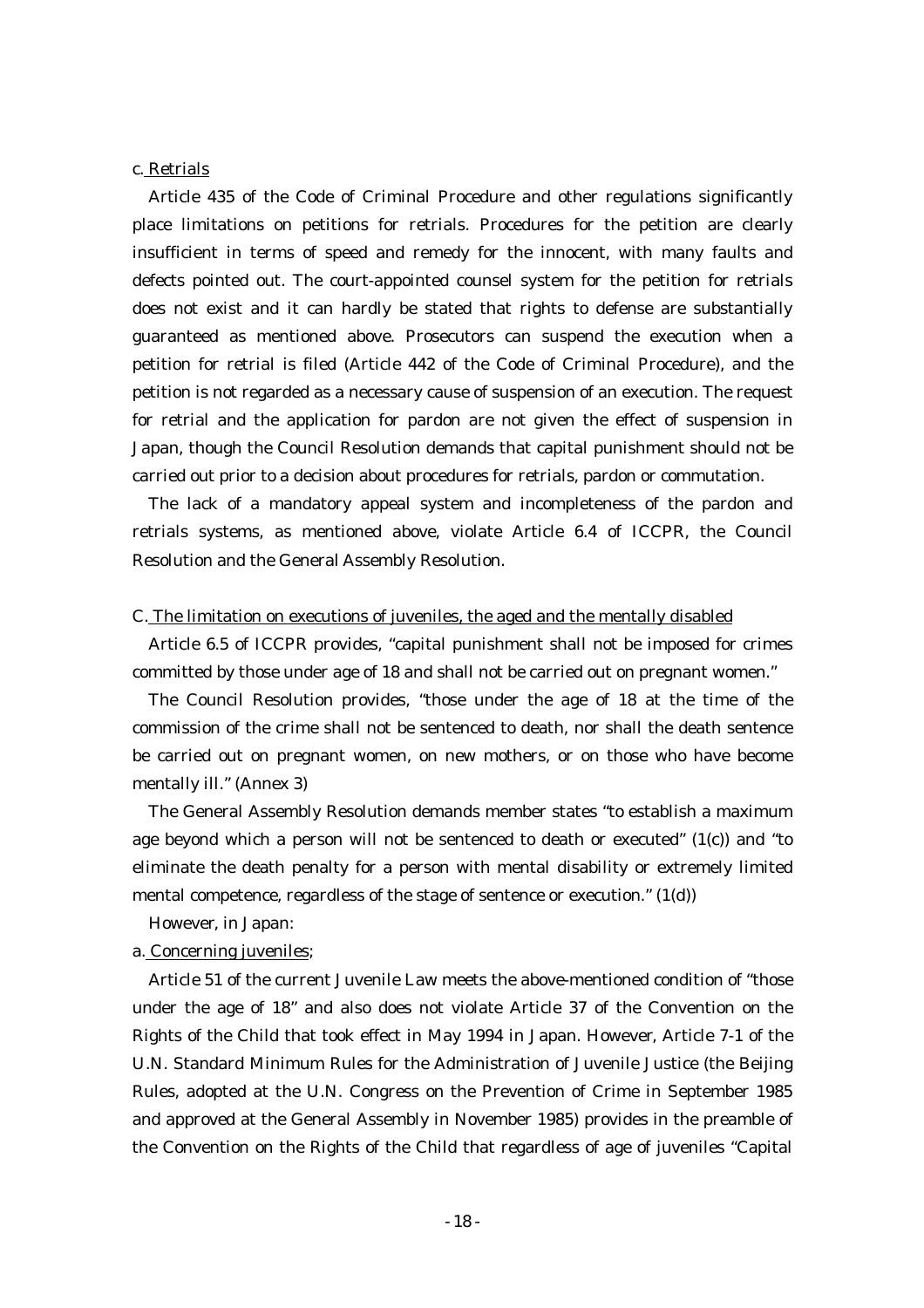punishment shall not be imposed on juveniles, no matter what crimes they may have committed." It is not clear if Article 51 of the current Juvenile Law permits the imposition of capital punishment on juveniles of 18 years of age and above at the time of crime, in consideration of the aims of the above-mentioned rules and Article 6 of ICCPR (the right to life and guarantee of existence and development), the provision of the existing Juvenile Law defining persons under 20 years of age as juveniles, the relation with Article 41 of ICCPR (guarantee of existing rights), and the international trend of abolition of capital punishment based on the ratification and enactment of the Second Optional Protocol to ICCPR." The ban on capital punishment for juveniles should be demanded regardless of their age.

In Japan, however, there have been a few examples of imposing capital punishment on juveniles who were 19 years old at the time of the commission of the crimes such as the Norio Nagayama case.

#### b. Concerning the aged

Article 479.2 and 3 of the Code of Criminal Procedure provide that executions of pregnant women shall be suspended and in that case mothers who delivered should not be executed without the order issued by Minister of Justice. However, there is absolutely no system which prohibits executions of the aged and no provision concerning a maximum age beyond which a person will not be sentenced to death or executed.

## c. Concerning the mentally handicapped

There is no provision that prohibits the death penalty for persons with mental disability or extremely limited mental competence, at the time of sentencing, though Article 39 of the Criminal Code eliminates the death penalty for those who were insane or quasi-insane at the time of committing the crime and Article 479.1 of the Code of Criminal Procedure provides for the suspension of an execution in the case of an insane person. No system exists that mandatorily requires examination or diagnosis of a defendant's mental condition by an expert witness in public trials. At the time of an execution, there is no provision other than the ban on executing the insane, and also there is no system of a mandatory examination of a prisoner's mental condition or diagnosis equivalent to an examination. Even effective confirmation of conditions of mental disability for those on death row is impossible due to a lack of guarantee of their right to counsel and communication with the outside world, prior notification of execution date to the prisoners and their family members, and disclosure of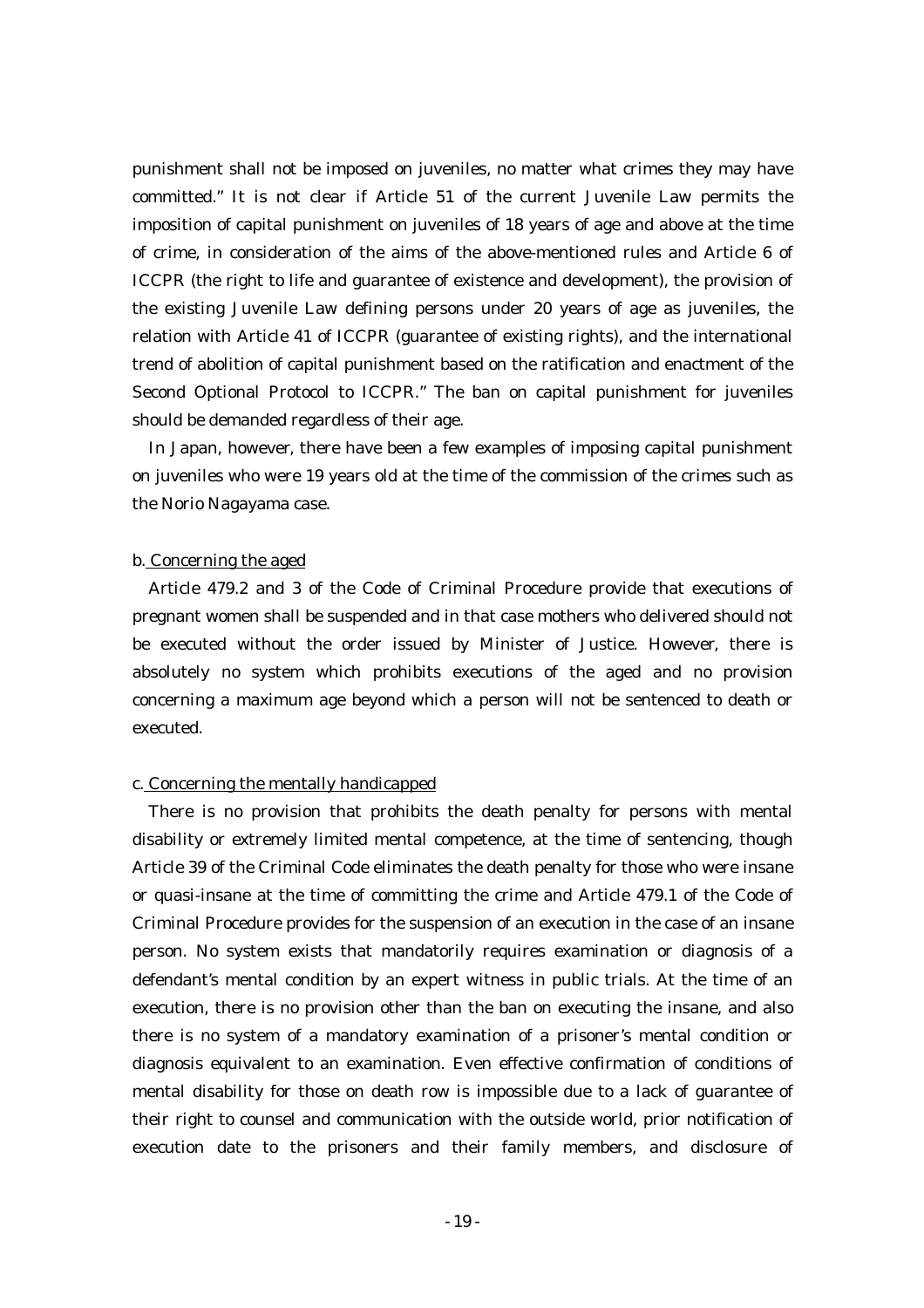information on a prisoner's mental condition.

Lack or incompleteness of restrictions on executions of juveniles, the aged and the mentally handicapped as mentioned above violates Article 6.5 of ICCPR, the Council Resolution and the General Assembly Resolution.

#### (2) Lack of a system to prevent miscarriage of justice

In Japan, from 1983 through 1989, four death-row inmates were exonerated following retrials (Menda, Saitagawa, Matsuyama and Shimada cases). These cases uncovered the risk of miscarriage of justice even for capital punishment cases.

Capital punishment is an irrevocable penalty that takes away human life; therefore there can never be room for miscarriages of justice in capital punishment rulings.

There are, however, structural risks of a miscarriage of justice in the criminal justice system and its operation in Japan. These include lack of state-appointed defense counsel at the stage of investigation and an insufficient court-appointed counsel system, forced confessions in substitute prisons based on assumptive investigation, trials that are over-dependent on confessions and investigation records due to judges' unreasonable trust in investigators, strong disbelief in defendants, lack of ability to find facts, and the manner of administrating hearings leaning towards prosecutors, nondisclosure of evidence that prosecutors possess, existence of false expert testimony, and difficulty of retrials. The criminal justice system in Japan involves structural risks of miscarriage that cannot tolerate the retention of the capital punishment system, as well as insufficient guarantee of the rights to defense and counsel as mentioned above. $(21)$ 

It is, therefore, necessary to eliminate the structural risks of miscarriages of justice by carrying out drastic reviews and improvements in the prevention of such miscarriages. Current criminal procedures for death sentences and retrials in Japan violate Article 14 of ICCPR, the Council Resolution and the General Assembly Resolution. It is no longer permissible to retain capital punishment and continue executions.

Structural causes of miscarriages of justice can be eliminated by taking the following points into consideration:

- 1 Appointing counsel at the stage of investigation for suspected cases of crimes to which capital punishment may be applied. If private counsel is not available, a counsel should be appointed by the government.
- 2 Stop the use of substitute prisons as the place of detention of suspects for crimes to which capital punishment may be applied.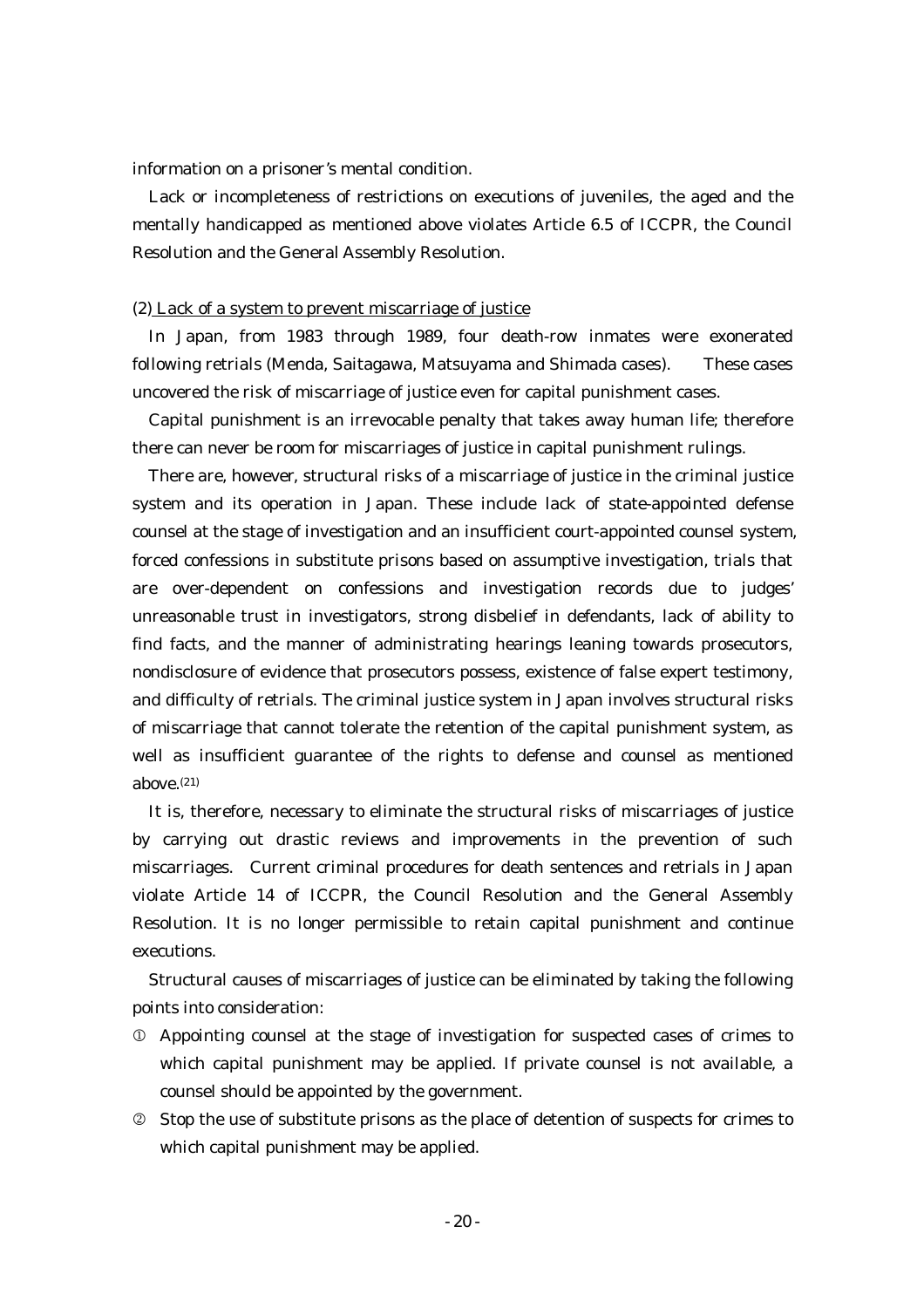- 3 Appoint more than one lawyer for suspected cases of crimes for which capital punishment may be applied.
- 4 Secure a system to record the interrogation process by means of audiotape and video recording.
- 5 Impose an obligation of advance disclosure of all the evidence that prosecutors possess and guarantee access of counsel to the evidence, for suspected cases of crimes to which capital punishment may be applied.
- 6 Require death sentences to be given by a unanimous vote of judges.
- 7 Ban prosecutors' appeal demanding capital punishment.
- 8 Introduce a system of mandatory appeals by defendants sentenced to death at the first or second trial. Require three trials for capital punishment cases.
- 9 Require the Supreme Court to make its own decision without sending cases back to lower courts when it reverses death sentences while finding defendants guilty.
- V Minimize the limitations on communication of those on death row with the outside world.
- $\omega$  Improve the retrial system (e.g. ease the requirements for opening of retrials) and guarantee the right to have free confidential communication with counsel and remove obstructions to prepare for retrials and other lawsuits proceedings. To guarantee the right to appoint counsel and to introduce the state-appointed counsel system in retrials.

## (3) Inhumanity of the treatment of those on death row

Although Article 9 of the Prison Law stipulates that communication of condemned prisoners with the outside world shall follow the provisions applied to other criminal defendants, the communication can be limited if there is the possibility that it may threaten their custodial conditions, raise social unrest, disturb their mental stability , or cause trouble in managing the facilities. This limitation is based on the circular by the Director General of the Correction Bureau dated March 15, 1963, stating, death row prisoners "should be separated from society, and restrictions on their communication should be a logical obligation from a viewpoint of securing their custodial conditions and preventing social unrest." (Currently, this circular is put into practice more restrictively. In principle, death-row prisoners may only communicate with their immediate family members, lawyers involved in their petitions for retrials, those who are considered by the prison authorities to contribute to their mental stability or to be necessary to protect their rights.)

Therefore, meetings and correspondence with only very limited family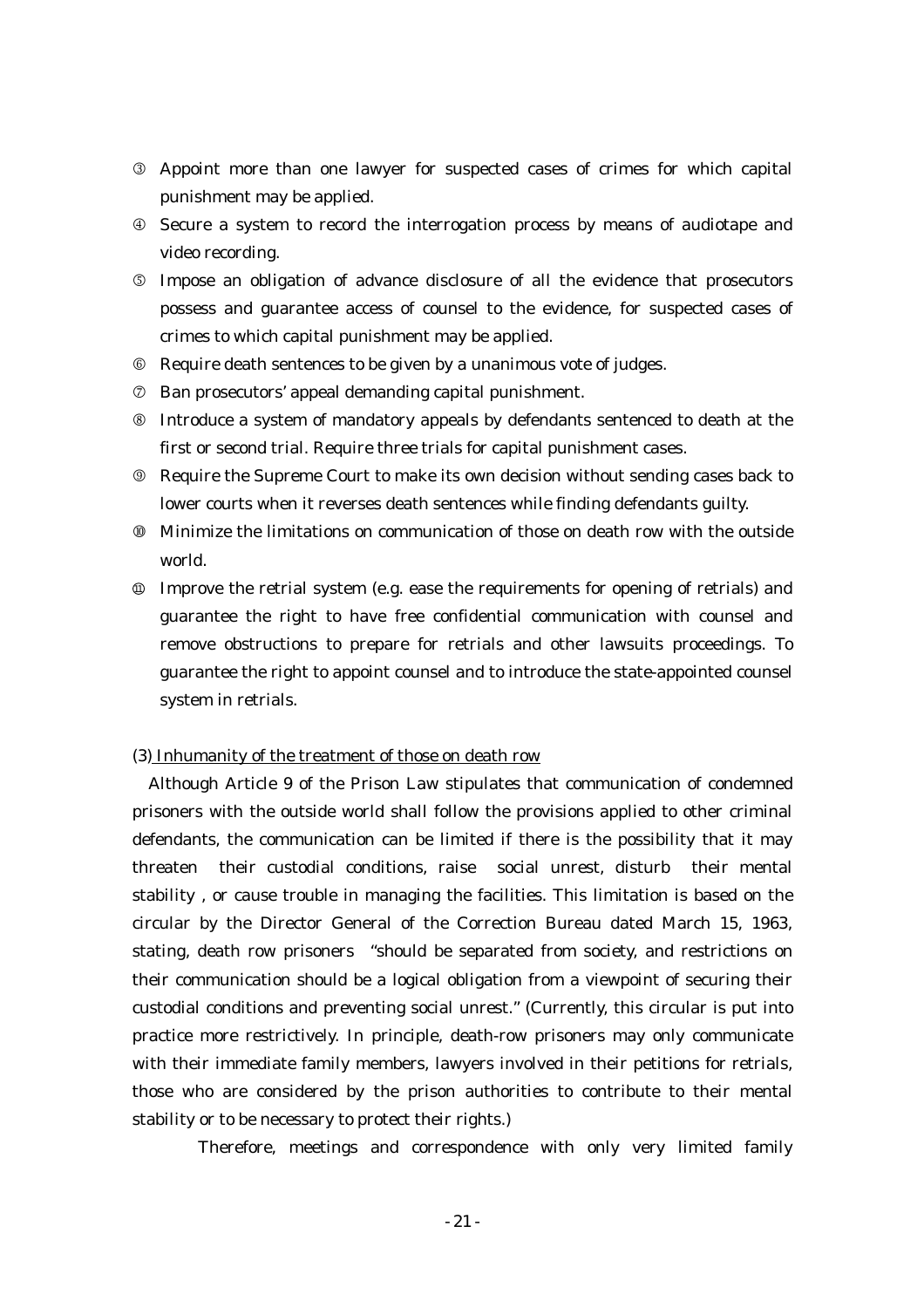members are permitted, while those with others are prohibited. This practice of extremely limited communication does obstruct the exercise of the rights of death-row prisoners such as petitioning for retrials.

This inhumane treatment of death row prisoners, which the United Nations Human Rights Committee pointed out to be improved, violates Article 7 of ICCPR and falls under "torture and other cruel, inhuman or degrading treatment or punishment," provided by the Convention against Torture and Other Cruel, Inhuman or Degrading Treatment or Punishment.

## (4) Inhumanity of execution procedures

A. No prior notification of the execution date is given to both death-row prisoners themselves and their family members.

In Japan, notification of an execution date is given to prisoners about an hour before their execution. Previously, the notification was given no later than the day before the execution, which made it possible for the prisoners to write their last words or have final meetings with their families. However, it is said that, since January 22, 1976, when an execution was carried out in Tokyo Detention Center notification came to be given the morning of the very day of execution.

Prisoners face the fear of execution every morning as executions are generally carried out in the morning. This sudden notification contradicts the general comment 7(16) of the United Nations Human Rights Committee (adopted on July 17, 1982).

Prior notification of an execution is still not given to the prisoner's family. They are only informed of an execution after it is carried out and only asked if they will receive the body or let the prison authorities cremate the body.

The United Nations Human Rights Committee recommended in the third and fourth examination of the periodical reports by the Japanese Government, that the lack of prior notification of execution to family members is considered as conflicting with the Covenant. Despite this recommendation by the Committee, the Japanese government has not taken any steps to change this procedure.

The treatment of notification about an hour before the execution without advance notification to those facing death penalty themselves and their family members is inhumane and takes away chances of remedies, including retrials, suspension of execution, and petition for pardon. It is vital to at least guarantee a period necessary for legal procedures, exercise of the right to defense and humanitarian care, and to notify convicts themselves, their families and counsel.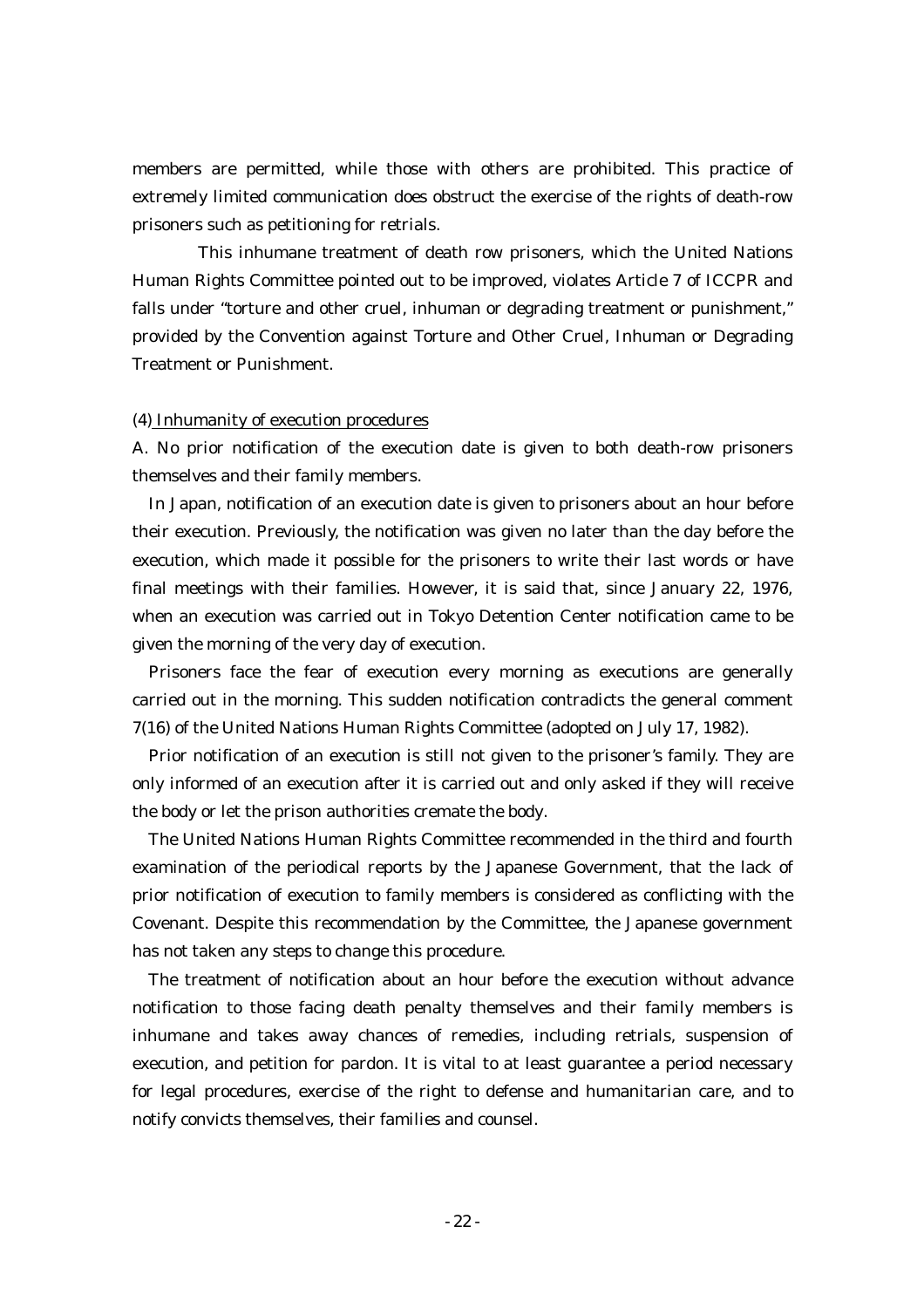#### B. All the remedies for execution are deprived.

Lack of advance notification given to those irrevocably sentenced to death and to their family is extremely cruel. In addition, combined with the excessive limitation on their communication with the outside world, it also proves that the possibility to adopt remedies for execution by convicts, their family and counsel is totally deprived.

The above-mentioned procedure of execution is cruel and inhumane and violates articles 7 and 10 of ICCPR, the Convention against Torture, the Council Resolution and the General Assembly Resolution.

#### C. The issue of the number of crimes to which capital punishment may be applied

In Japan, the existing Criminal Law and other related regulations provide for as many as 17 crimes for which capital punishment may be imposed, including many political crimes.

The Human Rights Committee stated in the advice of their third review, "the committee is bewildered by the number and quality of crimes for which capital punishment may be imposed under the Criminal Law in Japan"; "the committee reminds that capital punishment should only be applied to the most serious crimes in the countries that have not abolished capital punishment"; and "the committee advises that … capital punishment should be limited to the most serious crimes before it is abolished." The committee also stated in the fourth review, "The committee is seriously concerned about the fact that the number of crimes to which capital punishment may be applied has not decreased as the delegation of the government explained in the third review on Japan. The committee again recalls that the words of ICCPR, aiming at the abolition of capital punishment, stipulating that capital punishment should only be applied to the most serious crimes in the state parties that have not yet abolished it. The committee advises that Japan should take steps to abolish capital punishment and that in the meantime the application of capital punishment should be limited to the most serious crimes pursuant to Article 6.2 of ICCPR."

It is against Article 6.2 of ICCPR that the existing Criminal Law and other related regulations provide for as many as 17 crimes for which capital punishment may be imposed, including many political crimes. The government should immediately amend the related regulations to decrease the number of crimes stipulated for capital punishment.

The government has made no efforts to decrease the crimes to which capital punishment may be applied, let alone to abolish it. Though the Criminal Law was revised into colloquial style in 1995, the crimes stipulated for capital punishment were not substantially decreased except for those declared unconstitutional by courts in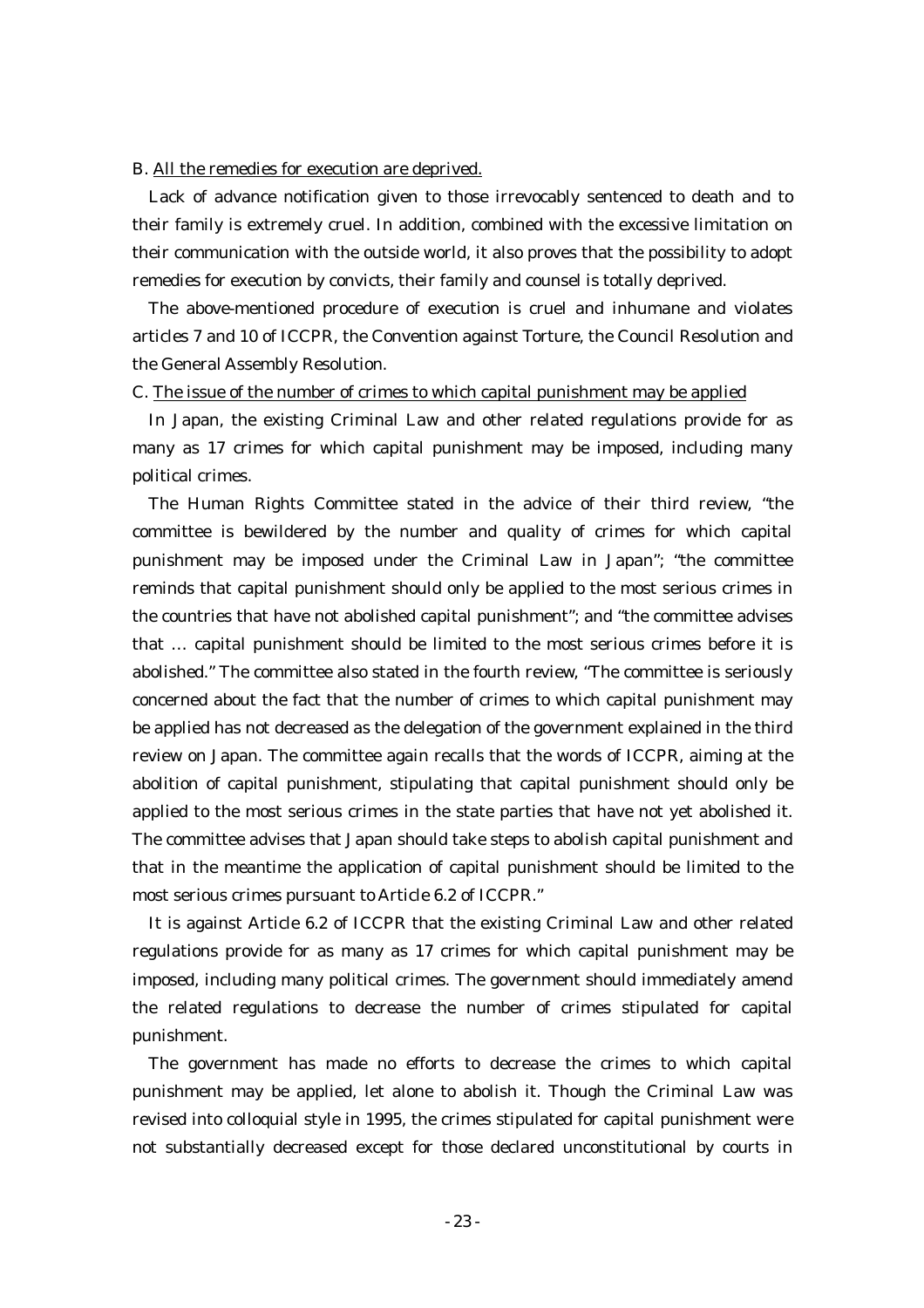terms of the application of capital punishment.

#### Notes:

(20) The Capital Punishment System Study, JFBA's Human Rights Protection Committee, "Research on Meetings of Those Irrevocably Sentenced to Death with Counsel at the Stage of Investigation," Issue 5, Volume 45, "Liberty and Justice" (21) The Kanto Federation of Bar Associations. Refer to Chapter 6, "The Reality of Criminal Courts and Capital Punishment: Inevitable Miscarriage" of "Think about Capital Punishment" for the death penalty and the structural possibility of mistaken judgments.

## 3. Problems Concerning Information Disclosure of the Capital Punishment System

#### (1) Capital Punishment and Information Disclosure

Capital punishment is the ultimate penalty that takes away human life, and so it is important to discuss whether the capital punishment system is to be retained, abolished or reformed. There should also be constant verification on the existing capital punishment system adopting appropriate procedures. To carry out reforms and verification, it is essential that information is provided to promote common understanding of the capital punishment system.

However, it is nearly established as a regular practice that those facing death penalty are informed of their execution in the morning of the day of execution, which means no information is provided in advance to their families or counsel, who are preparing certain legal procedures, let alone to the public. After executions were carried out, for a long period of time the public were officially informed of executions only by the annual number of executions in "the Yearbook of Correction Statistics" and "the Yearbook of Prosecution Statistics" issued by the Ministry of Justice22) until 1998 when the fact and the number of executions started to be announced by the ministry on each day of execution.

The following important information is rarely provided:

- When, by whom, and on the basis of what standards and resources (e.g. court records, physical and mental conditions) is the decision of execution made?
- How the execution is carried out? (e.g. tasks and psychological state of mind of those in charge of execution; physical and mental conditions, pain and conditions of the bodies of those executed)
- How those facing death penalty are treated after final judgments until the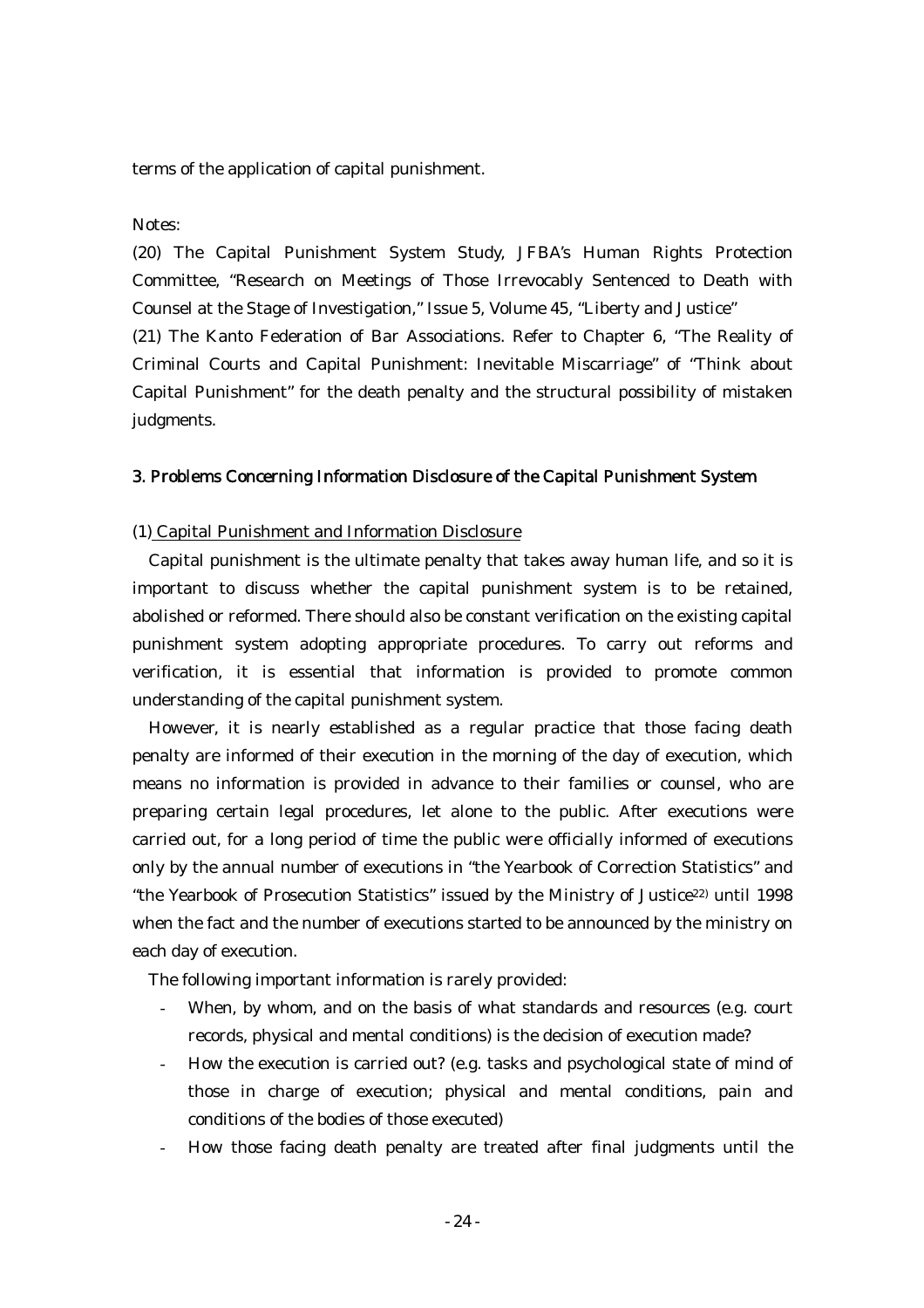execution is carried out? What is their psychological state of mind like during that period?

- How do the bereaved of victims lead their lives and feel after rulings of capital punishment?

In the United States, related parties, including the bereaved of victims, are said to be generally allowed to observe executions. Information disclosure may also have to be discussed from the viewpoint of the bereaved of victims.

#### (2) Information to be disclosed

A. To determine whether the existing capital punishment system (capital rulings, execution and treatment of convicts) follows appropriate procedures, it is necessary that information about reasons for the decision of execution including documents on the convict, and final wishes, health conditions and execution conditions of those on death row should be provided, even after execution, not only to counsel and the bereaved of those facing death penalty (executed) but also at least to a certain group of people, including bar associations and scholars(23)(24).

To determine whether the existing way of execution is appropriate in light of technological and social conditions (whether it is a cruel way or not), it is necessary that information is provided about the structure of the place of execution, specific execution procedures and physical and mental conditions (including those of the bodies) of those on death row.

Besides the above-mentioned information, to review whether to retain or abolish the capital punishment system itself, information about the international trends of capital punishment systems (including criminal trends after abolition and maximum penalties replacing capital punishment) and how to care for victims needs should be provided. In particular, if public opinion is taken as one of the grounds to determine whether to retain or abolish the capital punishment system, it is obvious that correct information should be provided to the public and in turn the public opinion to be relied on is one based on this information.

As mentioned above, a wide range of information about the capital punishment system should be widely provided for in the discussion of the capital punishment system not in the abstract but as a concrete legal system.

#### B. Information that should be provided may be listed as follows:

- a. Information about capital punishment issues
	- i. Conventional argument over the rights and wrongs of the capital punishment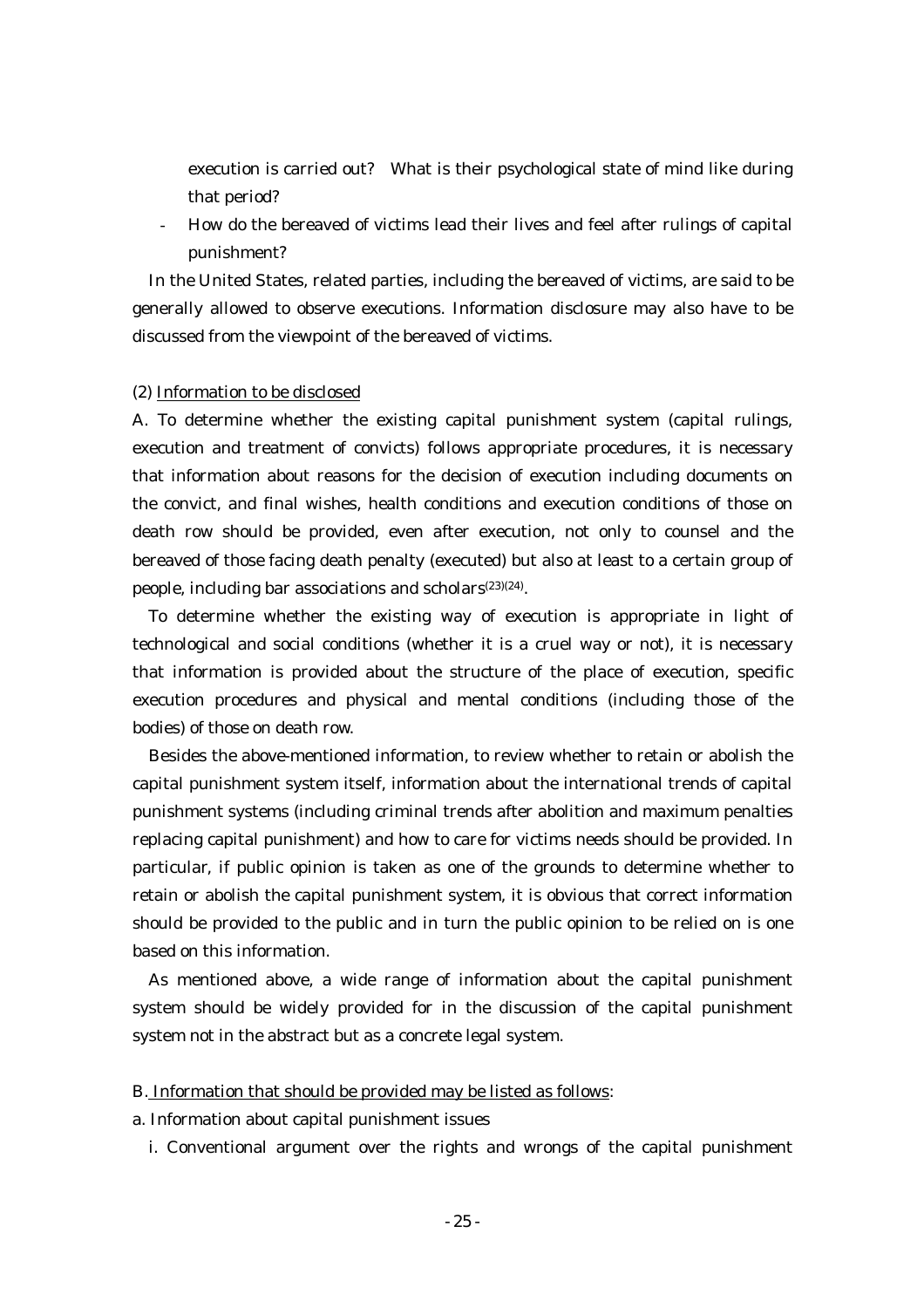system

- ii. Criminal trends and the number of death sentences and executions in Japan
- iii. International trends of capital punishment systems, including the number and names of abolitionist and retentionist countries, adoption of the Convention against Capital Punishment and advice from the United Nations.
- iv. Findings about deterrent effects of capital punishment on crime
- v. Treatment, life and psychological state of mind, including its formative process, of those facing death penalty
- vi. Psychological state of mind of those involved in executions such as prison officers
- vii. Remedy and care system for crime victims in each country
- viii. Criminal trends, the maximum penalty and its application in abolitionist countries
- ix. Criminal procedures prior to death rulings<sup>25)</sup>
- x. The structure and mechanism of execution sites and specific description of execution
- xi. Costs of maintaining the capital punishment system
- b. Specific procedures for capital punishment
	- i. Dates and places of executions and persons executed
	- ii. Information about rulings on capital punishment--criteria for the decision to carry out capital punishment on that point26)
	- iii. Procedures of execution---especially, when, where, how and by whom those facing death penalty were informed
	- iv. Information about execution itself27)
	- v. Information about intention to serve time and final opinions of those facing death penalty28)

#### (3) How to disclose information about capital punishment

The Ministry of Justice points to protection of the privacy of those facing death penalty and their families as a reason not to disclose information about capital punishment. The issue of privacy is of course of primary concern. However, the main problem of Japan's capital punishment system is that hardly any information is released, regardless of whether the information is considered to directly violate privacy or not.

For information disclosure about capital punishment, needs for information disclosure, standards and scope should be reviewed as a first step.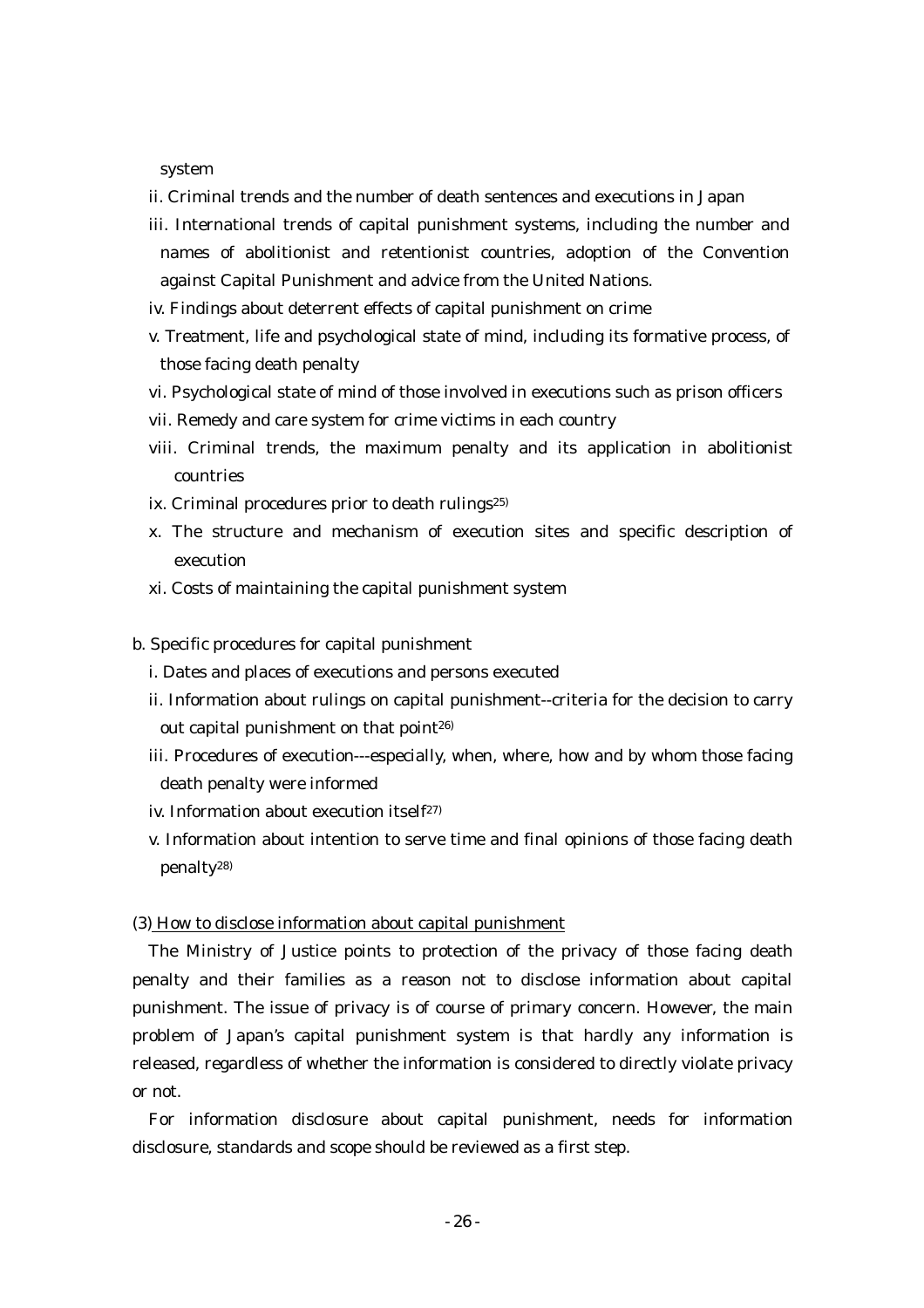Specifically:

- 1 Why information needs to be disclosed or provided
- $\degree$  To whom and how information should be provided, and what kind of information<sup>29)</sup>
- 3 Which institution decides disclosure of information
- 4 How to file complaints
- 5 How the commitment of those facing the death penalty or victims' families to the authority to control information should be
- 6 Privacy issue

Reviewing these issues will help establish a system for information disclosure.

However, these considerations have hardly even been reviewed. This is one of the important tasks concerning the capital punishment system.

## Notes:

(22) Recorded in "the Monthly Report of Judicial Statistics" until December 1990. Thereafter the number appears in the yearbooks.

(23) The Ministry of Justice should, at least right before execution, record how it evaluated the health conditions of those facing death penalty, whether it made an appropriate examination of their mental disability, whether it sufficiently understood their intention about the procedures for retrials and pardon, and whether they had causes to appeal complaints, so that convicts and their related parties may obtain such information by following certain procedures.

(24) From the standpoint of guaranteeing the rights of those facing capital punishment, the U.N. General Assembly resolution of 1989, the U.N. Human Rights Commission resolution of 1997 to request the abolition of capital punishment, and the U.N. Human Rights Commission resolution of April 1998 require retentionist countries to disclose information about the application of capital punishment, including about the degree of necessary guarantees of human rights provided by domestic laws, as long as they carry out execution.

(25) Insufficient guarantee of the right to counsel with lack of an official counsel system at the stage of investigation; actual conditions of defense efforts; the possibility and degree of miscarriages of justice in consideration of past cases where those on death row were found not guilty after retrials; and the criteria for assessment of penalties.

(26) The decision of execution begins with the preparation of reports by the superintendent public prosecutor or the head of prison and substantially ends with orders signed by the minister of justice. It is thereafter left to the superintendent prosecutor's command of execution, based on an execution order document. Information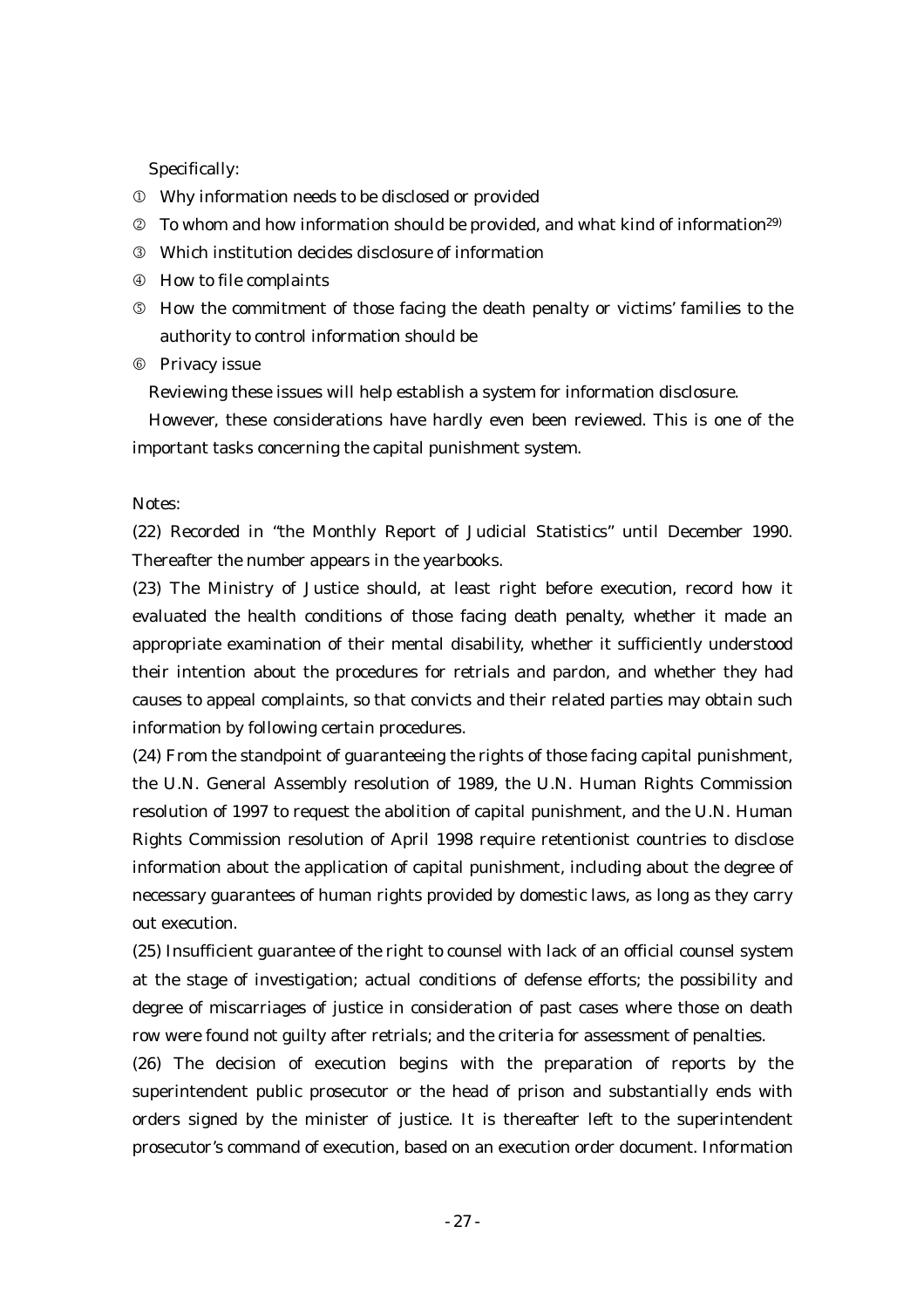to be provided may include:

- Materials that the superintendent prosecutor refers to for preparation of reports;
- Attested copies of rulings, court records, records which have not been submitted to courts, personal information reports, and health reports;
- Records during the period of waiting for execution in prison;
- Records on the evaluation of "mental stability"; and
- Records on listed causes of the decision of execution and the criteria for the decision).

(27) May include the place of execution, the starting and finishing time of execution, time taken for execution, contents of what doctors confirmed, observers, autopsy findings, the presence of accidental events, and behavior and mentality of those about to be executed.

(28) May include the health, mental and living conditions of those facing death penalty, the condition of preparation for remedies such as retrials, pardon and filing complaints, last feeling of the convicts, communication with related parties, wills for their families, and intention for the treatment of bodies.

(29) Contents of information and timing of its disclosure may vary, depending upon the relationship of those to whom information is to be provided to those facing death penalty (including families of convicts, the bereaved of crime victims, scholars, members of the legal community and the general public) and the purpose of disclosure.

## **IV. Tasks For JFBA Regarding the Issue of the Capital Punishment System**

## 1. Efforts to Improve the Criminal Justice System Concerning Capital Punishment

The Japanese capital punishment system lacks a system of preventing miscarriages of justice institutionally and operationally. It also violates ICCPR, Council Resolution and General Assembly Resolution. Moreover, the Japanese capital punishment system also violates the Convention against Torture, from the viewpoint of humanitarian issues regarding securing the rights of those facing capital punishment, their treatment and execution procedures.

In Japan, a capital punishment retentionist country, we must; establish a system of court-appointed attorneys for suspects, abolish substitute prisons, establish a system of discovery of evidence, establish a system of unanimous consent by all the judges in death penalty cases, establish a system to prevent miscarriage of justice, such as a system of automatic appeals, thoroughly secure rights to advocacy and defense during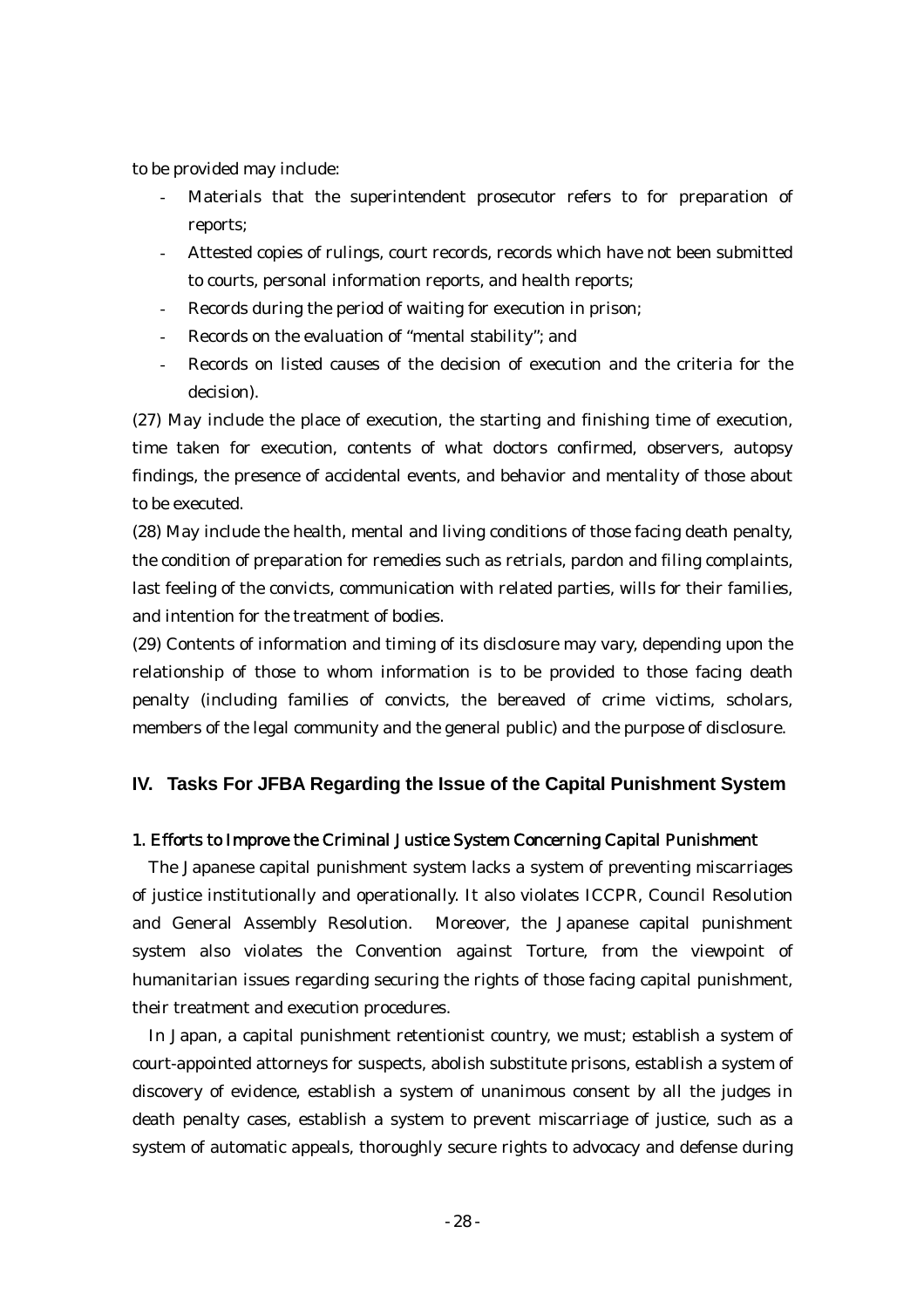all the procedures from investigation through trial, post-ruling, and execution, prepare and establish an amnesty system; and secure the rights for those facing capital punishment, including a limit on executions. We must also resolve the conditions violating the international human rights standards, such as improvement of humanitarian issues regarding treatment of those facing death penalty and execution procedures. Unless drastic improvements are made on these issues, the system is currently in a condition where execution of capital punishment is no longer permissible under international standards to which Japan is a state party.

JFBA should further strengthen the efforts to improve such a criminal justice system concerning capital punishment from the viewpoints of protecting basic human rights and improving the legal system as long as the capital punishment system exists in reality.

# 2. Activation of Discussion on Preservation or Abolition of Capital Punishment and Promoting Public Discussion

Japan, as a retentionist country, is required by the international community including recommendations by the Human Rights Committee and resolutions by the U.N. Human Rights Commission not only to reform the capital punishment system and suspend executions but also to take measures toward the abolition of the death penalty as well as ratification of the Second Optional protocol to ICCPR, which was enacted in 1989. JFBA has a responsibility to directly respond to these international demands.

The Japanese government is not only opposed to ratification of the Second Optional Protocol to ICCPR at the United Nations but also has never carried out deliberations and review of the capital punishment system and presentation for domestic public discussions even after the Protocol was adopted. This played a role in avoiding a fully developed public discussion sparked by the Protocol and causing a divergence between international movements demanding abolition of capital punishment and Japanese public opinion which supports preservation of capital punishment. It can hardly be said that JFBA has developed internal discussions concerning the issue of preservation or abolition of capital punishment, including the issue of whether Japan should become a member of "the Convention against Capital Punishment" since it was ratified.

In order to respond to the international demands calling for the signing the Protocol and the abolition of capital punishment, JFBA should make efforts to aim for a society where heinous crimes do not take place, namely a society that does not need a capital punishment system. Activate discussion among JFBA, in reference to a variety of the above-mentioned problems concerning the capital punishment system, and full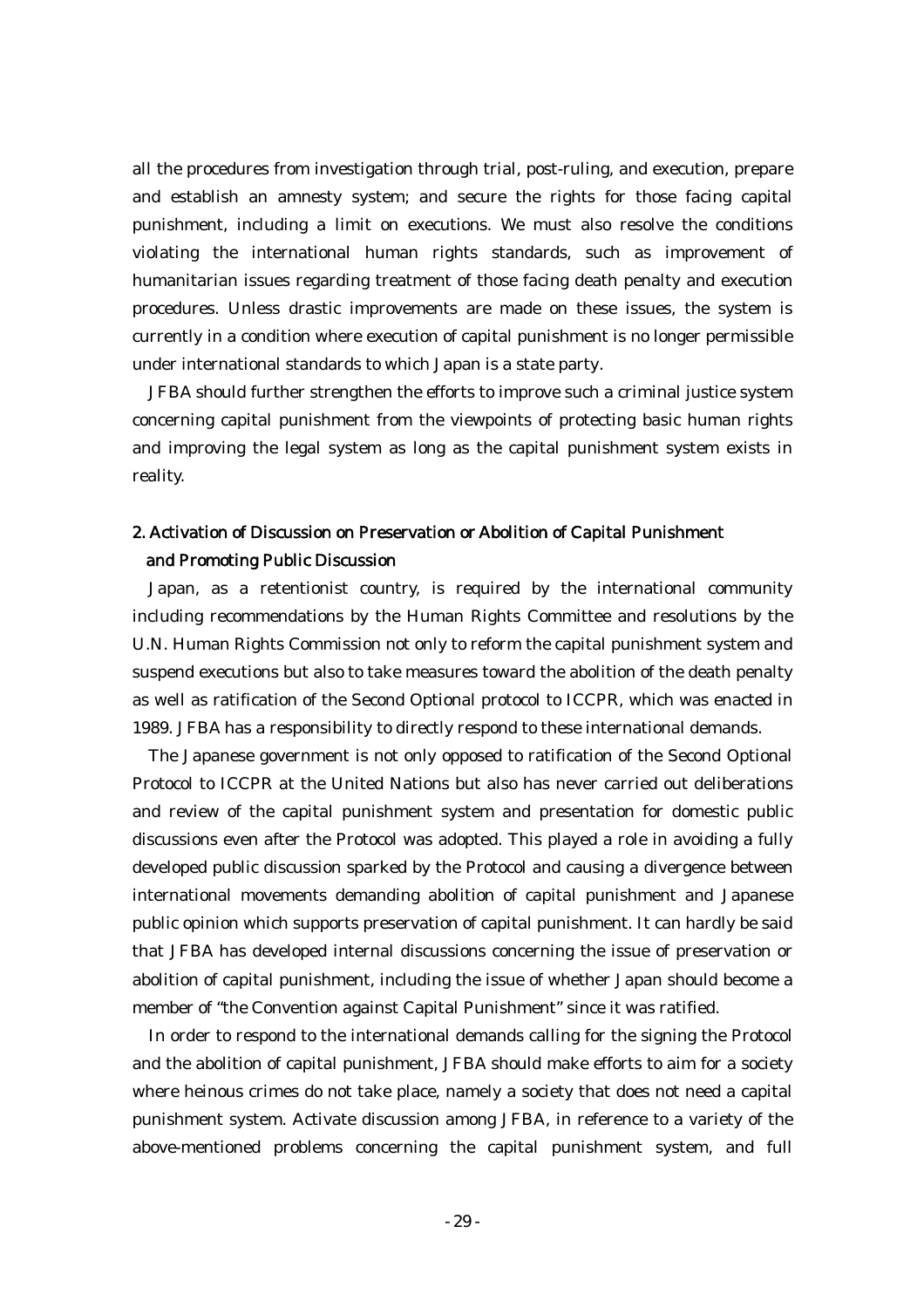commitment to discussions aimed at reaching a further agreement and decision by JFBA should take place. At the same time, JFBA should present public discussions concerning the issue of preservation or abolition of capital punishment, including whether Japan should become a state party to the Protocol, through conducting further research, making proactive proposals, publishing source materials, and holding symposiums and lectures, and encourage the government and the Diet to strengthen measures to respond to international demands for the country as a whole.

#### 3. Disclosure of Information Concerning Capital Punishment

Under circumstances where capital punishment matters are treated as government secrets, the public is rarely given information about the capital punishment system.

As a prerequisite for discussions on the capital punishment system among JFBA and discussions nationwide, disclosure of information concerning the capital punishment system is indispensable. By disclosing information on the capital punishment system to the public, national sentiments on capital punishment could change and the issue of the capital punishment system should be discussed with enough information provided to the public. The government should promptly provide basic information on capital punishment to the public.

While JFBA should demand the Japanese government to disclose enough information on the capital punishment system, it should compile the various information on capital punishment it can obtain and promote active discussion on capital punishment among JFBA and nationwide by providing the information not only to JFBA but also to the public.

## 4. Recommendations for a Maximum Penalty in Place of Capital Punishment

As a prerequisite for discussions of the capital punishment system, research on a maximum penalty in place of capital punishment (the alternative to capital punishment) and concrete proposals are urgent tasks. In Japan, the wide gap between capital punishment and life imprisonment has been regarded as a problem. While capital punishment is the ultimate penalty of taking away the lives of convicts, for indefinite imprisonment parole could be possible after 10 years. There exists a clear gap between them and this existence of the gap could be said to distort discussions of the capital punishment system. It is considered that public sentiment on capital punishment could be changed, if discussions on the issue of the capital punishment system are carried out along with recommendations for a maximum penalty in place of capital punishment, which are fully persuasive.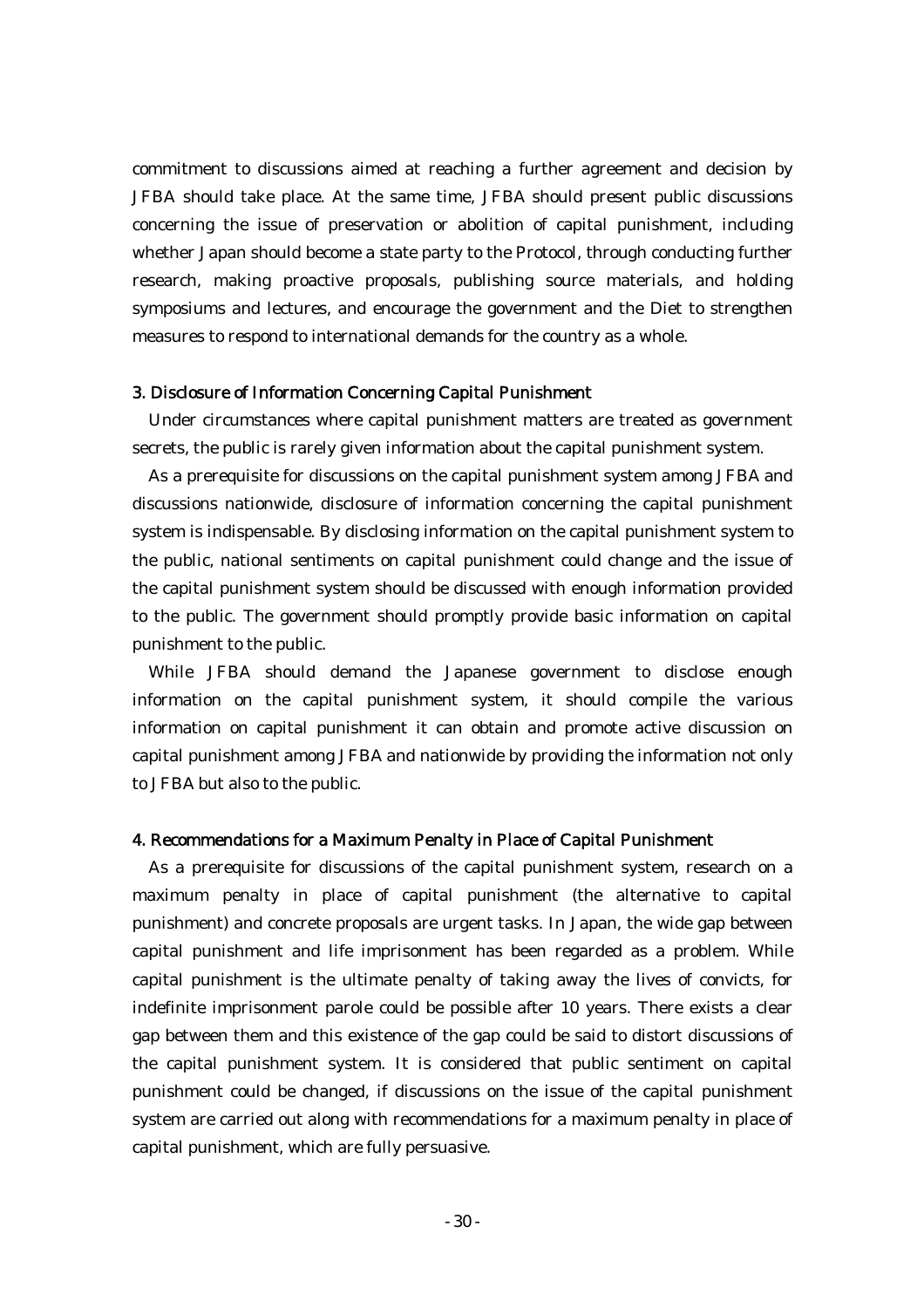Concerning the alternative, first, life imprisonment without possibility of parole can be considered. However, some point out that the penalty is as cruel as capital punishment and a penalty against humanity should not be selected for the sake of pursuit of abolition of capital punishment. Meanwhile, some contend that if the penalty can realize the abolition of capital punishment, the abolition should be considered the priority goal and life imprisonment without possibility of parole should be adopted as a transitional second best policy. There is also an opinion that besides indefinite penalty under the current law, indefinite imprisonment with a limitation on parole limited in excess of 20 years should be newly adopted.

It is an urgent task to launch research and recommendations on a maximum penalty in place of capital punishment which can acquire national consent or setting up a new indefinite penalty to fill the gap between capital punishment and the current indefinite penalty after further discussions of the issues. The discussions on whether to retain or abolish capital punishment should be carried out based on these recommendations.

#### 5. Efforts to Support, Recover and Establish the Rights of Crime Victims

The damage to the bereaved of victims of heinous crime such as capital crime is unreasonable and their feelings are seriously damaged. The retention of capital punishment does not solve the problems of the bereaved of victims. JFBA is making efforts to aim for a society where heinous crimes will not take place, namely a society that does not require the capital punishment system. This coincides with the wishes of the bereaved of victims that similar damages should never be repeated.

To achieve this, it is necessary to research causes of heinous crimes and measures to prevent such crime. JFBA will make efforts for this research itself as well as in cooperation with other institutions.

From the viewpoint of the capital punishment system, establishing measures for crime victims is important. Support comprising of financial support for crime victims, mental and psychological considerations and support, appropriate involvement in criminal justice procedures and establishment of victim's rights, are all important considerations as a way to ease the damaged feelings of the bereaved of victims

 Concerning this point, on October 22, 1999, JFBA announced "proposals concerning overall support for crime victims," including efforts aimed at the enactment of legislation of a basic bill for crime victims. With this as momentum, on November 19, 1999, it set up "a committee to support crime victims" and has launched several measures designed for damage recovery and support of crime victims. Although in the government and at the Diet there has been some progress for protection of crime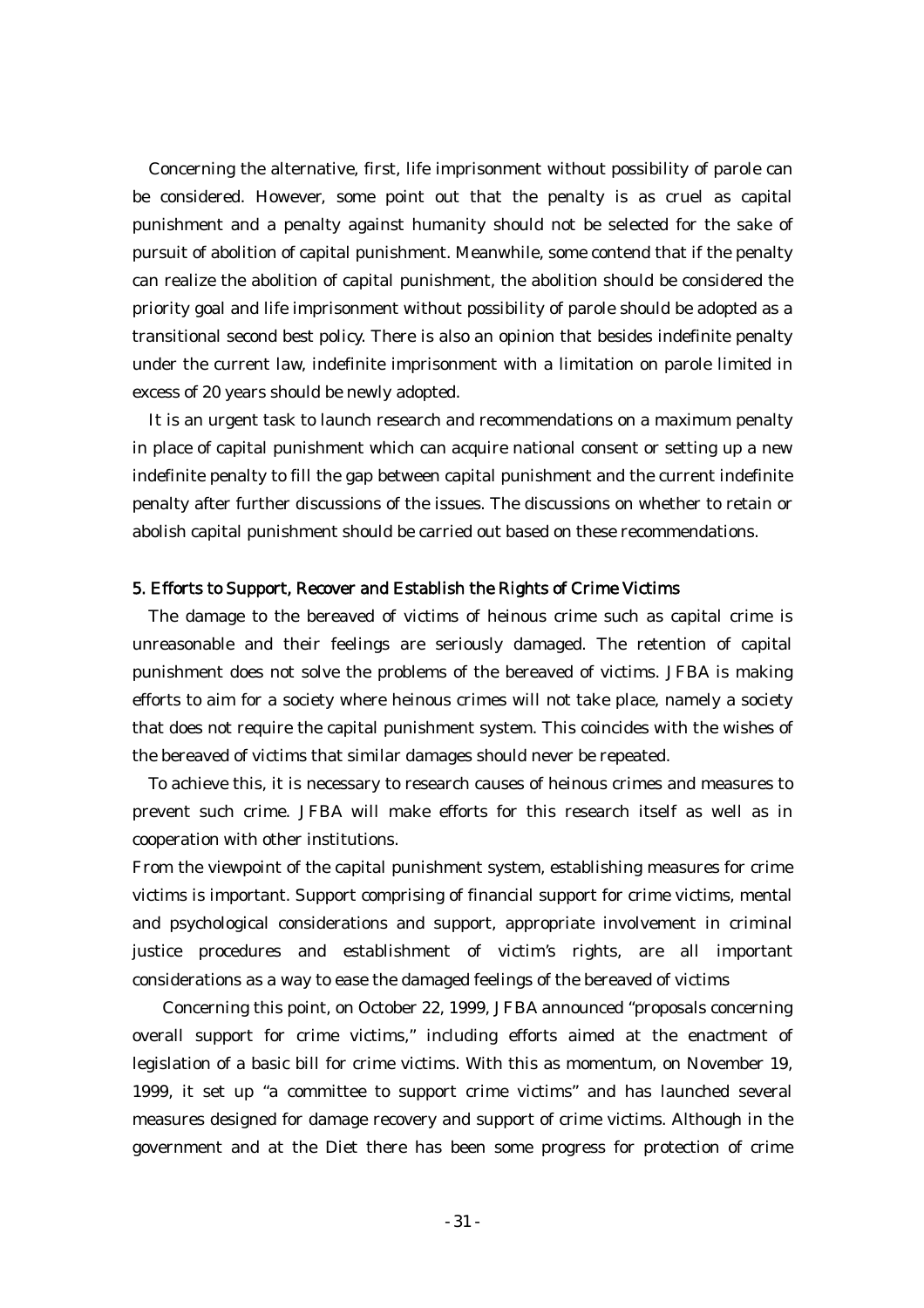victims, such as revision of the law on payment of compensation for crime victims, the country's measures to protect crime victims are still insufficient, compared with the United States and European countries.

 JFBA is committed to continue to further promote measures to establish rights, recover damages and support crime victims.

## **V. Suspension of Executions by the Law to Suspend Executions**

#### 1. Need to Suspend Executions

(1) Discussions of whether to retain or abolish capital punishment and the need to suspend executions

As discussed above, the capital punishment system has many problems. The basic issue is whether to retain the capital punishment system from now on. Such discussions on the basic issue have been insufficiently carried out at the Diet, in the government and amongst the public.

With the Second Optional Protocol to enacted and put into effect, Japan has been requested by the international community, including the Human Rights Committee and the U.N. Human Rights Commission, to ratify the convention and to launch measures to abolish capital punishment. Under these circumstances, what is important today is to make efforts to discuss the issue of whether to retain or abolish capital punishment at the Diet, in the government and among the public, considering the basic problems in capital punishment, and to reach a conclusion of whether to ratify the Protocol.

As long as the death penalty is an absolute unrecoverable penalty that definitely take away lives, to retain the system without public discussion on the basic problems of capital punishment is impermissible. Executions should be suspended until public discussions on the issue of whether to retain or abolish capital punishment are carried out.

(2) Danger of miscarriage of justice, violations of human rights, humanitarian issues and suspension of executions

The Japanese capital punishment system lacks a system for preventing miscarriages of justice institutionally and operationally. Securing the rights of those facing the death penalty is deficient in all the stages or is in an extremely insufficient condition. Treatment of those facing death penalty and procedures to execute capital punishment is also inhumane. Basically, no improvement has been made to these institutional and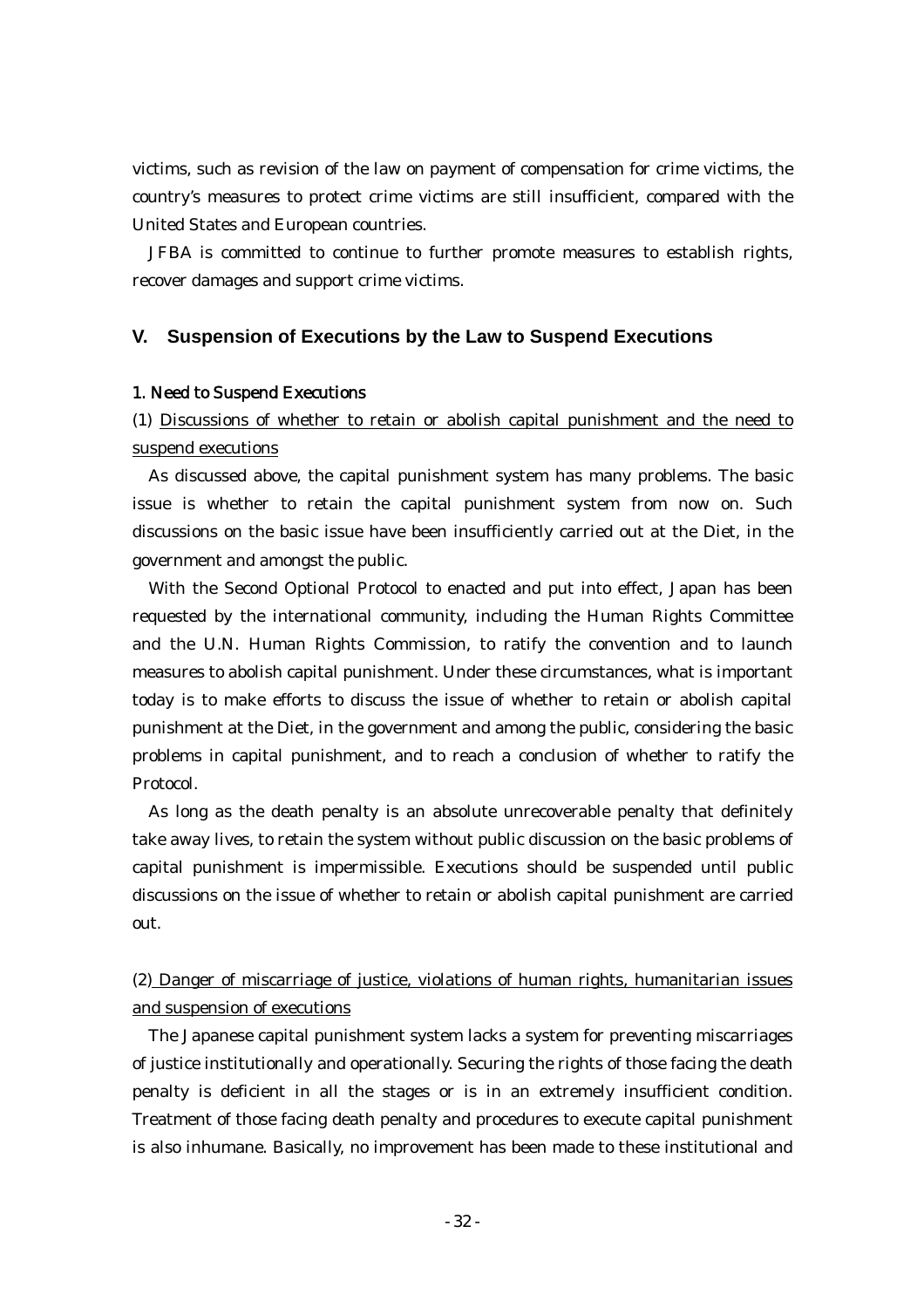operational problems despite repeated international requests for improvement.

This means that there has been no basic improvement in the danger of miscarriages of justice in capital punishment cases, especially, the danger of miscarriages of justice originating in a structural cause distinctive to Japan.

From the viewpoint of securing the rights of those facing capital punishment, it means there exists a condition violating the basic human rights concerning life.

Furthermore, under the current condition where information concerning application of capital punishment is not disclosed and executions are carried out secretively, it is impossible for the public to check and inspect human rights violations or humanitarian issues.

These dangers of miscarriages of justice, conditions of human rights violations, and humanitarian issues are urgent tasks that require improvement and as long as these issues are not improved, retention of execution of capital punishment is impermissible and capital punishment should be promptly suspended.

# (3) Violation of international human rights standards and suspension of execution of capital punishment

The condition where executions have been continued without any improvement in danger of miscarriages of justice of capital punishment, human rights violations and humanitarian issues violates ICCPR and resolutions of the U.N. Security Council and the General Assembly as well as the Convention against Torture and Other Cruel, Inhuman or Degrading Treatment or Punishment.

Japan has ratified ICCPR on Civil and Political Right and there is no dispute that it is effective as a domestic law. This is also true for the Convention against Torture and Other Cruel, Inhuman or Degrading Treatment or Punishment, which Japan ratified in 1999. Resolutions by the U.N. Security Council and the General Assembly indicate human rights standards universally required in international society are norms to interpret and operate ICCPR and can be interpreted as resolutions with legal biding power through ICCPR. Japan violates articles 6, 7 and 14 of ICCPR concerning capital punishment institutionally and operationally. It also violates the Convention against Torture and Other Cruel, Inhuman or Degrading Treatment or Punishment and in addition, violates resolutions by the U.N. Security Council and the General Assembly. It is no longer permissible to continue executions of capital punishment without improving the conditions of violations.

Considering the above-mentioned fact, JFBA has called for a moratorium of the death penalty through comments by the chairman and announcement. On November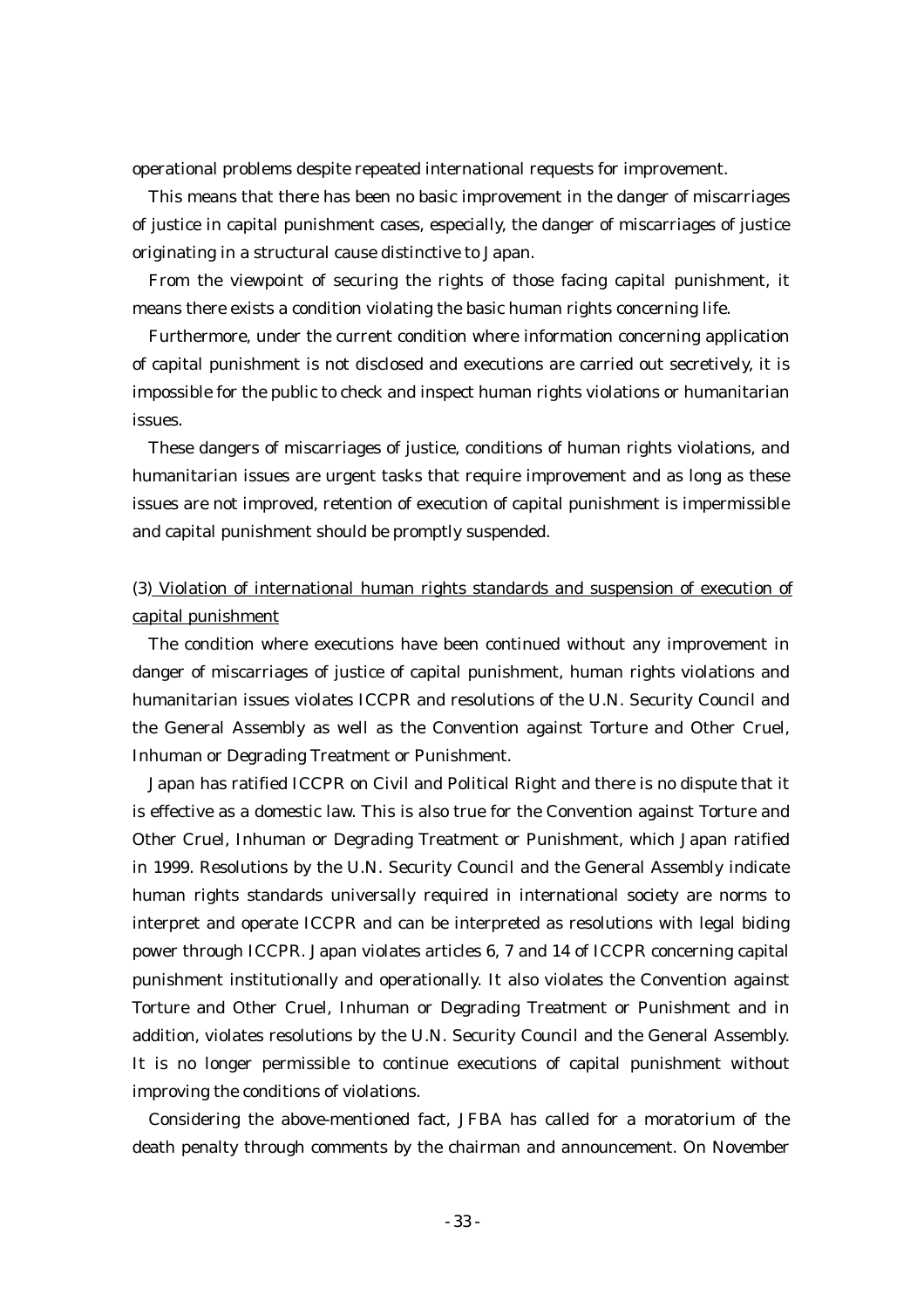19, 1997, JFBA also passed a request at a board meeting stating:

"The Japanese government, following ICCPR and resolutions of the United Nations concerning those facing capital punishment, should promptly launch measures to guarantee the rights of those on death row, including preparing for enactment of a law guaranteeing rights of those people and launching disclosure of information on capital punishment. Meanwhile, considering those on death row are in conditions violating ICCPR and resolutions of the United Nations, executions of capital punishment should be at least suspended for the time being."

JFBA has already submitted this request to the prime minister and the justice minister.

Executions of capital punishment should be immediately suspended and drastic deliberation, review and public discussion on capital punishment should be carried out.

#### 2. Movements for Suspension of Executions

 In a concurring opinion by Judge Masao Ono to a ruling at the third petty bench of the Supreme Court on September 21, 1993, he mentioned suspension of execution of capital punishment by a law effective for a limited period. He suggested that correlations of any increase of crime be monitored while experimentally suspending execution of capital punishment by law for a certain period of time, in order to harmonize the international trend towards the abolition of capital punishment with Japanese public sentiment supporting its retention.

The U.N. Human Rights Committee has requested retentionist countries to suspend execution of capital punishment with the prospect of completely abolishing capital punishment, raising "resolutions on the abolition of capital punishment" several times, including a resolution in April 1997. Although at the U.N. General Assembly, a resolution calling for the abolition of execution of capital punishment by 2000 has been proposed in 1994, it was not adopted, failing to reach a majority vote. At the Eighth U.N. Congress on the Prevention of Crime and the Treatment of Offenders (1990) a resolution calling for suspension of execution of capital punishment for five years was proposed. Although a majority voted for the resolution, it was not adopted due to failure to reach two thirds of the vote cast.

In June 1998 the Council of Europe passed a "Resolution on the Capital Punishment System and the Realization of Suspension of Executions Worldwide" and in June 2002 adopted a resolution suggesting abolition of capital punishment in Japan, South Korea and Taiwan, requesting immediate abolition of capital punishment or suspension of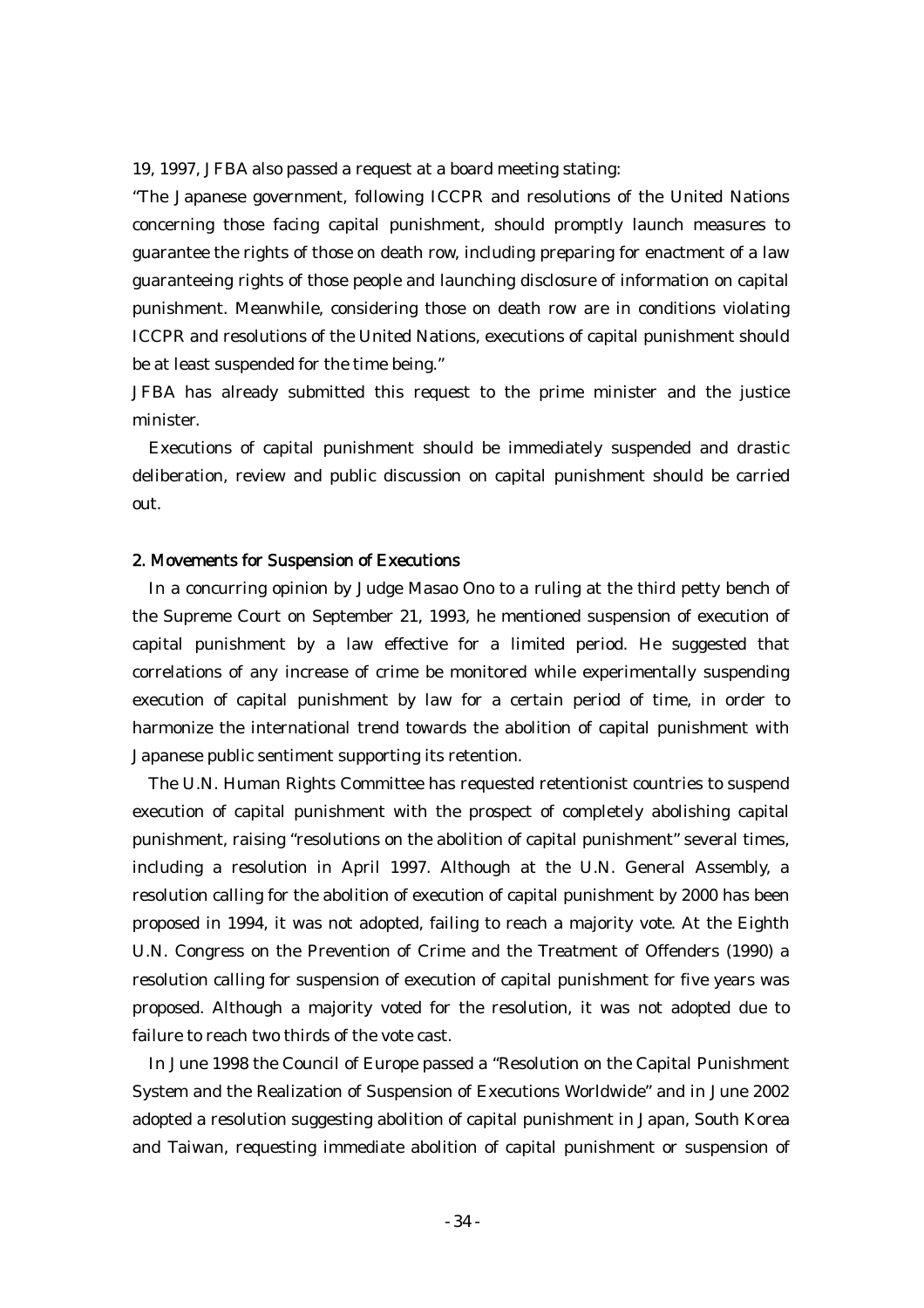execution of capital punishment. In June 2001, the Parliamentary Assembly of the Council of Europe passed a resolution urging the United States and Japan to promptly suspend execution of capital punishment.

In Poland in June 1995, a law to suspend execution of capital punishment for five years was enacted as a transitional measure toward abolishing capital punishment.

In February 1997, the board of the American Bar Association (ABA) adopted a resolution to advise each state's judiciary division to suspend execution of capital punishment until the judiciary division that sentences people to the death penalty complies with ABA's policies and procedures. ABA does not take any side with supporting the abolition or the retention of capital punishment, as the resolution of the board makes a point of stating in the last section that the association confirms that it is not in a position to either calling for the abolition or the retention of capital punishment. However, concerning capital cases, in order to guarantee appropriate procedures and minimize the danger of executing the innocent, ABA requests suspension of capital punishment until certain measures and procedures are implemented. This resolution to suspend execution of capital punishment by ABA had a great impact on retentionist states and from 1999 through 2000 many states submitted to state assemblies bills to suspend execution of capital punishment, which stipulate suspension for two to three years and establishment of a special committee to research all aspects of capital punishment during that period. In late January 2000 the Illinois governor declared a moratorium on execution of capital punishment, stating that all execution of capital punishment in the state will be suspended until it can be made absolutely sure that the innocent will not mistakenly be executed. A review committee comprised of 14 members was set up and overall reviews on the capital punishment system have been started. (30)

As mentioned above, suspension of execution of capital punishment has been widely advocated as a powerful and effective measures to realize review of the pros and cons of the capital punishment system, revision of the system and formation of a consensus on the issue of whether to abolish or retain capital punishment, not only from the viewpoint of requesting the abolition of capital punishment but across the viewpoints of abolition and retention.

#### 3. System for Suspension of Executions

The system for suspension of executions is a system to maintain the capital punishment system itself, while uniformly suspending all executions for those irrevocably sentenced to death.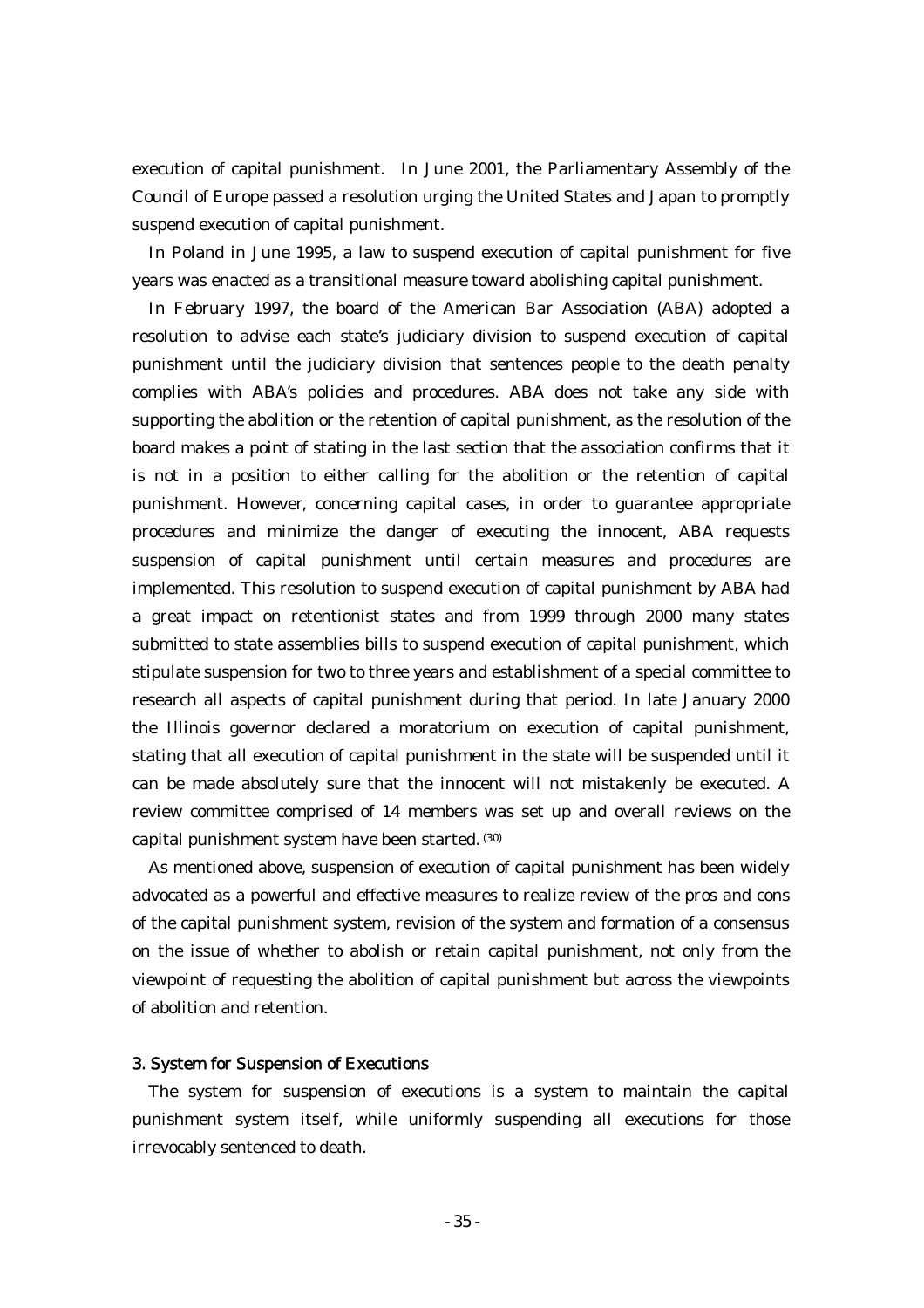Besides this system, as a system to prevent the execution of capital punishment intermediately, a system of deferred death sentences<sup>(31)</sup> and a system to suspend execution of capital punishment<sup>(32)</sup> could be considered. However, these are systems that judges should adopt for each case and they are not appropriate as measures to uniformly suspend execution of capital punishment and accommodate a drastic review of the capital punishment system during a suspension period. (33)

Concerning suspension of execution of capital punishment, there are thought to be suspension of executions carried out on the authority of administrative power, (34) including suspension of execution orders by the justice minister, and suspension of executions by enacting a law effective for a limited period to suspend executions, including a suspension of executions law. There was a period of no execution of capital punishment carried out because the justice minister did not issue an order for execution for three years and four months since an execution in November 1989 until executions were resumed in March 1993. This, in hindsight, can be called a virtual suspension of execution of capital punishment. However, considering that executions were resumed without full discussions on the capital punishment system, suspension of executions under the current laws is merely at the discretion of the justice minister and is insufficient as the system to suspend executions. Therefore, suspension by the legislative process is required.

#### 4. Relation to Separation of Powers

There is possible criticism that suspension of the execution of capital punishment by legislation means legislative power violates judicial power, which could violate separation of powers, a basic principle of the Constitution. (35)

The issue of whether suspension of executions by legislation violates judiciary power and disturbs the balance of power is related to many arguments, including how to interpret balance of power stipulated by the Constitution, the range that judiciary power has authority over, and how to interpret stipulation of the Code of Criminal Procedure. While some views state that "because the system of balance of power is a technique to properly control execution of the state power and check abuse, for abolition of executions, a condition of self-restraint of the state power, a revision of a final ruling by legislation cannot be said to violate the order of the Constitution, (36) some views contend that "to intend to maintain the utilitarian usage of state power toward the right to life, the most basic of human rights, by apparent aid of the balance of power (denying suspension of executions), which is a principle of an administrative system to guarantee basic human rights is preposterous. "(37) It can be said that since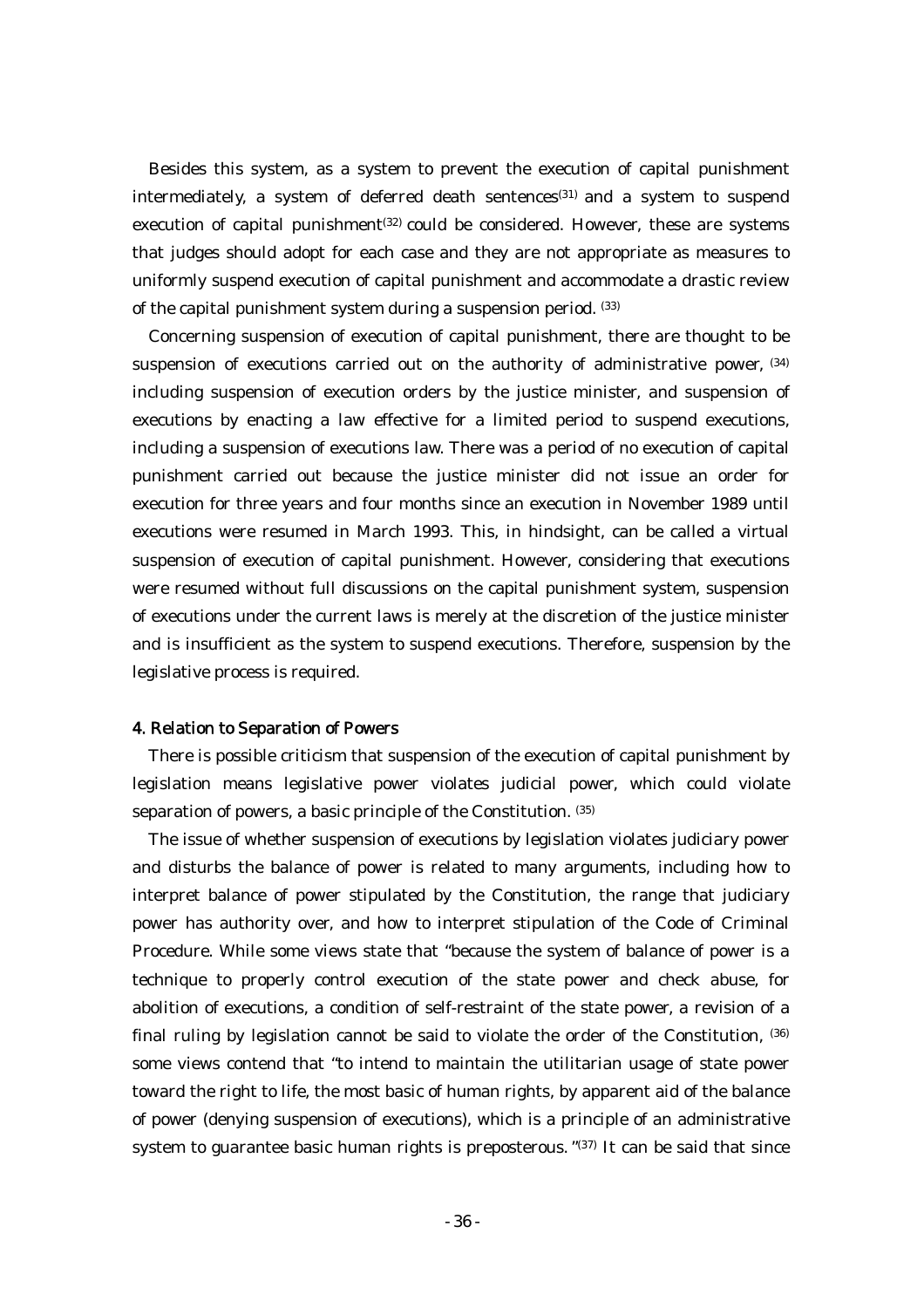the balance of power stipulated by the Constitution is a principle aiming at guaranteeing human rights, a measure or legislation to suspend execution of capital punishment, a serious limitation of human rights, does not contradict the goal of the balance of power. Also, considering that highly universal human rights values can be recognized in suspension of executions, it is appropriate that the legislation is understood as constitutionally acceptable as a function of the Diet, which is the highest institution of sovereignty.

There are some views, concerning the range of jurisdiction of judiciary power and stipulations of the Code of Criminal Procedure:

"Judiciary power can extend its power until rulings become final. However, once the rulings become final, execution of the rulings leaves the hand of judiciary power and is entrusted to administrative power. Therefore, concerning timing, judiciary power has authority until rulings become final and once the rulings become final, except for cases of retrials, judicial power can no longer extend its power over executions. The power is entrusted to the administrative institution." "The rulings are merely a ground to execute a penalty and execution of penalties is entrusted to administrative power. This is also acceptable, according to stipulations of the current Criminal Procedure Law." (38)

The legislation to suspend execution of capital punishment merely suspends execution of penalties for a limited time and does not revise the core of judicial judgment, such as authorization of each fact, evaluation of evidence and legal interpretation. The legislation also does not revise the contents of final rulings. Judging from stipulations of the Code of Criminal Procedure, it is thought that the power of penalty execution is entrusted to administrative institutions. Article 471 of the Code of Criminal Procedure stipulates a clear separation between final rulings and execution of penalties. Article 472, stipulating supervision of executions, states that the right to execute belongs to public prosecutors of the administrative government, while concerning capital punishment, it stipulates that an execution order by the justice minister is required. The Code of Criminal Procedure provides authority of not only penalty execution but also suspension of execution, with the justice minister in case of capital punishment, and with public prosecutors in case of incarceration. It also stipulates necessary suspension of executions, such as in a case "when those sentenced are in a condition of mental loss," or discretionary suspension of executions. (Article 479 and 482, the Code of Criminal Procedure)

The amnesty system and the parole system are entrusted to the authority of the administrative government. The issue of suspension of execution can be said to be an issue that belongs to the power of penalty execution of the administrative government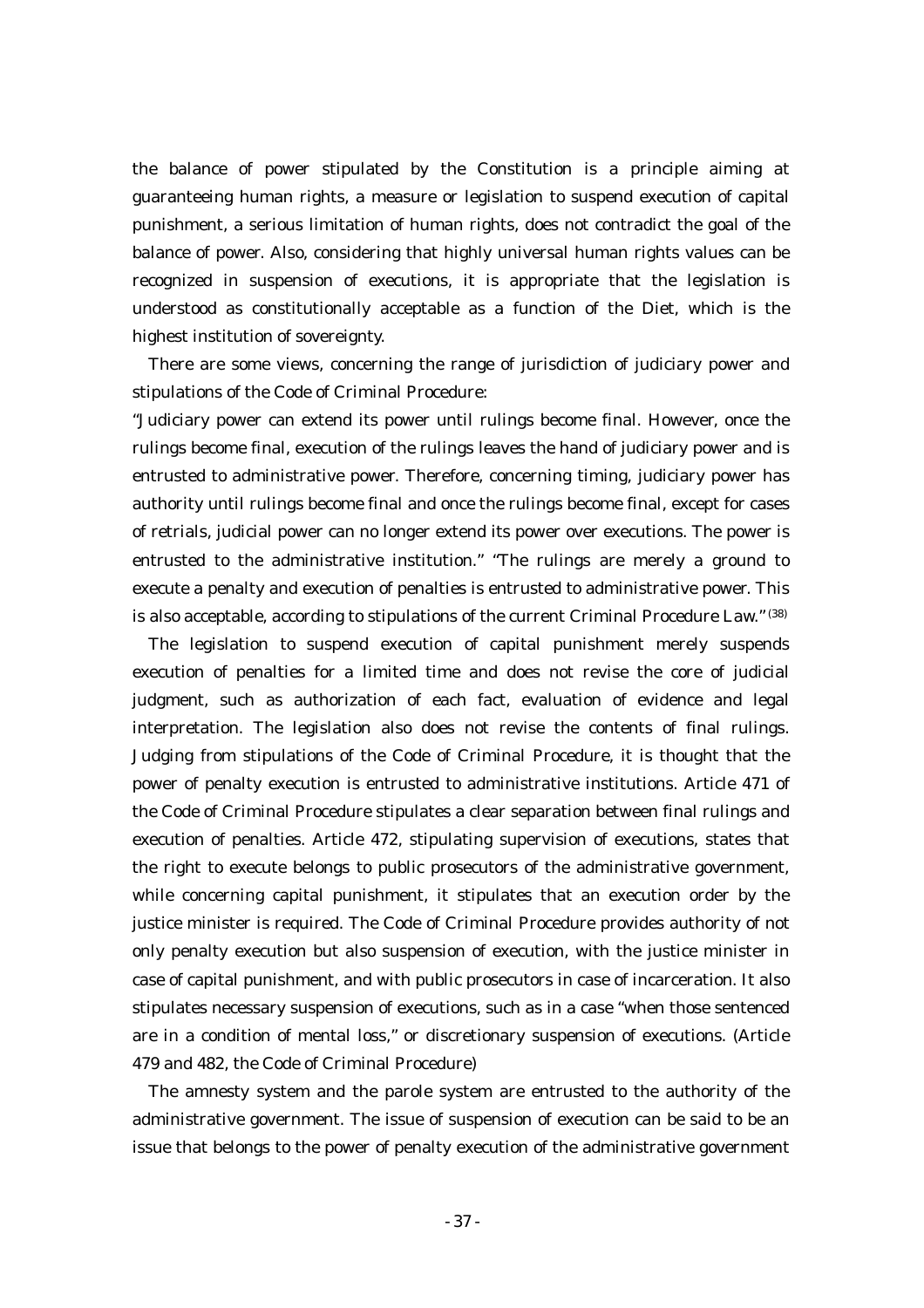as in a case with executions, suspension of execution, amnesty and parole of penalty, such as incarceration. To stipulate by a law passed by the Diet concerning executions of penalties by the administrative power should be permissible as a control of the administrative power by separation of powers. From this standpoint, it can be said that such legislation does not violate the system of balance of power stipulated by the Constitution. (39)

## 5. Outline of the Law to Suspend Executions

Considering the above-mentioned discussions, JFBA advocates suspension of execution by enactment of the law to suspend execution of capital punishment for those facing death penalty for a limited time period (the law to suspend executions). The federation should make efforts to realize suspension of executions based on this law to suspend executions.

The outline of the law to suspend executions is as follows:

#### (1) Purpose

This law aims at improving the criminal judiciary system and promoting basic human rights by suspending execution of capital punishment for those facing death penalty for a limited time period in order to drastically review the issue of whether to retain or abolish and revise, in reference to the problematic situation of the capital punishment system and by stipulating tasks for the government and the Diet to carry out during the period.

## (2) Suspension of execution of capital punishment

In order to accomplish the above-mentioned goals, the government will suspend execution of capital punishment for those facing death penalty for a limited time period.

(3) Tasks for the government and the Diet to carry out during the period of suspension 1 The government launches maximum disclosure of information related to capital punishment.

2 Set up special committees at both the House of Representatives and the House of Councilors or set up an extraordinary research committee within a government division. At these committees, make utmost efforts to thoroughly review and deliver on the problematic issues of the current capital punishment system, including the following items, by holding public hearings, convening expert witnesses, and sending research groups. Make efforts to form a consensus on the issue of whether to retain or abolish the capital punishment system, acquire conclusions and carry out necessary tasks for improvement.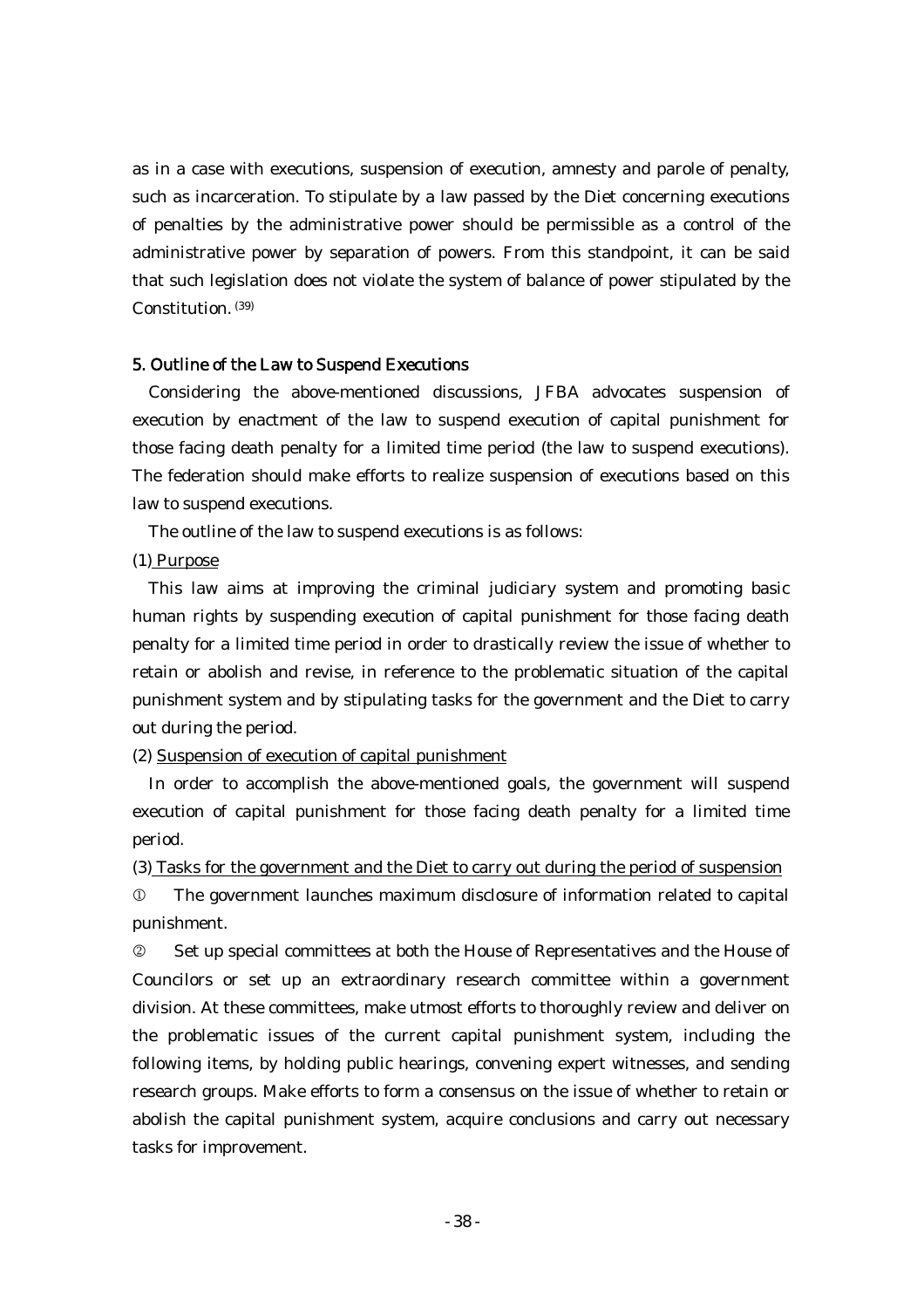- a. Trends of the international capital punishment system
- b. Investigation and review of the effect of capital punishment on crime prevention, changes of crime conditions during the suspension period and correlation with the suspension
- c. Maximum penalty in place of capital punishment
- d. Measures of support for crime victim families, including those of murder cases, damage recovery and rights establishment
- e. Cut the number of capital crimes
- f. A criminal justice system that prevents miscarriages of justice concerning capital cases
- g. Measures to resolve the conditions violating ICCPR , the advice of the Human Rights Committee, the Convention against Torture and Other Cruel, Inhuman or Degrading Treatment or Punishment, the U.N. resolutions, the U.N. Human Rights Committee's resolutions, concerning the guarantee of the rights of those facing capital punishment, treatment of those facing death penalty and procedures for capital punishment executions

## (4) Suspension period for capital punishment executions

 The suspension period for capital punishment executions should be enough time necessary to carry out the above-mentioned review, revision and public discussion.(40)

 Two cases can be considered: Upon completion of the suspension period of capital punishment executions, abolish the capital punishment system, according to the results of the review and revision of the system as well as national discussion; After reviewing and making improvements, retain the capital punishment system and resume executions.(41) Therefore, when starting execution suspension, special humanitarian concern for those facing death penalty are required upon implementation of the Law to Suspend Execution of capital punishment, by fully informing those facing death penalty of the system's purpose and concerning adoption of amnesty.<sup>(42)</sup>

## **Notes**

(30) There is a report that nearly 70% of U.S. citizens support capital punishment, while 63% support suspension of executions, according to a U.S. census. Non-government organizations supporting suspension of executions, including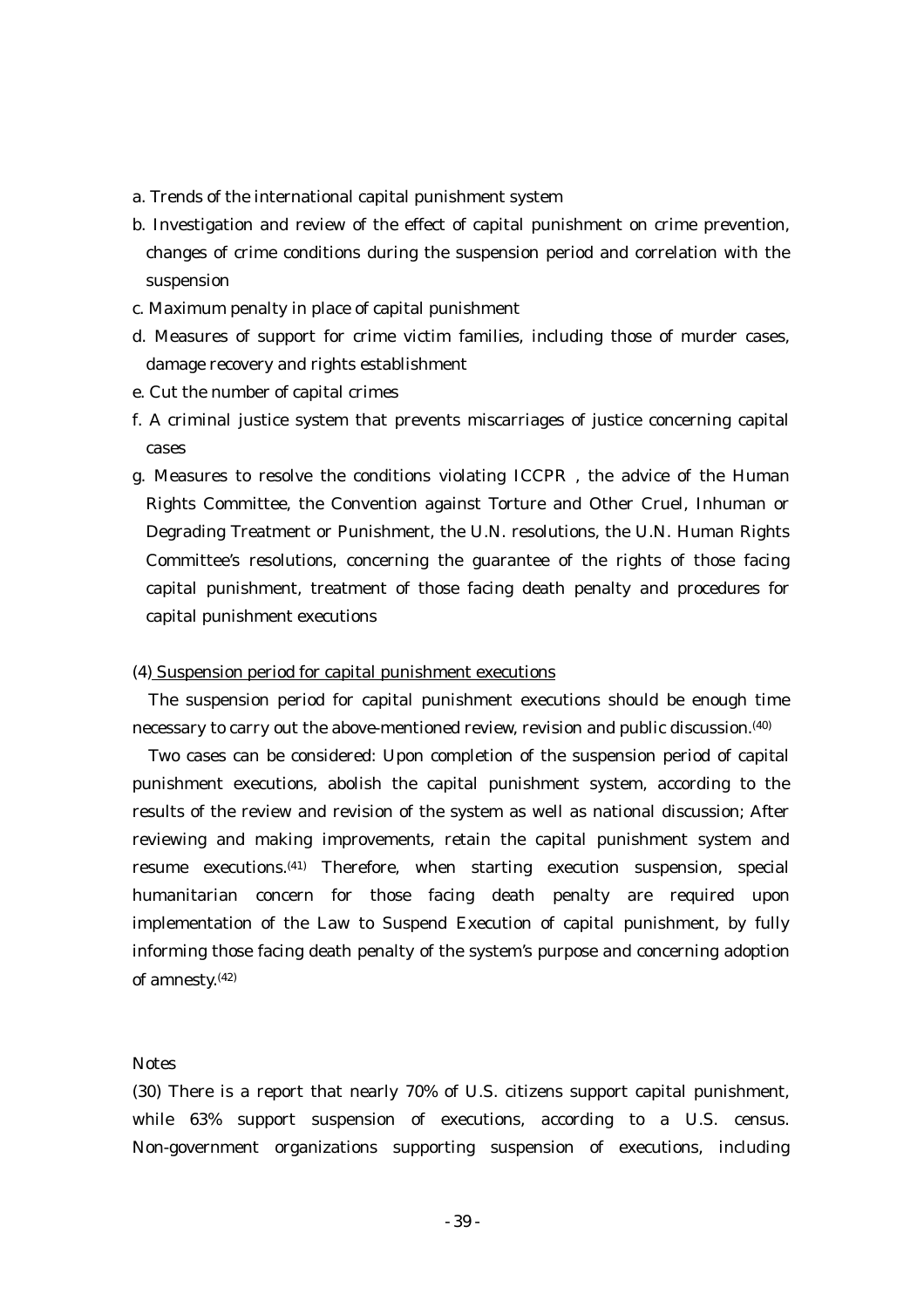"Moratorium Now" and "Moratorium 2000," and activities of their networks are spreading. The movement was spreading further in 2001.

(31) The system to defer death sentences is a concept that enables judges to sentence a criminal the death penalty after a certain period of time. However, some point out flaws of a system that contradicts the need for speedy trials and makes criminal trial procedures unstable.

(32) The system to suspend the execution of capital punishment is a system to suspend execution of capital punishment for a certain period of time and to decide whether to execute the death penalty or reduce sentences to incarceration, including life imprisonment, depending on the convicts' behavior during the suspension period. The Chinese system to suspend execution of capital punishment is famous. In Japan introduction of the system as "postponement of execution of capital punishment" was reviewed in a process of operations to revise the criminal laws. It is thought that this system should be fully reviewed as a transitional measure.

This system contains the possibility of reducing execution of capital punishment. There is some criticism pointing out that the existence of this system could allow thoughtless sentencing to the death penalty and that there are many flaws.

(33) Besides those mentioned above, a law effective for a limited time period or a tentative suspension, as in the case when the British abolished capital punishment, can be possible.

(34) Fukuda, Masaaki, "Does the Justice Minister Bear Responsibility for Execution of Capital Punishment? — In Reference to Preliminary Research Concerning Suspension of Executions" (p. 112, No. 1, Volume 35, Criminal Law Magazine)

Concerning the issue of whether issuing an order of executions is obligatory for the justice minister, the professor contends that the reason and grounds for intervention of the justice minister's order for executions between capital sentence and executions is an intention to allow highly humane, political and extralegal judgment, concerning executions. He states that the justice minister, not only bears conventional responsibility for executions, but also bears responsibility to suspend (avoid) executions politically and legally, in response to strong demands for abolishing executions by the international community, including the United Nations.

(35) In 1994, "the Diet Members League for the Abolition of the Death Penalty" was established by cross-party Diet members. As they started reviewing submission of a bill to suspend capital punishment initiated by the Diet members in 1995, it is said that the Legislative Bureau of the House of Representatives, which was asked for cooperation by the league, indicated that the bill might violate the Constitution.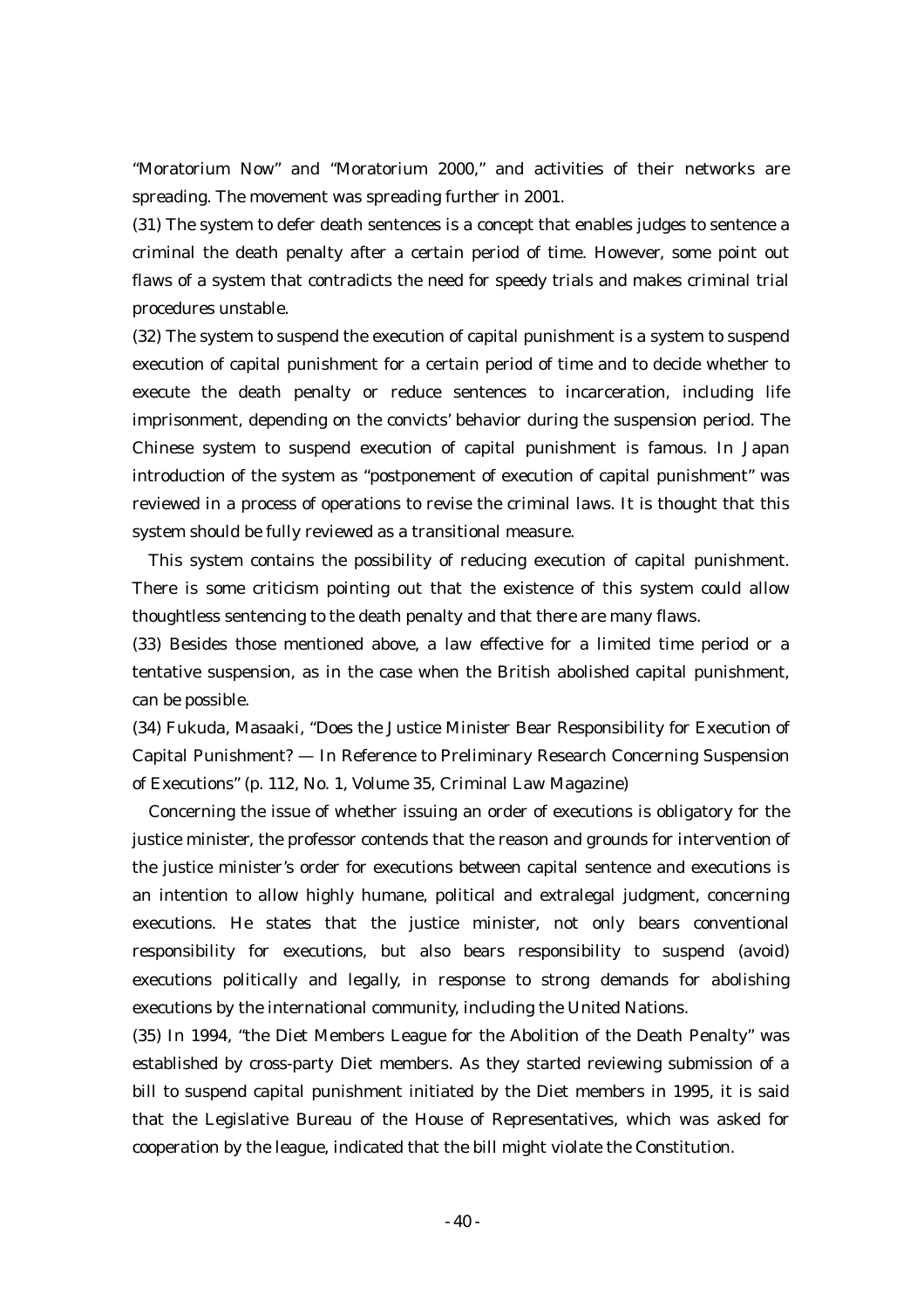(36) Aoki, Hitoshi, "Comparative Approach to Discussion of Whether to Retain or Abolish Execution of Capital Punishment," p740, No.4, Volume 115 Hitotubashironso, 1996

(37) Fukuda, Masaaki, p. 122, No. 1, Volume 35, Criminal Law Magazine

(38) Adachi, Masakatsu, "Legal Characteristics of Effect of Ex Post Facto in 'the Law to Abolish Capital Punishment,'" p. 380, Niwayama Koki Shukuga, "Popular Justice and Criminal Law," Gendaijinbunsha

(39) "The Bill to Abolish Capital Punishment" delivered at the Committee of Judicial Affairs of the House of Councillors in 1956 states that the effect of the abolition of capital punishment is not retroactive, stating that "concerning …execution of penalties for those sentenced before the enforcement of this bill, they should still follow the previous cases." Professor Adachi, in the above-mentioned thesis, affirms the retroactive effect of abolition of capital punishment, concerning the range of judicial power's jurisdiction and interpretation of the Code of Criminal Procedure by practically understanding the system of balance of power and contends that the retroactive effect does not violate the system of balance of power.

(40) Plans of about five years or about 10 years for the suspension period could be considered. Without setting up any specific period, suspension until resolving violations of international human rights standards, resolving possible miscarriages of justice or completing a thorough national discussion on the capital punishment system, could also be considered.

(41) In case of retaining the capital punishment system and resuming executions, it is possible to have discussions on whether it is appropriate after review and revision of the system to execute those irrevocably sentenced to death under the criminal justice procedure prior to the review and revision of the system.

(42) Concerning content of the Law to Suspend Executions (treatment of those facing death penalty during a suspension period, the way rulings of cases comparable to capital cases should be, tasks for the Diet, the government and public, contents of humanitarian concern for those facing death penalty, suspension period, measures after the period and compliance with the Code of Criminal Procedure and the Criminal Law), it is thought that further review is necessary.

## **VI. Conclusions**

As mentioned above, the current capital punishment system contains numerous serious flaws, which should be corrected immediately. It is also necessary to have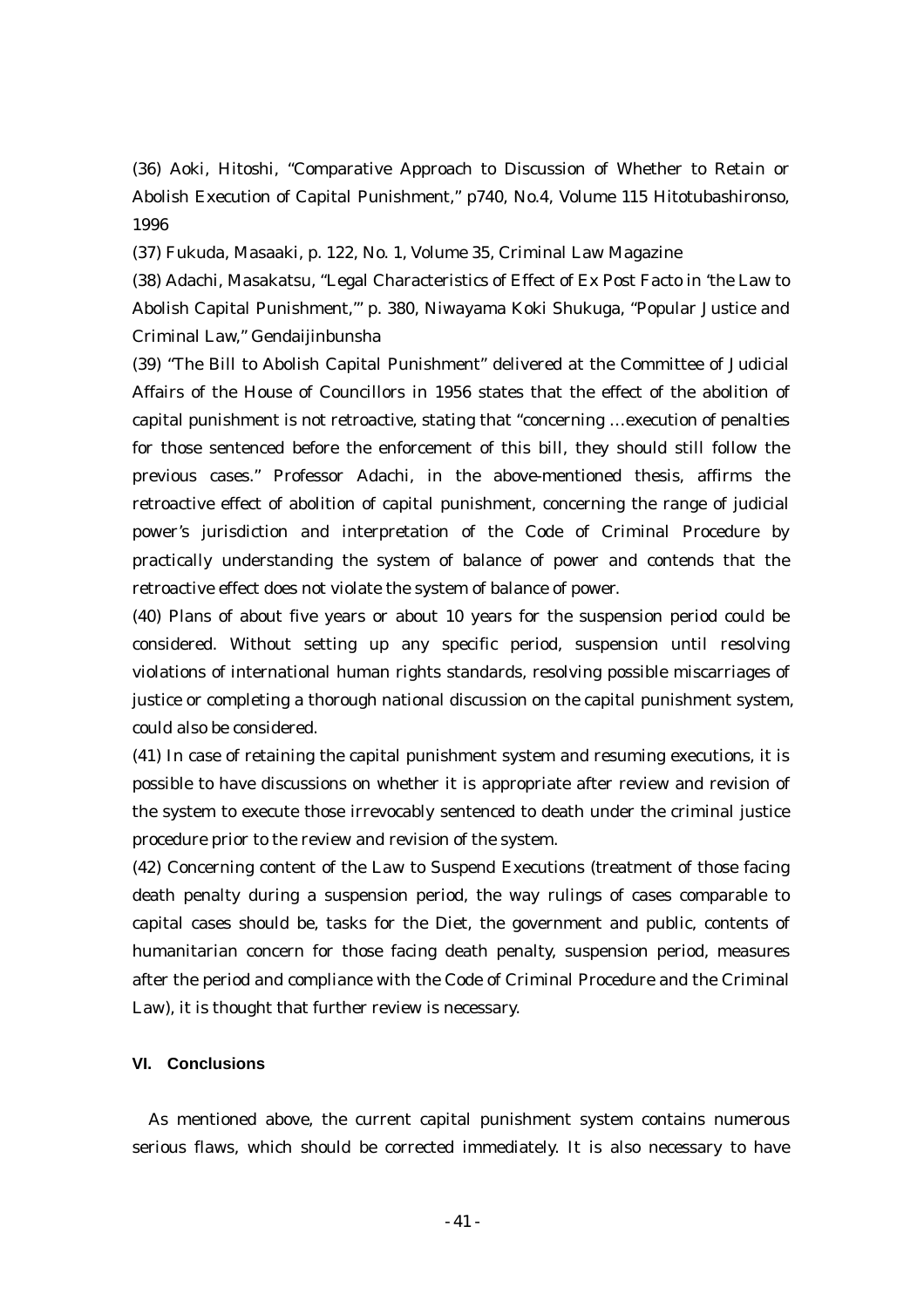sufficient discussion on the issue of whether to retain or abolish the capital punishment system and to form consensus. To achieve these:

First, JFBA advocates enactment of the Law to Suspend Executions for a limited time period.

Second, JFBA recommends efforts, concerning the capital punishment system:

- (1) To improve the criminal justice system regarding capital punishment.
- (2) To activate a discussion of the issue of whether to retain or abolish capital punishment among the association and promote public discussion.
- (3) To realize disclosure of information on capital punishment.
- (4) To recommend a maximum penalty in place of capital punishment.
- (5) To support crime victims and their families, recover damages and establish rights.

## List of Materials

1 Declaration at a conference of the Kanto Federation of Bar Associations in 1995

2 Edited by the capital punishment issue study committee, the Human Rights Protection Committee, JFBA, "Capital Punishment West and East: The Present and Future of the Capital Punishment System in Japan and the United States," minutes of lectures and symposium, attached documents to the minutes

- 1 JFBA and JFBA's Human Rights Protection Committee, "Committee Research Report on Cases Concerning Executions," November 19, 1997
- 2 The Resolution by the U.N. Economic and Social Council, May 25, 1984
- 3 The Resolution by the 44th U.N. General Assembly, December 15, 1989
- 4 The Final Opinion of the U.N. Human Rights Committee, 1993
- 5 The U.N. Human Rights Committee, "the Resolution on the Abolition of Capital Punishment," April 3, 1997
- 6 ABA Board, Recommendation 107 and Reason for the Proposal
- 3. ICCPR and its second optional protocol
- 4. JFBA, "Substitute Capital Punishment Prison: Tasks to Realize the Final Opinion of the U.N. Human Rights Committee and the Final Opinion of the Committee, 1998

5. Chapter 4, JFBA report to respond the 4th report submitted by Japanese government, based on ICCPR on Civil and Political Rights (rights to freedom)

6. The Convention against Torture and Other Cruelty, Inhuman or Degrading Treatment or Punishment, (so-called Convention Against Torture)

7. Research reports by the Council of Europe and its resolutions

8. The capital punishment issue study committee, the Human Rights Protection Committee, JFBA, "Research Report on Countries Abolished Capital Punishment